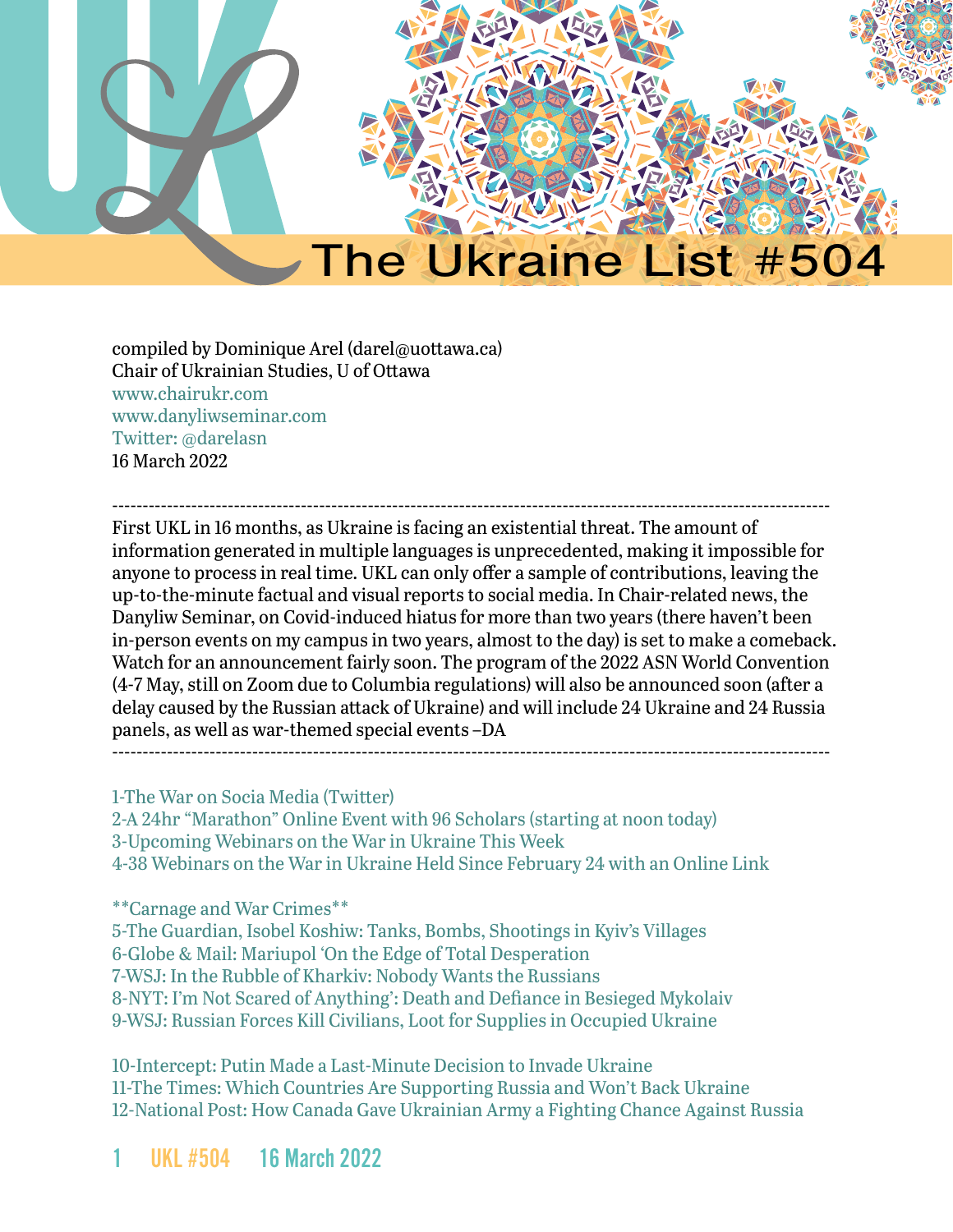[13-Dominique Arel: Putin is Waging War on Eastern Ukraine](#page-39-0) [14-Samuel Charap: How Russia's War in Ukraine Could Escalate](#page-41-0) [15-Lawrence Freedman: What Kind of Peace Could Russia Afford?](#page-44-0) [16-Samuel Greene: Is Putin Coup-Proof?](#page-49-0) [17-Stathis Kalyvas: How We Got Putin So Wrong: Taking Putin at his Word](#page-51-0) [18-Stephen Kotkin: The Weakness of the Despot](#page-53-0) [19-Serhiy Kudelia: Occupied Towns Are Facing a Tough Choice: Collaborate or Resist?](#page-63-0) [20-Maria Popova, Oxana Shevel: Putin Cannot Erase Ukraine](#page-68-0) [21-Olga Tokarev: Ukraine Won't Surrender](#page-71-0)

## <span id="page-1-0"></span>#1

## The War on Social Media

If the Orange Revolution was reported on email (UKL came out daily, sometimes twice a day, for 35 days straight), Maidan took place largely on Facebook and YouTube. This time, the Russian Invasion of Ukraine it taking place on Twitter and, especially in Russia/ Ukraine, on Telegram. (Of course, Twitter was around in 2014, and articles were written about it, but relatively few people in Ukrainian Studies were active users).

Twitter has been an absolute torrent since the war began. Even for the most devoted – and so many, if not the entire field, have been mobilized on Ukraine round-the-clock – only a fragment of important information and analysis reaches us dailty. Again, I will not attempt to offer a comprehensive landscape. In English, the basic sources in Ukraine are Kyiv Independent (@KyivIndependent) and Hromadske International (@Hromadske), and in Russia (but based in Latvia, @meduza\_en). In Ukrainian, Ukrainska Pravda (@ukrpravda\_ news) and Hromadske (@Hromadske\_UA). The entire staff of Kyiv Independent is worth following on Twitter, starting with Illia Ponomarenko (@IAPonomarenko). For Hromaske, Nataliya Gumenyuk (@ngumenyuk). Look also for Euromaidanpress (@Euromaidanpress), Olga Tokariuk (@olgatokariuk) and Oksana Pokalchuk (@OPokalchuk).

In terms of scholars active on Twitter, I can only provide here a most preliminary and subjective list, by no means comprehensive: Steven Seegel (@steven\_seegel, who is seeking to compile a digital archive), Oxana Shevel (@oxanashevel), Maria Popova (@ PopovaProf), Olga Onuch (@oonuch), Serhiy Kudelia (@skudelia), Volodymyr Ishchenko (@volod\_ishchenko), Anton Shekhovtsov (@a\_shekhovtsov), David Marples (@ dmarples), Taras Kuzio (@TarasKuzio), Timofiy Brik (@brik\_t), Timofiy Mylovanov (@ Mylovanov), Volodymyr Dubovyk (@VolodymDubovyk), Olexiy Haran (@o\_haran), Mariia Shuvalova (@mareverborum), Andreas Umland (@UmlandAndreas), Gerard Toal (@ Toal\_CritGeo), Gwendolyn Sasse (@GwendolynSasse), Juliet Johnson (@excubs), Tim Frye (@timothymfrye), Grigore Pop-Eleches (@grigopop), Dmitry Gorenburg (@russmil), Eugene Finkel (@eugene\_finkel), Olesya Khromeychuk (@Okhromeychuk), Serhii Plokhy (@SPlokhy), Elise Giuliano (@gegs32), Marta Dyczok (@mdyczok), Emily Channell-Justice (@channelljustice), Erik Herron (@erikherron), Nikolaus von Twickel (@niktwick), Sam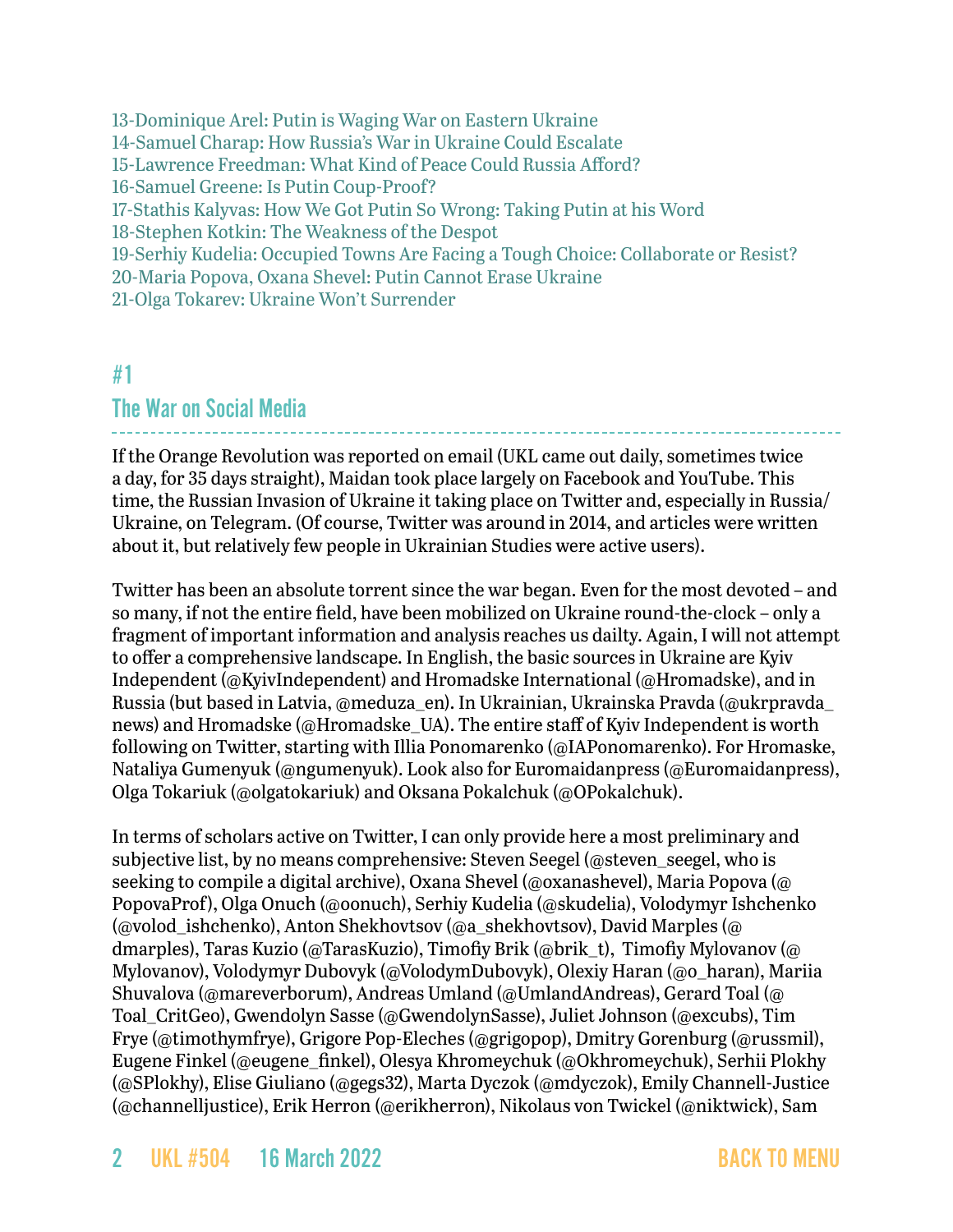Greene (@samagreene), Fabian Burkhardt (@fa\_burkhardt), Sam Charap (@scharap), Tweets from Russia at War (Anders Ostlund, @andersostlund) and on military matters Michael Kofman (@KofmanMichael) and Rob Lee (@RALee 85). Me (@darelasn). And for those who can read French, Anna Colin Lebedev (@colinlebedev).

# <span id="page-2-0"></span>#2

PONARS and partners: A 24-Hour "Marathon" Online Event with 96 Scholars

Starting TODAY, Wednesday March 16h at noon EDT.

IERES, PONARS Eurasia, and the Petrach Program on Ukraine proudly invite you to Ukrainathon, a 24-hour "marathon" online event on Russia's invasion of Ukraine. The program will feature continuous 15-minute talks from international experts starting Wednesday, March 16th at noon EDT and lasting until noon the following day.

More than 90 speakers join forces to provide comprehensive insight into the war from multiple angles. Each speaker will offer a 10-minute talk on their area of expertise related to the conflict, followed by a brief Q&A. As part of the event, attendees are encouraged to contribute to organizations that support displaced Ukrainian students and scholars.

The event will be broadcast on [Zoom](https://www.eventbrite.com/e/295399918107) and livestreamed on the [PONARS Eurasia Facebook](https://www.facebook.com/PONARSEurasia)  [page.](https://www.facebook.com/PONARSEurasia) See more about Ukrainathon, including the scheduled list of speakers [here](https://www.ponarseurasia.org/ukrainathon-march-16-17/).

## <span id="page-2-1"></span>#3

Upcoming Webinars This Week

Chair of Ukrainian Studies, University of Ottawa

*(Mis)understanding Ukraine and Russia's War* Wednesday, March 16th, 5.00-6.30 pm With Olesya Khromeychuk (Ukrainian Institute London, Cambridge U) To register: <https://bit.ly/FrankoLecture2022>

Association for the Study of Nationalities (ASN)

*Russian Invasion and Internal Displacement: Emerging IDP Issues within Ukraine* Thursday, March 17th, 2.00-3.30 PM With Cynthia Buckley (Urbana), Volodymyr Dubovyk (Mechnikov U, Odesa), Oksana Mikheieva (Ukrainian Catholic U), Oxana Shevel (Tufts U) To register: <https://tinyurl.com/55xem9cs> Petro Jacyk Program for the Study of Ukraine, Munk School, University of Toronto

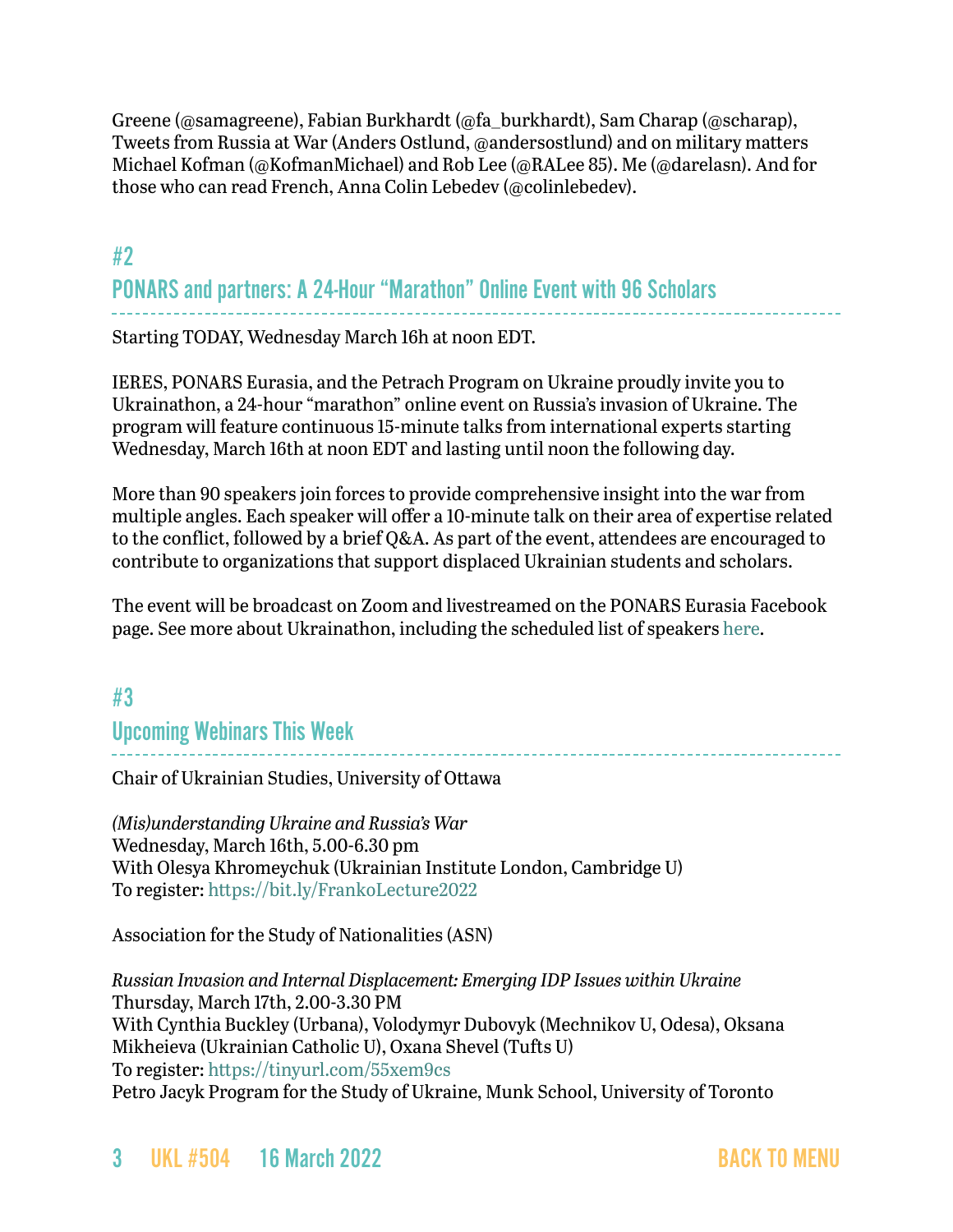*Putin's War with Ukraine: A Central European Perspective*

Wednesday, March 16th , 12.00 – 1.00 pm With Veronika Vichova (the European Values Center for Security Policy), Jacek Kucharczyk (Institute of Public Affairs), Peter Kreko (Political Capital Institute) To register: <https://bit.ly/37uebtv>

#### *Environmental Impacts of Russia's Invasion: Voices from Ukraine*

Friday, March 18th, 12pm – 13pm U of Toronto, Munk School of Global Affairs & Public Policy With Olena Kravchenko (Lawyer; NGO - Environment-People-Law), Olha Melen-Zabramna (Lawyer, NGO - Environment-People-Law), Oleksii Vasyliuk (Biologist; NGO - Ukraine Nature Conservation Group), Tanya Richardson (Wilfrid Laurier U) To register: <https://bit.ly/36jrPPI>

#### **Other Institutions**

*The Humanity Dialogues #2: Tyranny and Cyber Resistance: Ukraine Now!* Wednesday, March 16th , 12pm – 1pm With Scott J. Shapiro (Yale Law School), Yuliana Shemetovets (Belarusian activist), Marta Kuzma (Yale School of Art) To register: <https://bit.ly/3IfXBdC>

*The Impact of the Russian Invasion on the Ukrainian, Russian, and Global Economies* Thursday, March 17th, 10am – 11am Georgetown University With Sergei Guriev (Sciences Po U) and Tymofiy Mylovanov (Kyiv School of Economics) Shéhérazade Semsar-de Boisséson (McCourt Institute) To register: <https://bit.ly/3IaGtWI>

*Religious Dimensions of the War in Ukraine* Thursday, March 17th, 9:30pm – 11pm [St. Mark's College at UBC](https://www.eventbrite.ca/o/st-marks-college-at-ubc-8166169828) With Heather Coleman (U of Alberta), Nicholas Denysenko (Catholic U of America), Paul L. Gavrilyuk (U of St. Thomas), Myroslaw Tataryn (St. Jerome's U) To register: <https://bit.ly/3D15O4F>

*How to Host Displaced Scholars on Your Campus* Friday, March 18th, 2pm – 3pm ASEES Yuliya Komska (Dartmouth College), Chelsea Blackburn Cohen (Scholars at Risk), James King (IIE Scholar Rescue Fund), Veronica Dristsas (University of Pittsburgh), and Mark Trotter (Indiana U), Joan Neuberger (U of Texas, Austin) To register: <https://bit.ly/3q5MDRR>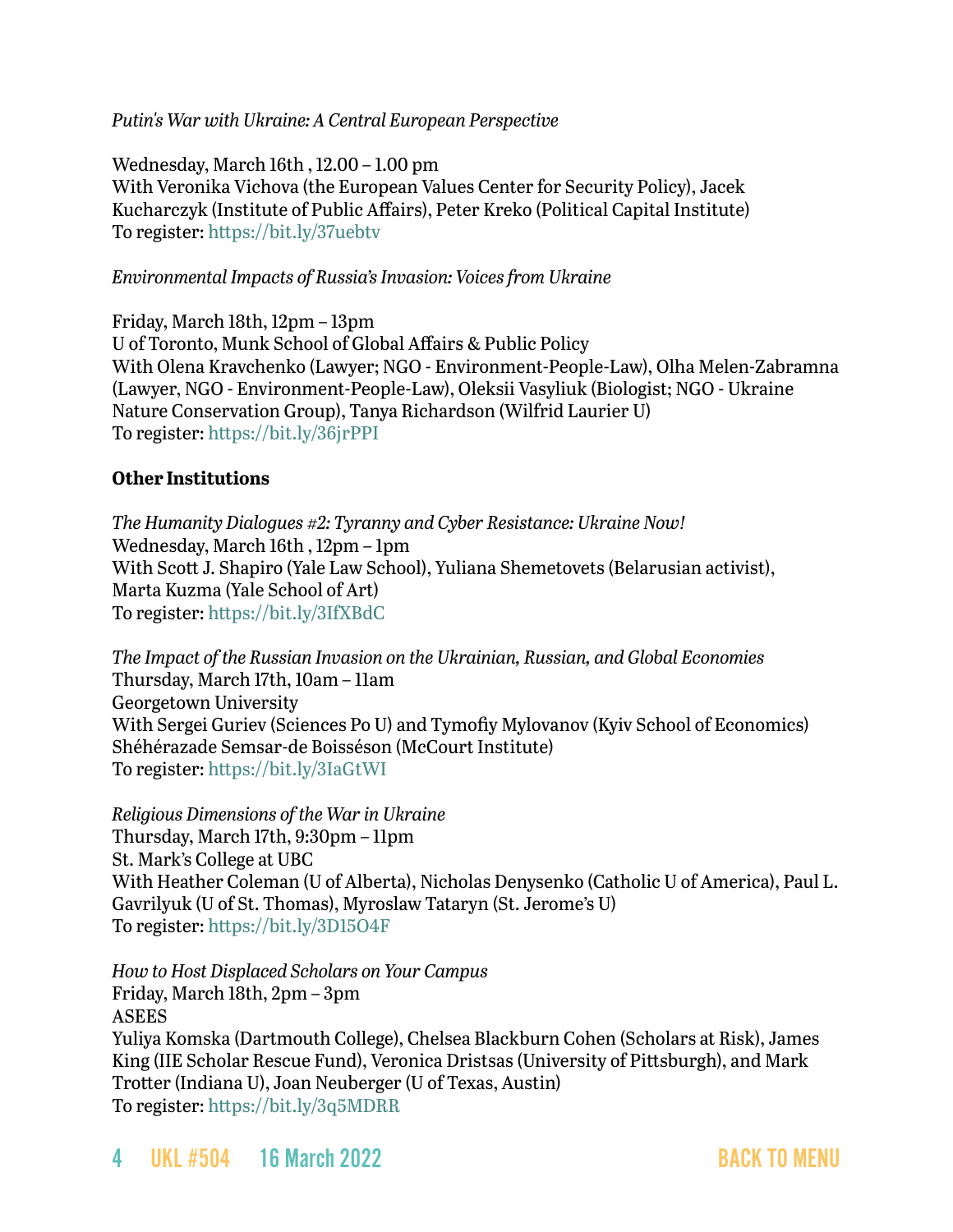# <span id="page-4-0"></span>#4 38 Webinars on the War in Ukraine Held Since February 24 with an Online Link

#### Association for the Studies of Nationalities (ASN)

#### *The Russian Attack on Ukraine*

Wednesday, March 2nd With [Dominique Arel](https://nationalities.org/about/board-of-directors/dominique-arel) (U of Ottawa), Keith Darden (American U), Samuel Greene (King's College London), Marlene Laruelle (GW U), Tanya Lokot (Dublin City U) <https://nationalities.org/virtual-asn/the-russian-attack-of-ukraine>

*Voices From Under Siege*Monday, March 7th

With Yuliya Bidenko (Karazin Kharkiv U), [Timofii Brik](https://tymobrik.com) (Kyiv Business School) [Natalia Kudriavtseva](https://scholar.google.co.uk/citations?user=rMRqNL8AAAAJ&hl=en&oi=ao) (Kherson Technical U), [Alexander Rodniansky](https://scholar.google.co.uk/citations?user=ZTixNJgAA) (Presidential Adviser, Kyiv), [Mariia Shuvalova](https://scholar.google.co.uk/citations?user=cVBWmNQAAAAJ&hl=en&oi=sra) (Mohyla U, Kyiv), [Olga Onuch](https://nationalities.org/convention/2022-convention/program-committee/olga-onuch) (U of Manchester) <https://nationalities.org/virtual-asn/voices-from-ukraine-under-siege>

#### Chair of Ukrainian Studies, University of Ottawa

#### *L'invasion russe de l'Ukraine*

Friday, March 4th In partnership with the Centre for International Policy Analysis (CIPS) With Thane Gustafson (Georgetown), Anastasia Riabchuk (Mohyla), Anna Colin Lebedev (Paris Nanterre), Guillaume Sauvé (U of Montreal), François Audet (UQAM) <https://www.cips-cepi.ca/event/russian-invasion-of-ukraine/>

#### *Live from Kyiv: The Battle for Ukraine*

Wednesday, March 9th In partnership with the Centre for International Policy Analysis (CIPS) With Andriy Shevchenko (Former Ambassador of Ukraine to Canada, Foreign Affairs Ministry in Kyiv), Dominique Arel (U of Ottawa), Rita Abrahamsen (CIPS) <https://www.cips-cepi.ca/event/live-from-kyiv-the-battle-for-ukraine/>

Canadian Institute of Ukrainian Studies (CIUS), University of Alberta

*Roundtable Russia's War Against Ukraine What is at Stake?* Sunday, March 6th With Natalia Khanenko-Friesen (CIUS), Volodymyr Kravchenko (CIUS), Frank E. Sysyn (CIUS), Marko R. Stech (CIUS), Oleksandr Pankieiev (Forum for Ukrainian Studies), Tania Plawaszczak-Stech (CIUS) <https://www.youtube.com/watch?v=hUglAbH5fUQ>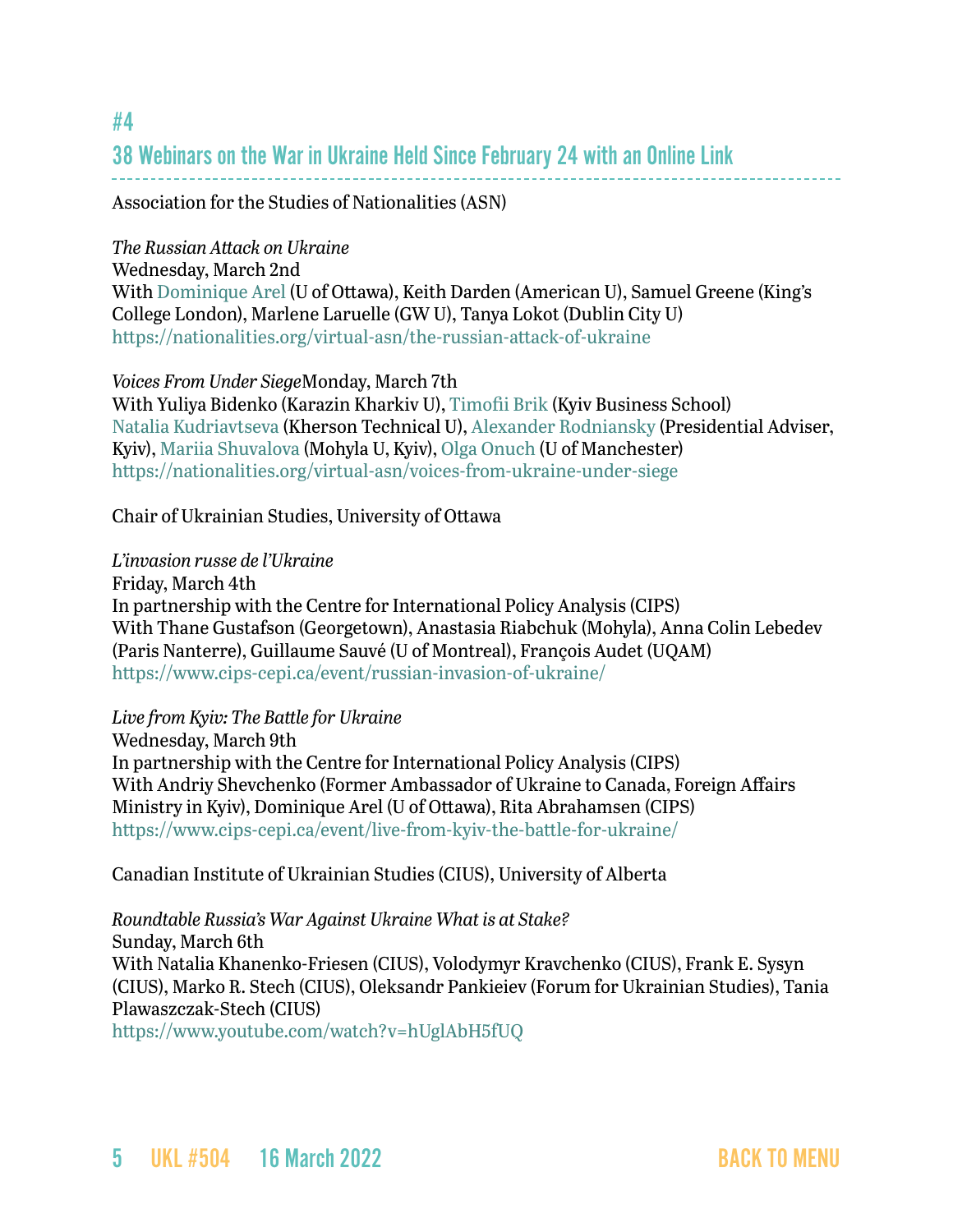Petro Jacyk Program for the Study of Ukraine, Munk School, University of Toronto

*Russia's Attack on Ukraine: An Expert Roundtable* Friday, February 25th With Peter Mansbridge (Munk School), Timothy M. Frye (Columbia U), Olexiy Haran (Mohyla), Tymofiy Mylovanov (Kyiv School of Economics), Janice Stein (Munk School) <https://www.youtube.com/watch?v=gEBbdJsxfhE>

*Ukraine on Fire: Voices on the Ground*Tuesday, March 1st With Andriy Kulykov (Hromadske Radio), Juliya Bidenko (Karazin Kharkiv U), Maria Zolkina (Democratic Initiatives), Mariia Shuvalova (Mohyla), Ksenya Kiebuzinksi (Jacyk Program) <https://munkschool.utoronto.ca/jacyk/event/31395/>

Harvard Ukrainian Studies Institute (HURI)

*Ukraine Under Attack* Monday, February 28th Ukrainian Research Institute (HURI) With Dr. Lawrence Bacow (Harvard University), Volodymyr Dubovyk (Mechnikov National U), Rory Finnin, (U of Cambridge), Tymofiy Mylovanov (Kyiv School of Economics), Olha Onuch (U of Manchester), Gulnaz Sharafutdinova (King's College London), Emily Channell-Justice (Harvard U) [https://www.youtube.com/watch?v=KDyaV1z\\_-EQ](https://www.youtube.com/watch?v=KDyaV1z_-EQ)

*Audio Event: The Russian (Dis)Information Sphere* Saturday, March 12th With Hannah Chapman (Havighurst Center for Russian and Post-Soviet Studies) [https://www.clubhouse.com/room/xpald4Zq?utm\\_campaign=FGTuUeVKz9HXwKt](https://www.clubhouse.com/room/xpald4Zq?utm_campaign=FGTuUeVKz9HXwKt-k1tf9Q-94524&utm_medium=ch_invite)[k1tf9Q-94524&utm\\_medium=ch\\_invite](https://www.clubhouse.com/room/xpald4Zq?utm_campaign=FGTuUeVKz9HXwKt-k1tf9Q-94524&utm_medium=ch_invite)

Harriman Institute, Columbia University

*Ukrainian Studies Under Attack* 

Wednesday, March 2nd With Rory Finnin (U of Cambridge), Valentina Izmirlieva (Harriman Institute), Vita Susak (Ministry of Culture of Ukraine), Frank Sysyn (Peter Jacyk Centre for Ukrainian Historical Research at the Canadian Institute of Ukrainian Studies), Mark Andryczyk (Harriman Institute)

<https://www.youtube.com/watch?v=jOw6c-NpTA4>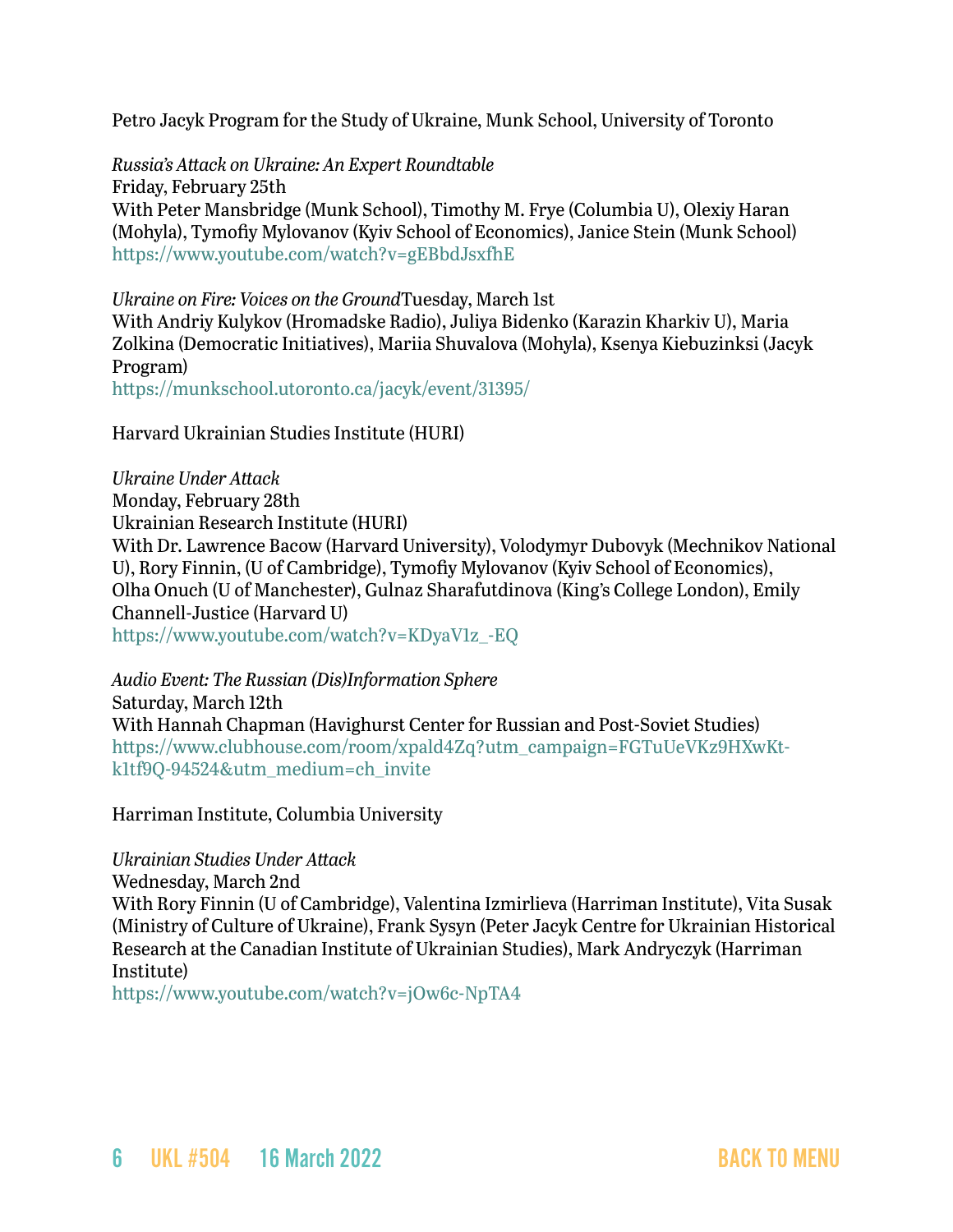*What's Next? Expert's Round to Russia's Invasion of Ukraine* Friday, March 4th With Timothy Frye (Columbia U), Volodymyr Kulyk (National Academy of Sciences of Ukraine). Kimberly Marten (Barnard College), Brian Milakovsky (Independent Analyst), Oxana Shevel (Tufts U), Joshua Tucker (NYU) <https://www.youtube.com/watch?v=JGBV7u2DXas>

*Ukrainian Artists Respond to the War*

Friday, March 11th With Mark Andryczyk (Harriman Institute), Kate Tsurkan (Apofonie Magazine), Maria Sonevytsky (UC Berkeley), Yuri Shevchuk (Musician), Olena Martynyuk (Harriman Institute) <https://www.youtube.com/watch?v=E3eZBcCt0m0>

Other Institutions (im decreasing chronological order)

*Hindsight Up Front Ukraine: A Conversation with Catherine Ashton* Monday, March 14th Wilson Center With Catherine Ashton <https://www.youtube.com/watch?v=r7yRCzeu8I8>

*The Ukraine Humanitarian Crisis: Responses to Refugees and Internally Displaced Civilians* Thursday, March 10th Yale Macmillan Center, European Studies Council With Olga Ivanova (Stabilization Support Services), Mauro Mondello (Documentary Filmmaker) Olena Sotnyk (Deputy PM Advisor), Molly Brunson (Yale U) <https://www.youtube.com/watch?v=f0o4hpPoGqA>

*The Role of History, Religion, and Politics in the Russia-Ukraine War* Wednesday, March 9th Fordham U With George E. Demacopoulos (Fordham U), Olena Nikolayenko (Fordham U), Asif Siddiqi (Fordham U), Magda Teter (Fordham U) <https://www.youtube.com/watch?v=d465qJrp6co>

*War in Ukraine Perspectives from Scholars on the Ground Panel Source* Wednesday, March 9th Tufts U With Oxana Shevel (Tufts U), Timofiy Mylovanov (Kyiv School of Economics), Tymofii Brik (Kyiv School of Economics), Nataliia Shapoval (KSE Institute), Anna Bulakh (KSE Institute), Oleg Nivievsky (KSE Institute)

<https://www.youtube.com/watch?v=9DoGMvPjot4>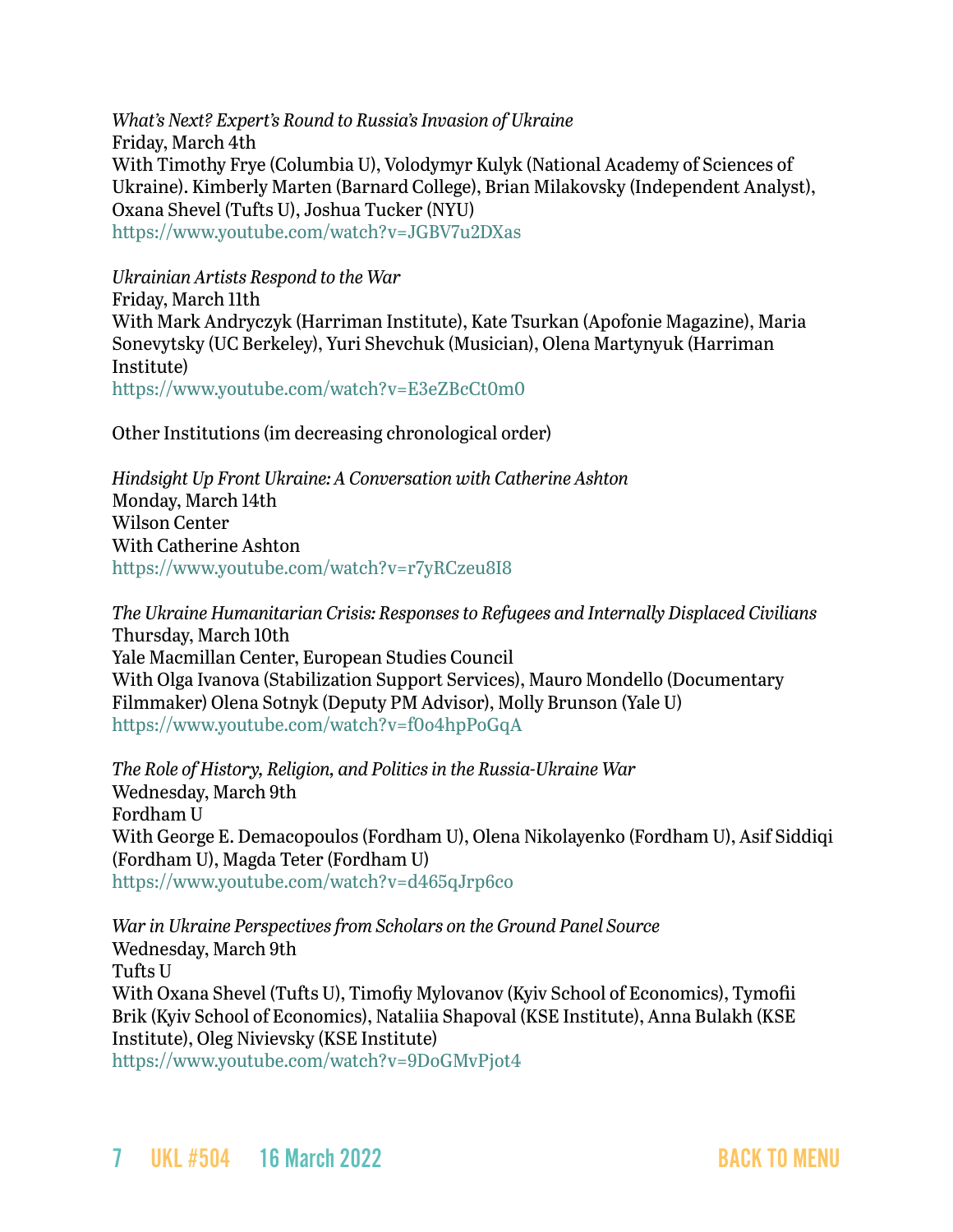*The War in Ukraine & the Future of the World – Yuval Noah Harari & Timothy Snyder* Tuesday, March 8th Yalta European Strategy (YES)/ Victor Pinchuk Foundation With Timothy Snyder (Yale U), Yuval Noah Harari (Hebrew U of Jerusalem), Anne Applebaum (Historian, Journalist) <https://www.youtube.com/watch?v=S9FDabcyPWk>

*Ukraine: Public Health at Risk* Monday, March 7th New York U, School of Global Public Health **Jack Caravanos** (NYU GPH), **Peter Navario** (HealthRight International), **Anne O'Donnell** (NYU College of Arts and Science), **Danielle Ompad (**NYU GPH) <https://www.youtube.com/watch?v=b1GN2CIL694>

*War in Ukraine* Sunday, March 6th Yale University With Timothy Snyder (Yale U), Richard C. Levin (Yale U), Arne Westad (Yale U), Nellie Petlick (Peace Corps) <https://www.youtube.com/watch?v=xg0c6fd8PCk>

*Princeton Experts Discuss the Global Impact of Russia – Ukraine War* Friday, March 4th Princeton U With Filiz Garip (Princeton U), Micheal Reynolds (Princeton U), Razia Iqbal (Newshour, BCC World Service) <https://www.youtube.com/watch?v=MwEVTKfuVBI>

*War in Ukraine: Background, Context, Prospects and Implications* Friday, March 4th UC Santa Cruz With Jonathan Beecher, Rikki Brown, Melissa L. Caldwell, Peter Kenez, Tanya Merchat. <https://transform.ucsc.edu/event/war-in-ukraine/>

*The Context Behind the Crisis* Friday, March 4th U of Chicago, The Graham School With Faith Hillis, Monika Nalepa [https://www.youtube.com/watch?v=UG\\_yehiRMp4](https://www.youtube.com/watch?v=UG_yehiRMp4)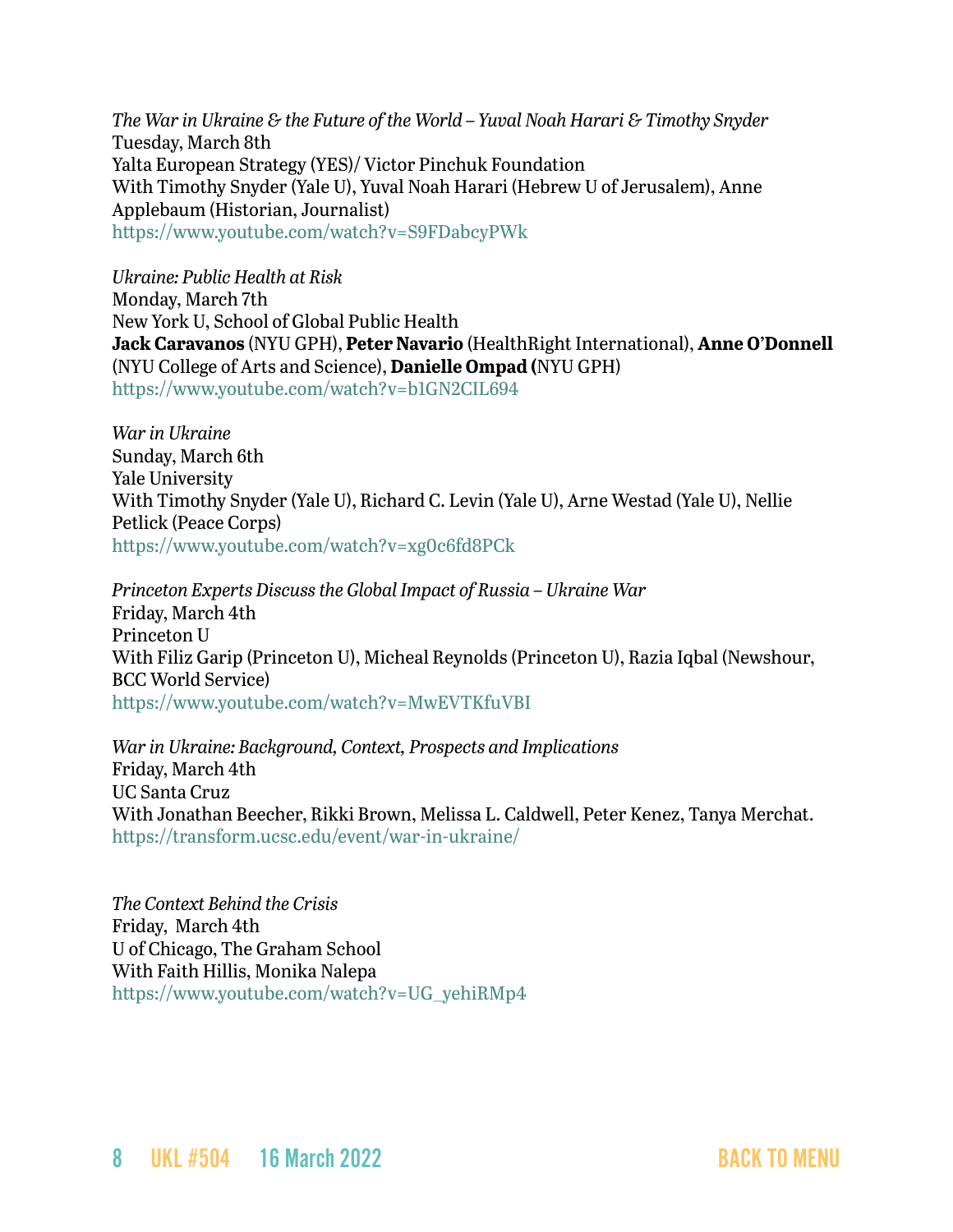*The Humanity Dialogues: Tyranny, Artists and Agency: Ukraine Now* Friday, March 4th Yale University With Vasyl Cherepanyn (Visual Culture Research Center (VCRC)), Timothy Snyder (Yale U), Marta Kuzma (Yale School of Art) [https://www.youtube.com/watch?v=N-\\_X9T7qYDg](https://www.youtube.com/watch?v=N-_X9T7qYDg)

*Reports from Kyiv, Moscow, and Chicago* Friday, March 4th Univefsity of Chicago/ CEERES), Kyiv School of Economics With Scott Gehlbach (U of Chicago), Tymofiy Mylovanov (Kyiv School of Economics), Monika Nalepa (U of Chicago) <https://www.youtube.com/watch?v=z0PGFbqdFeo>

*The Impact of Russian Sanctions*

Friday, March 4th Harvard U, Davis Center for Russian and Eurasian Studies With Alexandra Vacroux (Davis Center), Sergey Aleksashenko (Boris Nemtsov Foundation), Hans Helmut-Kotz (Harvard U) [https://www.youtube.com/watch?v=oK7\\_JuKrn7o](https://www.youtube.com/watch?v=oK7_JuKrn7o)

*Current Events Analysis - Ukraine: Terra Incognita* Friday, March 4th International Studies Association (ISA) With James Pearce (College of the Marshall Islands), Tetyana Dzyadevych (New College of Florida), Andrei Korbokov (Tennessee State U), Vendulka Kubalkova (U of Miami), Sarah Dorr (International Studies Association) <https://www.youtube.com/watch?v=5nsyuWdligs>

*Spotlight on Ukraine: A Conversation on the Current Crisis* Thursday, March 3rd U of Texas Austin, Center for European Studies With Steven Seegel (U of Texas), Oksana Lutsyshyna (U of Texas), Mykhaylo V. Simanovskyy (U of Texas) <https://www.youtube.com/watch?v=pT-p0Np1LWY>

*Examining the Global Security Implications for the Russian Invasion of Ukraine* Thursday, March 3rd U of Oklahoma With Melissa Stockdale, Brian and Sandra O'Brien, Rob Andrew, Christopher Sartorius, Mark Raymond. [https://www.youtube.com/watch?v=GlqH\\_3EEhqs](https://www.youtube.com/watch?v=GlqH_3EEhqs)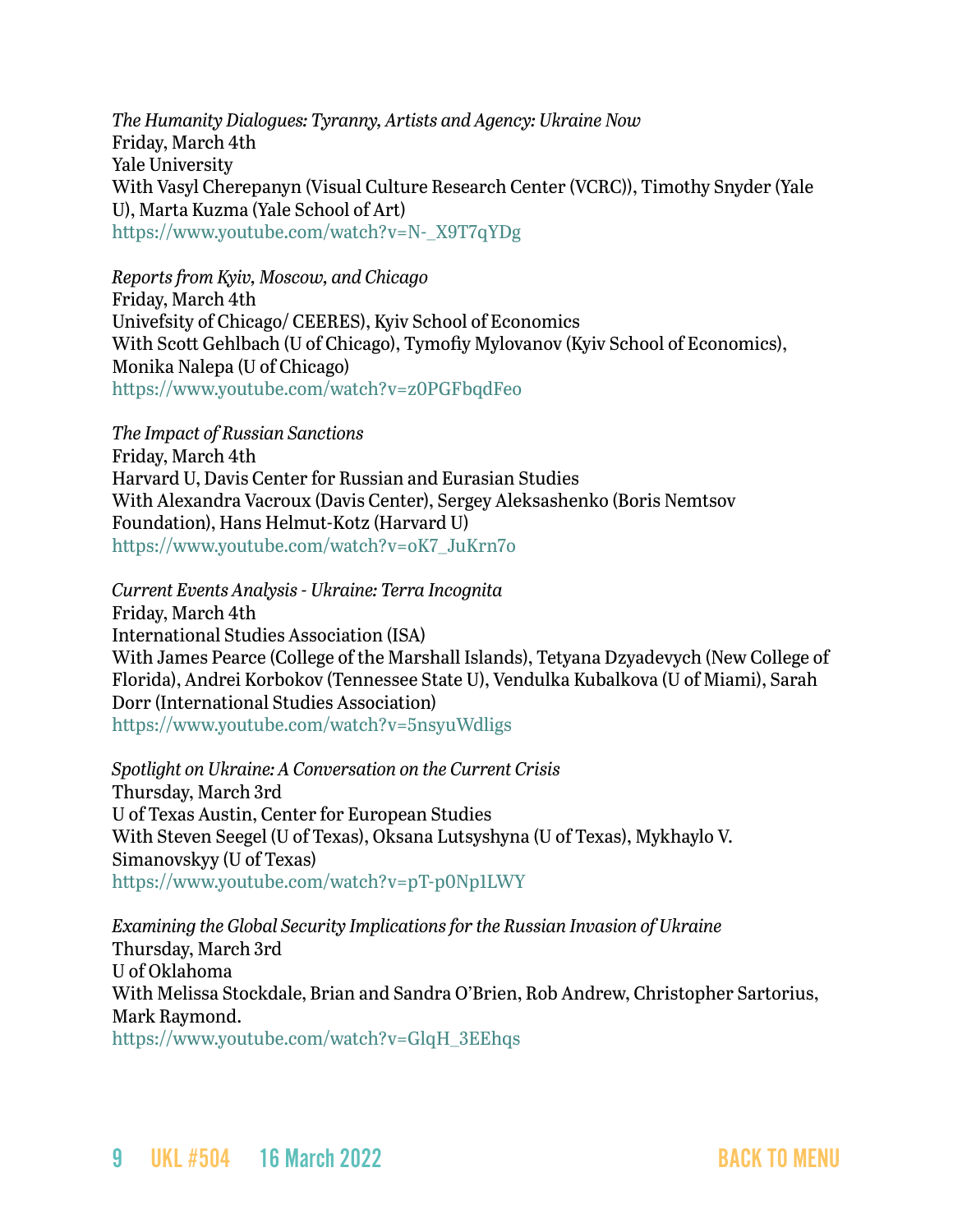*Russia's Aggression: European Perspectives and Responses* Thursday, March 3rd Wilson Center Kennan Institute With Andrius Kubilius (European Parliament), Marie Mendras (Sciences Po U), Andrew Monaghan (George F. Kennan Fellow), William E. Pomeranz (Kennan Institute) [https://bit.](https://bit.ly/37BpEYs) [ly/37BpEYs](https://bit.ly/37BpEYs)

*A Panel Discussion on Recent Events in Ukraine* Wednesday, March 2nd UC Berkeley, The Institute of Slavic, East European, and Eurasian Studies With Steven Fish, Yuriy Gorodnichenko, Edward Walker. <https://www.youtube.com/watch?v=hL2KrK-3o4A>

*Teach-In: Ukraine* Wednesday, March 2nd U of Victoria With Serhy Yekelchyk and Tamara Krawchenko <https://www.uvic.ca/humanities/news/current/teach-in-ukraine.php>

*Panel: Russia Invades Ukraine: A Public Forum* Wednesday, March 2nd U of Wisconsin-Madison, CREECA With Yoshiko M. Herrera <https://www.youtube.com/watch?v=rChbPcN5B0U&t=85s>

*Q&A on the War in Ukraine* Wednesday, March 2nd Idaho State With Colin Johnson <https://www.youtube.com/watch?v=58sxPLeCSis>

*Russia's War on Ukraine* Wednesday, March 2nd Carleton U With Joan DeBardeleben, Paul Goode, Milana Nikolko, David Sichinava <https://youtu.be/Q6GLmNQ-4U0>

*War in Ukraine: The View from Here* Wednesday, March 2nd Harvard U, Davis Center for Russian and Eurasian Studies With Alexandra Vacroux (Davis Center), Nargis Kassenova (Davis Center), David Cadier (U of Groningen), Oxana Shevel (Tufts U) <https://www.youtube.com/watch?v=QCv3vQaNvW0>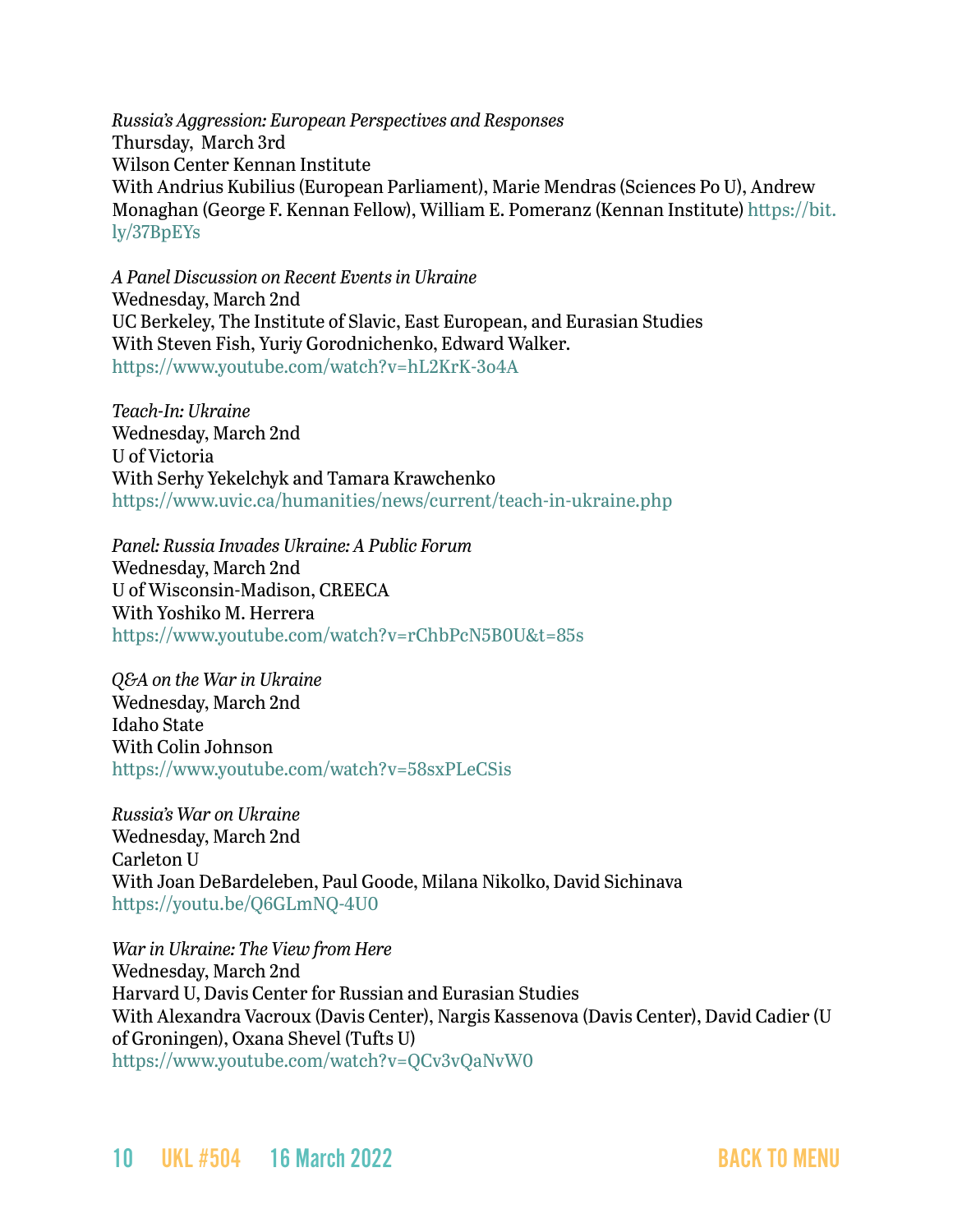*Panel: What Does Ukraine Mean for Me?* Tuesday, March 1st U of Utah, Hinckley Institute of Politics With Geoff Allen, Marjorie Castle, Sean Lawson, Steve Lobell <https://www.youtube.com/watch?v=GRZQn9Urn4A>

*Russia's Invasion of Ukraine – An Event from the Centre of Geopolitics* Tuesday, March 1st Cambridge University, UK With Brendan Simms (Cambridge U), Charles Clarke (Cambridge U), Rory Finnin (Cambridge U), Juliia Osmolova (Transatlantic Dialogue Center), Edward Stringer (UK Defence Academy), Svitlana Zalishchuk (Foreign Policy Advisor to Ukrainian Deputy Prime Minister on European Integration) <https://www.youtube.com/watch?v=67pRPXZErzo>

<span id="page-10-0"></span>#5

Koshiw, Isobel. 2022. "Tanks, Bombs, Shootings: Ukrainians Describe Russian Takeover of Villages." , March 13.<https://bit.ly/3tROdb0>

Russian soldiers have shot people dead in the street as they took over Ukrainian villages,

according to fleeing residents.

Soldiers shot randomly at buildings, threw grenades down roads and went from house to house confiscating phones and laptops, witnesses said.

Online groups created for family members or friends looking for information about people in affected areas are receiving hundreds or even thousands of requests a day.

One witness, Mykola, described how soldiers arrived in Andriivka, a village near Kyiv. "They threw grenades down the street. One man lost his leg and the next day this person died," he said. "They then came down the central street and started shooting at the windows and hit one woman. Her children managed to hide."

Mykola lived within walking distance of his brother, Dymtro. "My brother came out the house with his hands in the air. They beat him and then executed him in the street," he said.

Dymtro's wife said she saw the killing of her husband from a window. She said she also witnessed their neighbour being killed in the same manner. Dymtro's daughter believes both were shot because they had earlier helped the Ukrainian army as volunteers.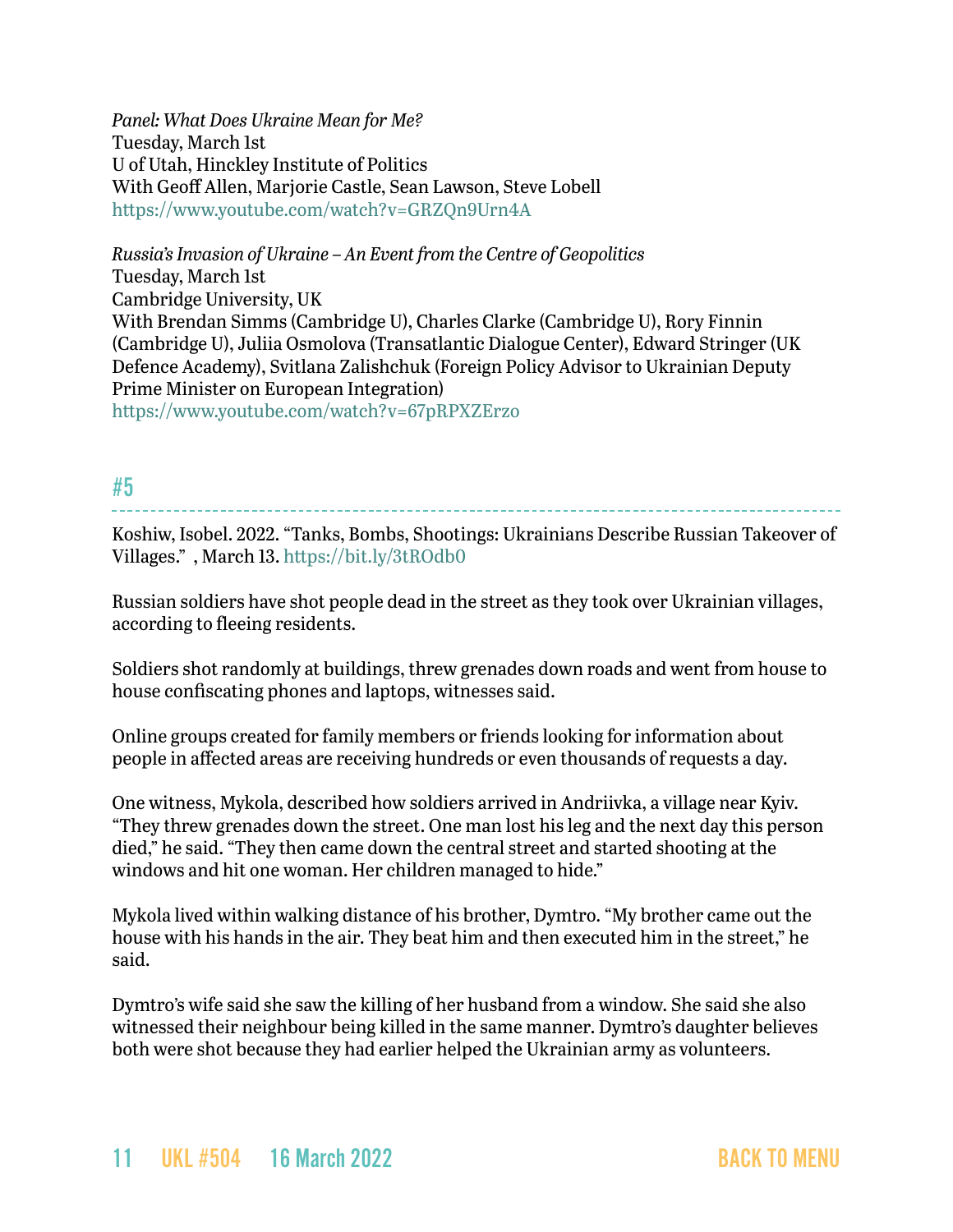Mykola said they wanted to bury his brother, but his wife feared the soldiers would shoot them. "The next day they went house by house, confiscating phones and laptops," he said. At this point, 3 March, there was no electricity. "Those who came into our house behaved OK. But they told us that it's good you have a cellar, collect some water, because you're going to be bombed for six days."

Mykola said they wanted to bury his brother, but his wife feared the soldiers would shoot them. "The next day they went house by house, confiscating phones and laptops," he said. At this point, 3 March, there was no electricity. "Those who came into our house behaved OK. But they told us that it's good you have a cellar, collect some water, because you're going to be bombed for six days."

The Russians would not let them bury Dymtro in the graveyard, so they buried him in the garden. Dymtro's daughter, Yulia, said that soon afterwards a mortar attack began and the neighbouring house started to burn. A Russian soldier told them to wait behind their tank because it was safer, she said. "We were terrified. We didn't understand whether it was Russians shooting or our guys. Everything after that was a blur. We ran home and barely made it under constant mortar attack."

On 8 March, Mykola, his family and Dymtro's family decided to leave, as they had no phone signal and no electricity. Dymtro's wife approached the soldiers to ask for permission, but the soldiers starting shooting in the air. Mortar attacks were also ongoing, so the family decided to leave without permission.

"As we were leaving, they were shooting at our car, even though we had [the word] 'children' written on bits of paper in the windows. But evidently they weren't particularly interested in that fact," said Yulia.

The father of a family that left with Mykola's group was shot at when a soldier saw him calling someone from his garden, Yulia said. "How can you understand that people could be killed just for ringing their relatives to say that they're alive?"

When the Russians entered Druzhnya, another village near Kyiv, they shot at the houses, according to Serhiy, who has since fled his home. "I think they did this so that they weren't attacked with molotov cocktails," he said.

"So all of those houses along the main road from Bordyanka to Makariv were hit and some people died. Then they started to go house by house. They killed a teacher who was outside feeding her chickens," Serhiy said.

"They told people not to go outside and to stay at home." Serhiy said the soldiers told him: "If you see us, don't make any sudden moves, put your hands above your head." He added: "There's absolutely no connection, we still have relatives there and we cannot contact them. They took some people's phones, and they temporarily took other people's phones to check that they hadn't photographed anything or filmed anything."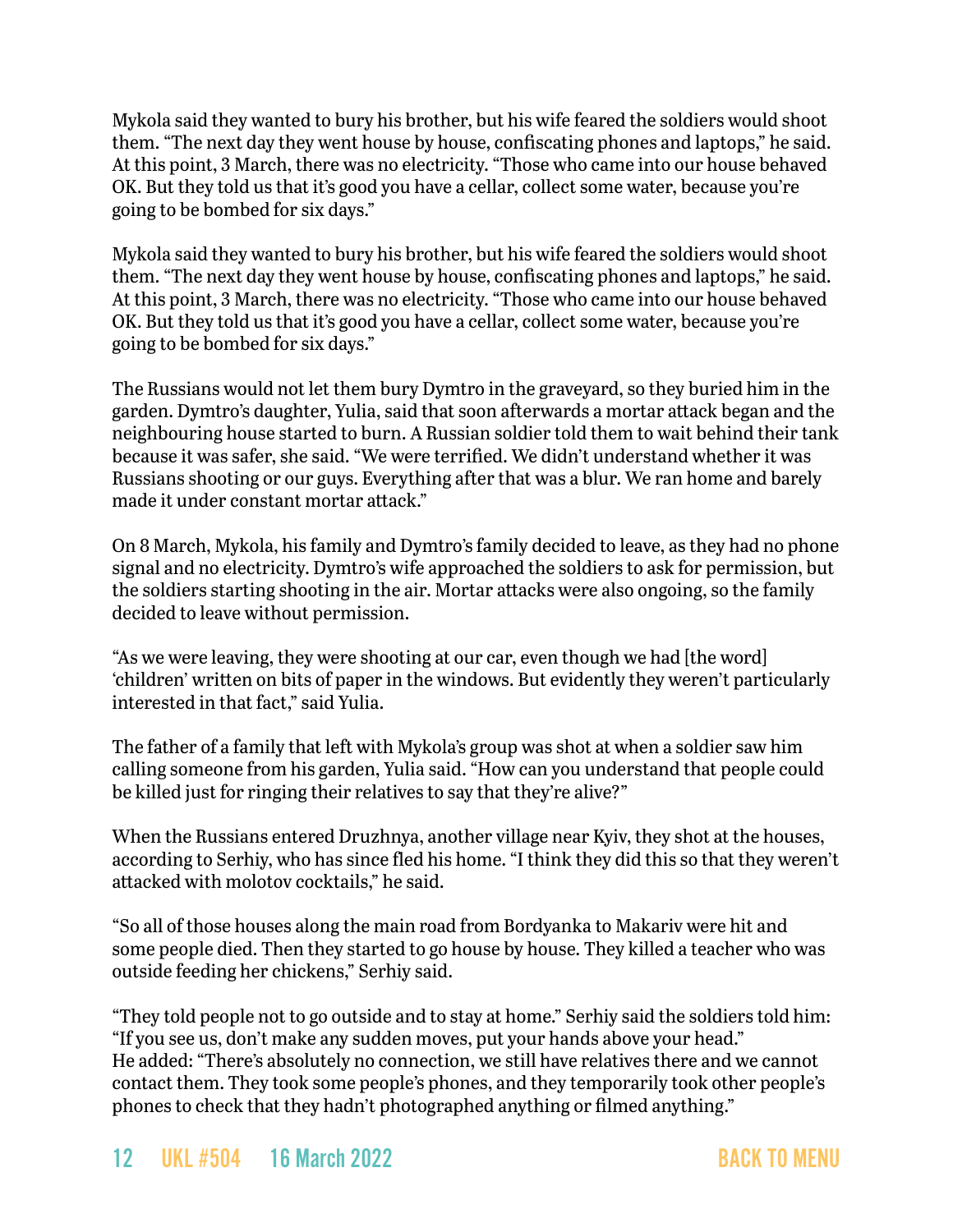On 10 March the Russians agreed to a facilitate a humanitarian corridor to evacuate residents from Borodyanka and the neighbouring villages. According to Serhiy, the bombing was even heavier that day. Serhiy's brother-in-law cycled along a forest dirt road to check if it was clear of Russians, which it was. The family then drove out through the forest.

One Telegram group for relatives searching for people still in the affected areas, run by a well-known Ukrainian TV presenter, has had more than 60,000 inquiries since it launched on 26 February, and now receives about 1,000 new requests a day.

Community Facebook groups for the affected areas are full of hundreds of desperate appeals from relatives, hoping that someone in the area might have signal and be able to tell them if their loved ones are still alive.

Valeriy, 34, HR professional who lived in Kyiv, was at his country house in the village of Lypivka when the war started. After the Russians moved into a neighbouring town, he started receiving messages on a community group from relatives of people in the town who were no longer able to reach their family members.

"The messages were like: 'Please help me find Ivan Ivanovych,' with a photograph and address. And the number of messages just built and built, and I became scared," Valeriy said. "Then started to come information that they were destroying the multi-storey buildings in Borodyanka with people in them using tanks."

From 1 March there was no phone signal or electricity but there was some patchy signal in the fields, he said. "Either they somehow blocked the signal, or it was because of the lack of electricity." He managed to escape under shelling on 3 March.

<span id="page-12-0"></span>#6

Vanderklippe, Nahan. 2022. "Mariupol 'On the Edge of Total Desperation,' Official Says, as Death Toll Mounts in Besieged Ukrainian City." *Globe & Mail,* March 11. [https://tgam.](https://tgam.ca/3q4ByR8) [ca/3q4ByR8](https://tgam.ca/3q4ByR8)

More than 1,500 people have been reported dead by municipal authorities in Mariupol, the Sea of Azov city that Russian forces have held under siege for nearly two weeks – but an adviser to the city's mayor says the real number is likely far greater.

"We now estimate that number of people killed has reached 10,000. And if the Russians keep shelling, we may see more than 20,000 people killed because of the Russian attacks," Petr Andryushchenko said in an interview.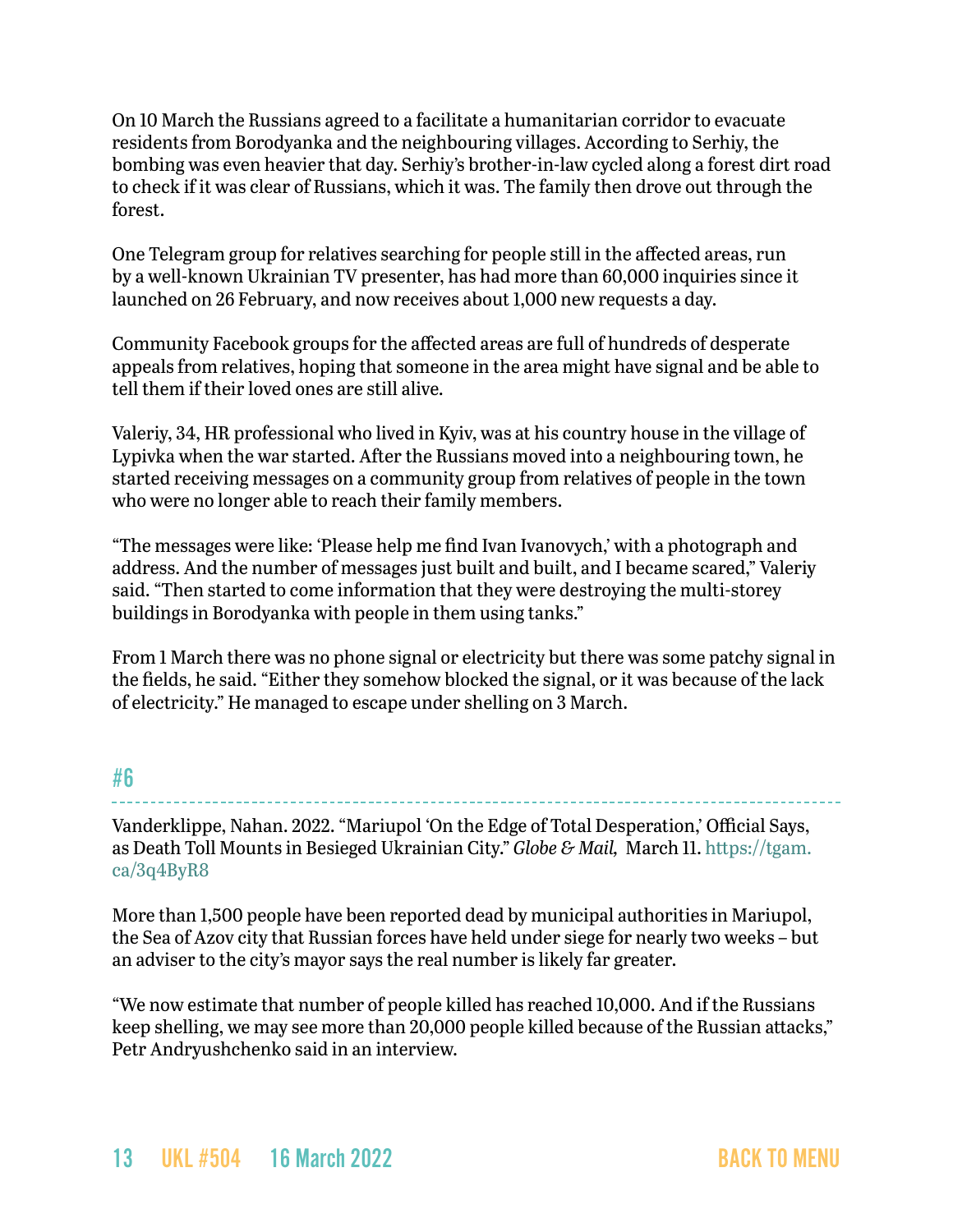Cut off from water and electricity, desperation has grown so acute, he said, that some have taken to drinking water from heating radiators.

Mr. Andryushchenko spoke to The Globe and Mail after he was able to leave Mariupol on Wednesday. The estimate of 10,000 dead, he said, is based on the severity of damage to residential neighbourhoods.

Russian forces have maintained what he called a "carousel" of attacks on the city, with intense artillery fire – dozens of shells an hour – followed by the appearance of Russian jets that drop heavy explosives, followed by more rounds of artillery. This week, military experts said they have found evidence that a one-tonne bomb had been dropped on the city.

Roughly 350,000 people have been locked in Mariupol since the end of February, Mr. Andryushchenko said. Attempts to establish safe evacuation corridors have repeatedly failed after shelling resumed during times agreed for the cessation of hostilities.

Those who remain "are hostages of Russian troops," he said.

The attacks have been so unceasing that it has been impossible to precisely calculate casualties or assess damages. "If someone goes out on the street, he is risking his life," Mr. Andryushchenko said.

And yet, the necessities of life have forced people to emerge from shelters. They have scavenged for any available scrap of wood to light fires to cook and provide heat. Temperatures in the past week fell to -9 degrees. "They will burn anything they can," Mr. Andryushchenko said. "Anything for a small bit of heat."

Water has perhaps been the most acute need. With municipal systems damaged, the city has attempted to deliver water in barrels, but it has been far from enough. When they could, people gathered snow to melt for drinking water. They have also gathered at old hand-operated water pumps, even though the water they supply is not potable.

And, during breaks in the shelling, they have dismantled hot-water heating systems in search of something to drink, Mr. Andryushchenko said.

"They are using water from the radiators," he said.

Earlier this week, a six-year-old girl died from dehydration in Mariupol. She was found next to her mother, who was killed by a Russian shell, local authorities said. Russian forces are "torturing" the city, Ukrainian President [Volodymyr Zelensky](file:///Users/anne-mariearel/Documents/CLIENTS%20ITALIQUE/CHAIRE%20UKR/UKL/javascript:void(0);) said Friday. "It's very hard to describe with words how people are just keeping on and staying alive," Mr. Andryushchenko said. "They are without hope. And the psychological stresses are huge."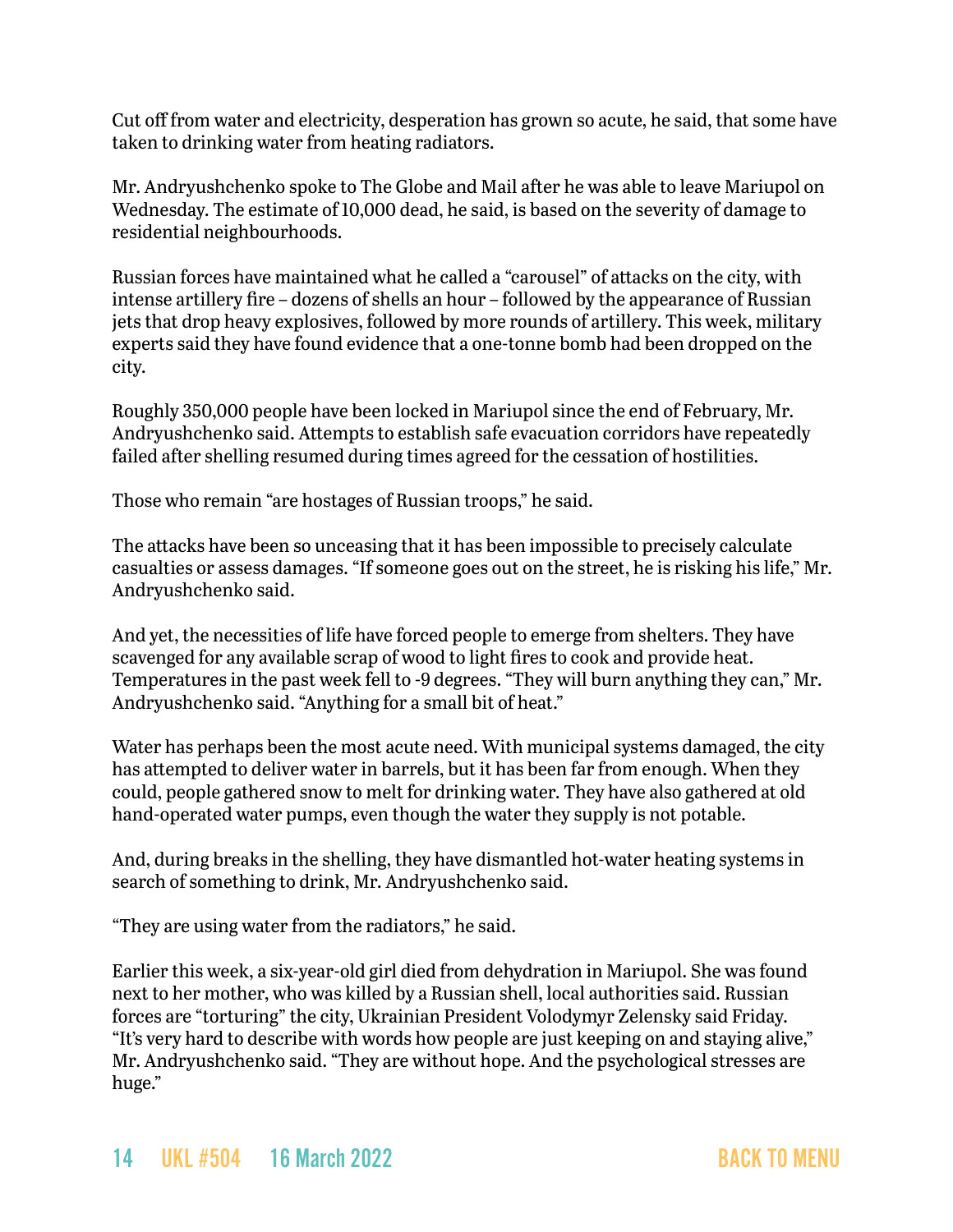Even burying the dead has become difficult. Russian forces occupy the city's main cemetery, forcing workers to dig a large trench in a historic cemetery as a mass grave for dozens of unidentified bodies, some buried in carpets or bags.

"Some dead people do not have documents. Sometimes there are only body parts, so the person cannot be identified," Mr. Andryushchenko said.

Still, "people are helping each other. They are not totally desperate," he said. "But they are on the edge of total desperation. And I cannot say what will happen in the future." Mariupol leaders have likened what is happening to their city to modern campaigns of destruction against the Chechen and Syrian cities of Grozny and Aleppo. But they have also drawn parallels with the siege of Leningrad, now St. Petersburg, by Nazi forces during the Second World War.

It is an event with particular historical meaning for Russian President [Vladimir Putin.](file:///Users/anne-mariearel/Documents/CLIENTS%20ITALIQUE/CHAIRE%20UKR/UKL/javascript:void(0);) His own brother died in that siege, which lasted nearly 900 days and killed hundreds of thousands.

Today, however, Mr. Putin appears to be motivated by a thirst for reprisal, Mr. Andryushchenko said.

In 2014, Russian-backed separatists seized control of Mariupol along with other parts of the largely Russian-speaking Donbas region, some of which became breakaway republics.

But Ukrainian forces seized back control of Mariupol in June, 2014, and in the eight years since, the city has been rebuilt into a thriving "symbol of Ukrainian Donbas," Mr. Andryushchenko said. "We invested a lot in Mariupol to make it the most beautiful city." Russia's leadership, however, hasn't forgotten the loss of the city in 2014.

What is happening to Mariupol today, Mr. Andryushchenko said, is "revenge." Our Morning Update and Evening Update newsletters are written by Globe editors, giving you a concise summary of the day's most important headlines.

# <span id="page-14-0"></span>#7

Trofimov, Yaroslav. 2022. "In the Rubble of Ukraine's Second-Largest City, Survivors Make Their Stand: 'Nobody Wants the Russians'." *Wall Street Journal,* March 11. [https://on.wsj.](https://on.wsj.com/3CB5ZmJ) [com/3CB5ZmJ](https://on.wsj.com/3CB5ZmJ)

KHARKIV, Ukraine -- A dazed older woman picked her way through Kharkiv's central Constitution Square, navigating a blasted landscape strewn with twisted metal, glass shards and fragments of brick.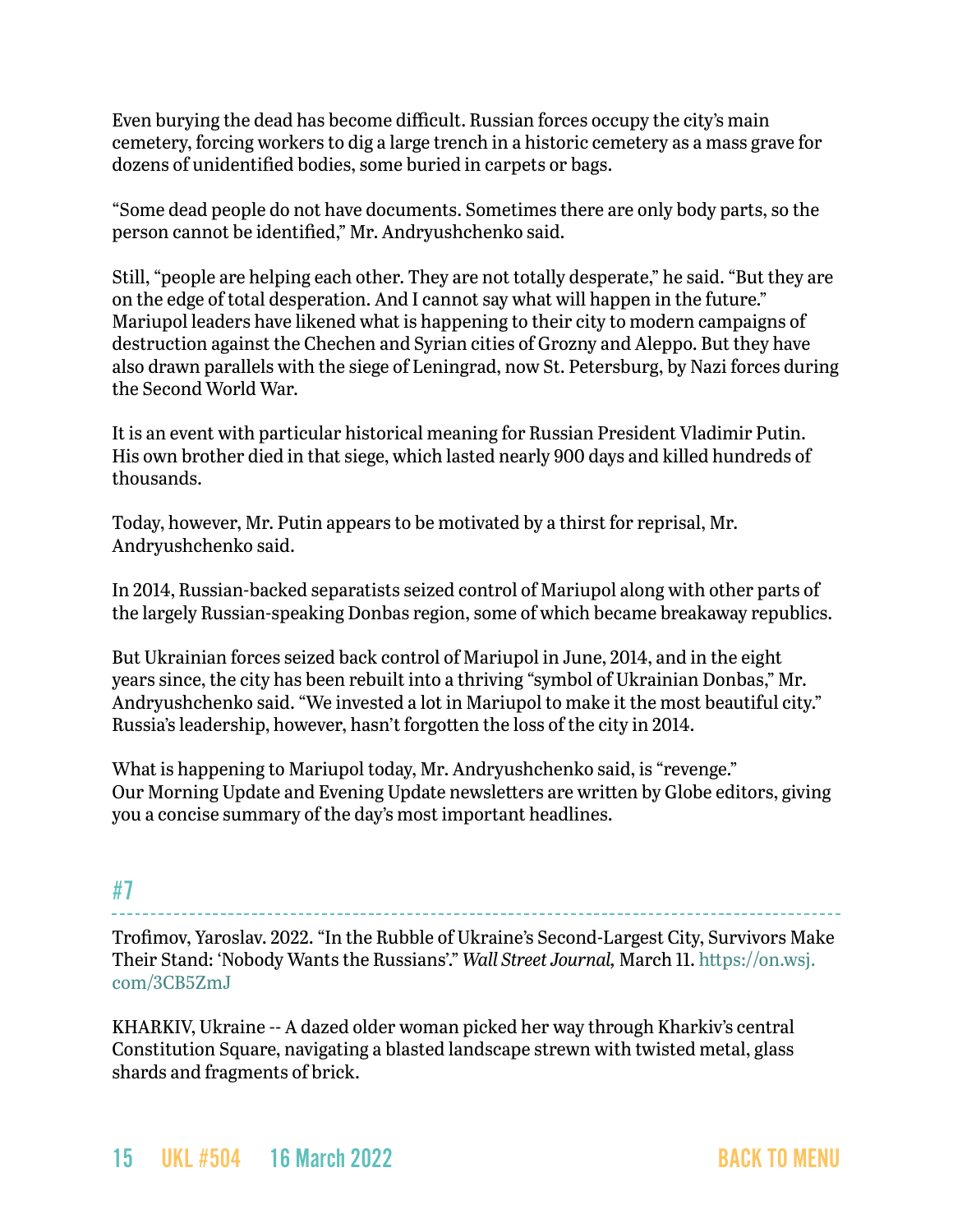Russian missile strikes have gutted every one of the elegant 19th century buildings lining the street. The innards of fashion boutiques, with decapitated mannequins, spilled onto the sidewalk. A cocktail bar down the road, its windows blown out, had bottles of [Campari](file:///Users/anne-mariearel/Documents/CLIENTS%20ITALIQUE/CHAIRE%20UKR/UKL/javascript:void(0);), gin and vermouth on display, untouched.

"Have you seen PrivatBank?" the woman asked a rare passerby. The ATM there had eaten her debit card, she said. "Have you? I need to get the card back, for my pension." The bank building had been reduced to a jumble of broken glass and crumpled metal. Its security alarm still blared.

In the days since Russian President [Vladimir Putin](file:///Users/anne-mariearel/Documents/CLIENTS%20ITALIQUE/CHAIRE%20UKR/UKL/javascript:void(0);) launched his invasion of Ukraine on Feb. 24, shelling and airstrikes have killed hundreds of people in Kharkiv, a city of 1.4 million about 20 miles from the Russian border. Residents spend their days and nights huddled in the subway. Above them, explosions devastate their city.

At least 400 high-rise apartment buildings have been hit, Kharkiv city authorities said. Strikes have damaged the art museum, with its collection of famous Russian painters including Repin and Shishkin, and the Korolenko library, which houses priceless manuscripts.

"Everyone is in shock here," said Ihor Terekhov, the city mayor. "We used to think of the Russians as our brothers. Even in our worst nightmares, we never imagined that they would destroy our city."

Russia's attempt to use rapid thrusts by armored columns and assaults by paratroopers and special forces to seize the Ukrainian capital of Kyiv and other cities, overthrowing the country's government, has stalled in the face of fierce resistance. Now, Moscow is resorting to a punishing, wholesale destruction, shelling and bombing residential neighborhoods and historic downtowns.

Kharkiv has been pulverized with particular cruelty, even though almost all of its citizens are Russian-speakers, many of whom felt affinity with Russia in the past.

On Friday, the thumps of artillery punctured the city's eerie silence. Few people were on the street. Around the corner from Constitution Square, the new Nikolsky shopping mall -- complete with an oyster bar and virtual-reality game zone -- smoldered. A Russian missile had plunged through its roof Wednesday night.

On the streets, police patrols watch for any looting. Municipal crews used a break in the shelling to repair power and water lines. Several Kharkiv taxi drivers worked together to remove debris from Constitution Square.

"There isn't much work nowadays, so we've come here to clean up the city and raise morale," said Andriy Kolesnik, one of the drivers. "We can do it, so we do it."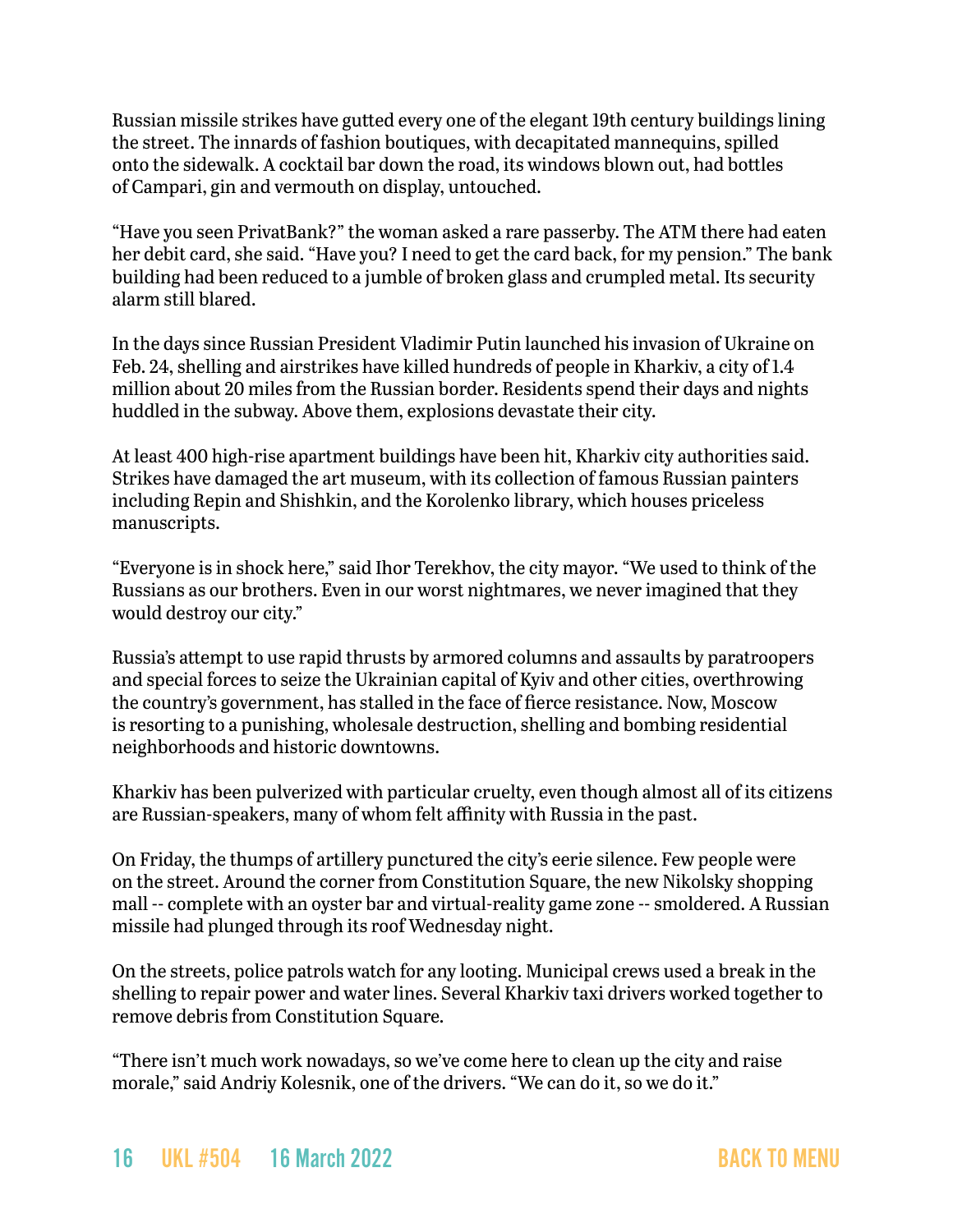It will take generations for the people of Kharkiv to forgive Russia and the Russians, said Mr. Terekhov, the mayor, as he visited a subway station-turned-dormitory. People there asked to take selfies with him.

"The Russians thought, mistakenly, that Kharkiv would greet them with open arms," Mr. Terekhov said. "But nobody wants the Russians here, nobody has invited them here. Our people are fighting them for our freedom, for the future of our children."

#### **Misguided mission**

Back in 2014, in the wake of Kyiv street protests that ousted pro-Russian Ukrainian President Viktor Yanukovych, sympathy for Russia ran high in Kharkiv. Moscow-backed protesters briefly took over the regional government, hoisting a Russian flag and proclaiming a so-called Kharkiv People's Republic, along the lines of similar pro-Russian statelets in nearby Donetsk and Luhansk.

The desolate record of Russian rule in Donetsk and Luhansk, however, has changed local minds, especially after more than 100,000 refugees from Donetsk moved to the city, bringing tales of expropriations, murders and political repression.

That shift wasn't necessarily taken into account by Russia's military planners, whose strategy in Kharkiv can only be explained by a profound miscalculation of the city's mood, Ukrainian officers said. In the first days of the war, several units of lightly armed Russian troops in Tigr infantry vehicles penetrated deep into Kharkiv. Within hours, they were all killed or captured.

"I don't know what they were hoping for. To seize the regional government building right away?" said Ukrainian air force Maj. Oleh Koshevyi, who serves at the Kharkiv-based Ukrainian Air Force University. "Instead, everyone has united against them."

Responding to that initial assault, Ukraine pulled fresh troops into the city, organizing a defense around its northern, western and eastern perimeters that have been holding ever since. While Russian forces are close enough to shell residential neighborhoods with Grad multiple-launch rocket systems and artillery, they haven't been able to advance and, in many areas, have been pushed back.

The roads from Kharkiv to the Ukrainian cities of Poltava and Dnipro remain open, allowing resupplies of food, fuel and ammunition, as well as providing a way out for civilians who have somewhere to go.

"The first days were scary. There was confusion, it was unclear who was where in the city," said Lt. Andriy Babak of the Ukrainian Army's 92nd Brigade, which is defending Kharkiv. "Now we have established the lines of defense and keep repelling their attacks."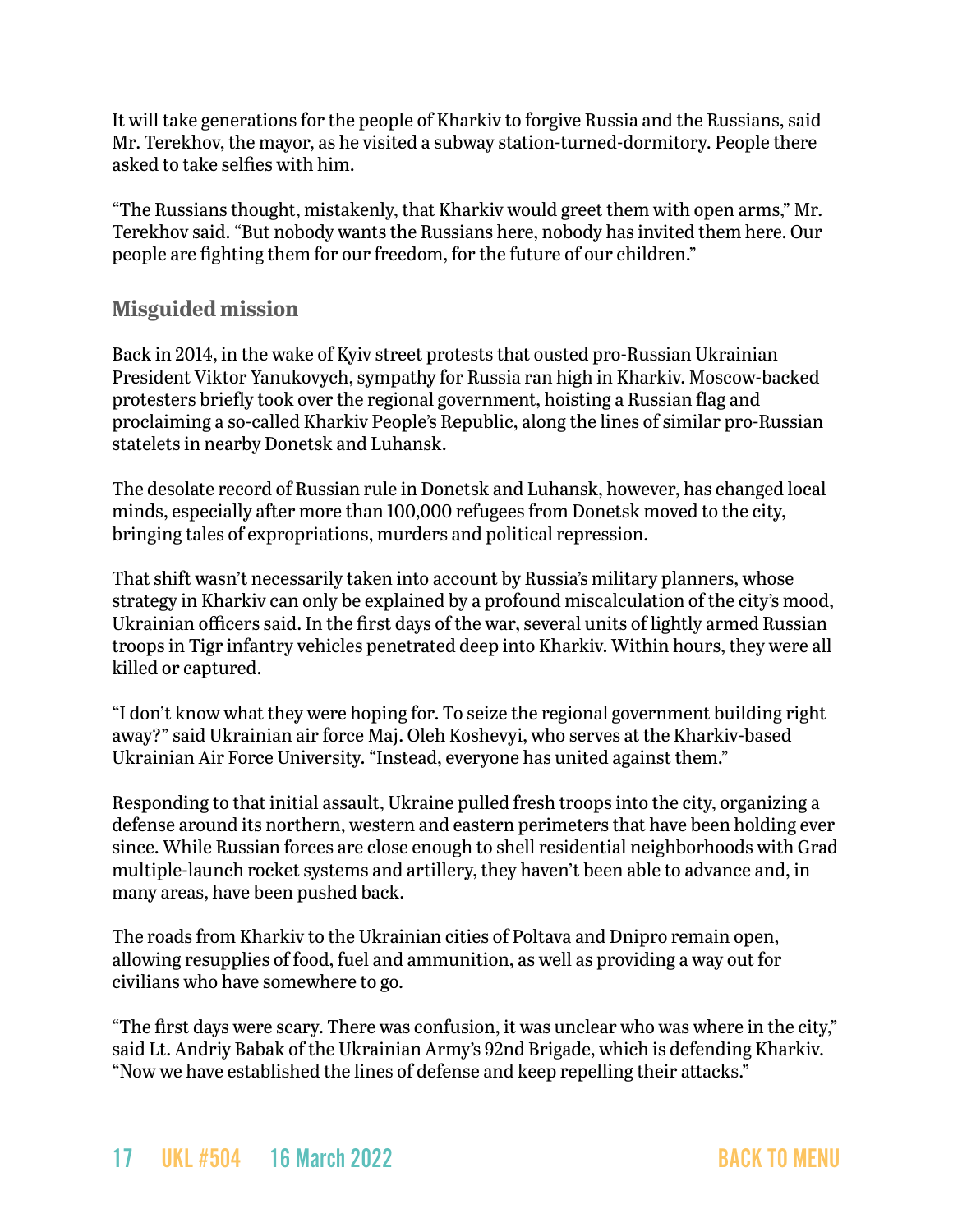Frustrated with its inability to enter or encircle the city, Russia pivoted to the new strategy of destruction here on March 1, the end of the war's first week.

At 8 a.m. that morning, a Russian ballistic missile slammed into Kharkiv's Freedom Square, just outside the regional administration headquarters, a Stalin-era neoclassical building that pro-Russian protesters had taken over in 2014. Several other missile strikes since then have turned entire downtown city blocs into a cityscape of destruction akin to Stalingrad, Aleppo or Grozny.

Burned-out, shrapnel-peppered cars, the remains of their occupants melted into the seats, dot the streets. Twisted pieces of roofing hang from electricity lines. Inside the regional administration's courtyard, a giant crater marked the spot where a Russian missile vaporized an ambulance.

A rigid, frozen body is still lying outside. In the governor's former office, a book on the challenges and perspective of Ukrainian law studies remains, pristine, amid the soot and debris. Elsewhere in the building, pieces of flesh spatter whitewashed walls.

Oleh Supereka, a former studio portrait photographer turned soldier, pointed to a fifthfloor apartment of a gutted building near the regional government building. His friend lived there, he said, and miraculously survived the blast, which sheared off the living room's outer wall.

"The Russians are doing this out of desperation," Mr. Supereka said. "They understand they can't take the city from the land, so they just destroy it from the air."

The initial bombing of Freedom Square was one of many Russian strikes on Kharkiv that day. At around 10:30 p.m., four Russian cruise missiles slammed into the compound of the Kharkiv Air Force University. One of them hit a residential building that housed retired officers and the families of current officers. Most active-duty personnel were by then deployed to the front lines around Kharkiv, and so women and children made up most of the dozens of victims buried under the rubble that night, said Lt. Col. Oleh Pechelulko, the university's deputy commander.

## **A mother lost**

Ten days later, rescue crews were still digging through the crumbled building. Col. Pechelulko said his wife luckily had left their apartment there a few hours earlier.

"Everything has burned down. Nothing is left. Not memories. Not documents. Nothing. I am continuing the war just with what I had on my back that night," he said, showing the charred block where the couple once lived.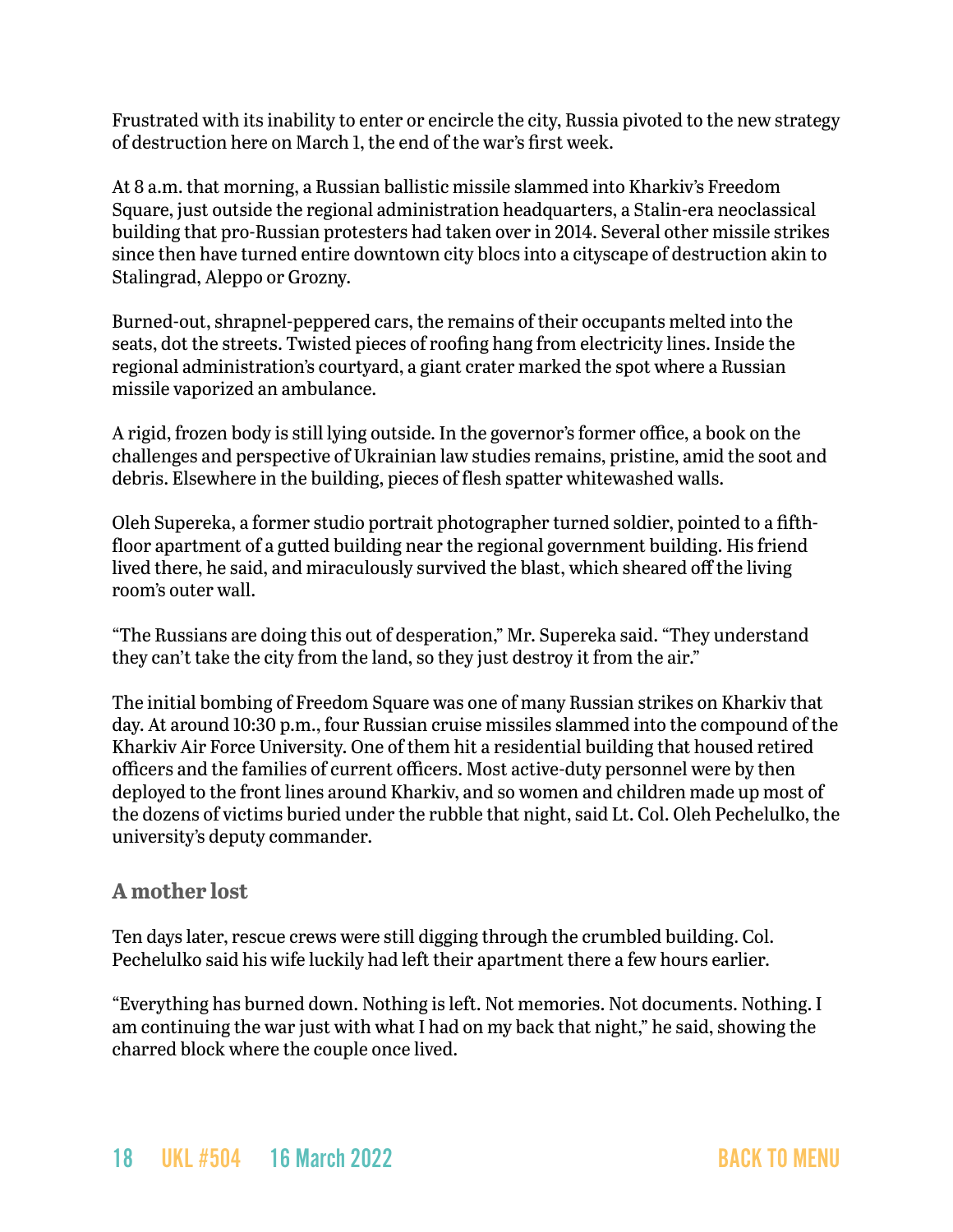The remains of a playground stood amid the debris. A painting of a lion with a pink mane, part of a mural, still showed on a charred brick wall. Wrecked cars littered the space.

"All the men had gone off to fight and defend Kharkiv that night," Col. Pechelulko said. "Now, every one of them will avenge his family, his murdered children, his murdered wife. We will never forgive the enemy for this."

At 3:30 p.m. on March 7, Serhiy and Elena Kosyanov's children were lying on a sofa and playing with smartphones in northern Kharkiv's Saltivka neighborhood. Elena, a kindergarten teacher, was in the kitchen and her mother was preparing to walk their dog. Serhiy was opening the door to their apartment building downstairs. He was in good spirits: After two hours waiting in line, he had filled their car with gas.

Then a Russian projectile slammed through their living room window and exploded. The building caught fire. One of the shards pierced the face of the couple's 8-year-old son, Dmitri, and lodged between the base of his skull and his spine. The boy remains in the intensive-care unit of Kharkiv's Hospital number 4, fighting for his life. His sister suffered burns, and his grandmother got a concussion and broken ribs.

"I came home just a little bit too late because of the wait at the gas station. We were supposed to leave Kharkiv that day," Serhiy said, standing outside the hospital's intensivecare unit. "All our pets have burned alive. Two cats. One dog. One hamster," his wife said.

Seven-year-old Vladimir Baklanov was in the same hospital, recovering from gunshot wounds. As the boy and his mother tried to flee Kharkiv by car, they were caught in a crossfire between Russian and Ukrainian forces on Feb. 28, four days after the invasion. His mother died.

Vladimir's father, Stanislav, a manager at a construction company, was on assignment in Uzbekistan when the war erupted. He has since returned to Kharkiv, and spends his days and nights in the hospital. Stanislav closed the door so Vladimir wouldn't hear his conversation with The Wall Street Journal.

"He probably knows that his mama is dead," Stanislav said. "But he still keeps calling her."

The hospital's chief neurosurgeon, Oleksandr Dukhovskyy, was supposed to be attending a conference in Bogotá, Colombia, this weekend. He hasn't left the hospital since Feb. 24, except for a handful of one-hour forays home.

"It's a war, and it's a dirty war," Dr. Dukhovskyy said, showing X-rays and CT scans of injuries to his pediatric patients from Russian shelling. "People who do this cannot be human. Those are war crimes, and one day these people must be put on trial."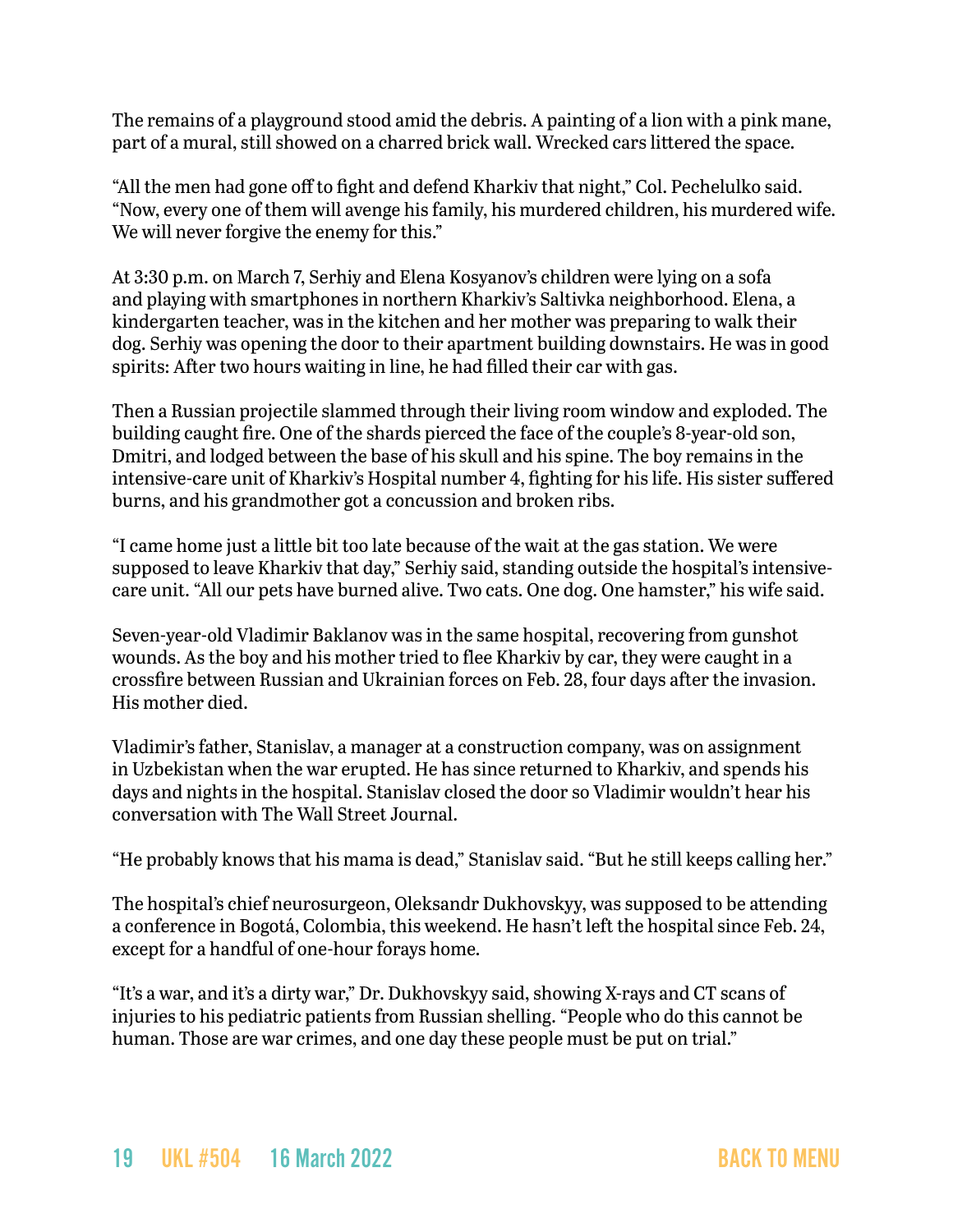## **In hiding**

Unlike in Kyiv, where Ukraine has concentrated its meager air defenses and can shoot down many incoming missiles, Kharkiv has limited means apart from shoulder-fired missiles to counter Russia's air superiority. All the Ukrainian military airfields nearby were knocked out in the early hours of the war. While snowy, cloudy weather has favored Ukrainian defenders in recent days, the war has been mostly conducted in stealth, rapid movements of small Ukrainian units that hunt Russian armor, artillery and rocket launchers.

"Many of their resupply columns have been destroyed, and they have a big problem with fuel and food. So they loot from the local villagers and take their homes," Lt. Babak said. "As for us, we receive information from the locals all the time, and we try to move ahead and hit the Russians little by little." A stock of British-supplied antitank missiles was at his unit's disposal. On Thursday, one was used to destroy a Russian armored vehicle, he said.

Support from local residents has also helped soldiers like Private Andriy Tkachuk. His company in the 92nd brigade, deployed near the border with Russia northeast of Kharkiv, disintegrated after suffering heavy combat casualties in the first days of the war.

Pvt. Tkachuk and eight fellow soldiers hiked to a nearby village, where they hid their weapons and, with the help of local residents who have fed and housed them, changed into civilian clothes. After days of dodging Russian patrols, they made their way through a forest to link up with Ukrainian police, he said, at one of the brigade's improvised bases in Kharkiv. A steady flow of civilian volunteers bring fresh-baked flatbread, juices and soup.

In the shelters of Kharkiv's underground subway, other volunteers have set up an improvised pharmacy and library, as well as a travel desk helping to coordinate the departure of civilians to western Ukraine. Book titles include Harry Potter, the Chronicles of Narnia and novels by Russian writer Mikhail Bulgakov.

At night, mothers pushed baby carriages along the platform decorated with billboards of the [Chelsea Football Club,](file:///Users/anne-mariearel/Documents/CLIENTS%20ITALIQUE/CHAIRE%20UKR/UKL/javascript:void(0);) lulling their little ones to sleep. An entire wall was covered with drawings made by children inside the station. One picture, by 7-year-old Illarion, was of his poodle Adele. "We all want peace," it said. "My Adele also wants peace."

Neighbors brought down a microwave, a refrigerator and an espresso machine. Lawyer Roman Cherepakha, one of the volunteers, made Americano coffee drinks. "We will win because the righteous always win in the end, " he said. "And in the meantime, I am here to help people get through this."

Mr. Terekhov, the mayor, was equally certain of a Ukrainian victory. "We will never surrender," he said. "But now, the main task is to make sure our people stay alive."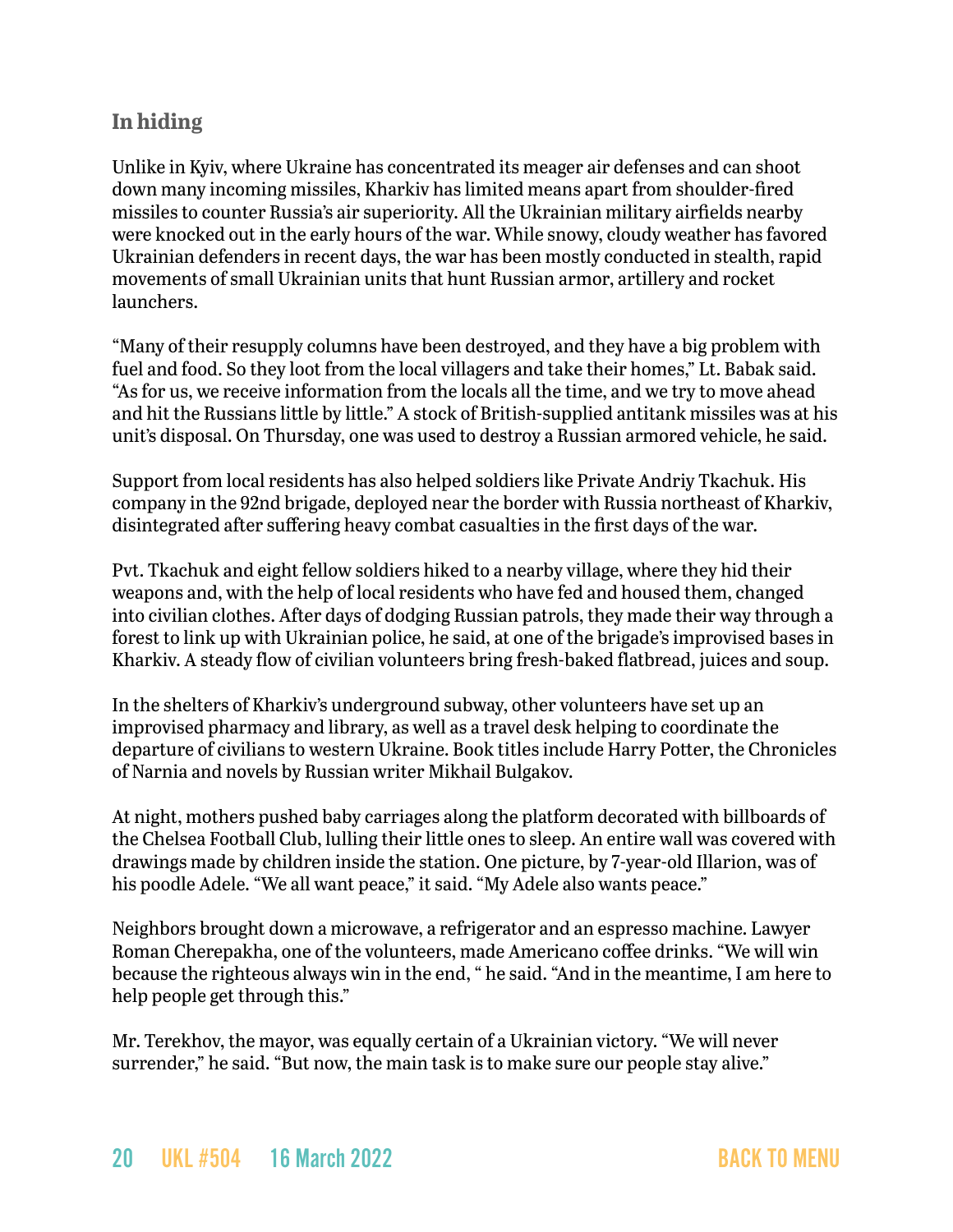## <span id="page-20-0"></span>#8

Schwirz, Michael. 2022. "'I'm Not Scared of Anything': Death and Defiance in a Besieged Ukrainian City." *New York Times*, March 15. <https://nyti.ms/3ulyUYz>

The port city of Mykolaiv is being shelled by Russian forces every day. Bodies are piled at the morgue. But residents refuse to succumb.

MYKOLAIV, Ukraine — Alla Ryabko stood in the courtyard of the city morgue, trembling with grief and rage. Her son, Capt. Roman Ryabko, had been killed in fighting on the first day of the war in Ukraine, but two weeks had passed and his body had not yet been prepared for burial.

"He's there lying in a bag," she said, gesturing to the covered bodies on the ground. "They're not even giving him to me so that I can wash him. I have to take him away in a bag, a garbage bag."

The morgue is overflowing. Bodies are being released to families in the state they arrived, half-dressed in shredded military uniforms, spackled with blood and blackened by fire. Bodies are in the corridor, in the administrative offices, in the courtyard, in a storage shed nearby. They are soldiers and civilians, wrapped in sheets or carpets or nothing at all.

Even as Ms. Ryabko cried out her anguish, artillery strikes shook the ground beneath her feet. There were already 132 bodies in the morgue that day. More would be on the way.

There is shelling every day in Mykolaiv. It usually starts before dawn, as a rumble or a thud or a thwack. It electrifies the air and sends a jolt through the gut, and those who choose to stay in bed, rather than flee to a basement, can shut their eyes and let their ears paint a picture of the battle raging in the dark.

Russian forces want to take Mykolaiv because it stands in their way. The Varvarivsky Bridge in the city is the only passage for miles across the wide mouth of the Southern Buh River. By seizing the bridge, Russian fighters can push along the Black Sea coast west to Odessa, the headquarters of the Ukrainian Navy and the country's largest civilian port.

To get to the bridge, they have to go through the Ukrainian fighters who, so far, have not budged. And so the Russian troops bomb, randomly and indiscriminately, striking neighborhoods, hospitals and supermarkets, opting for terror in the absence of military gain. At least a dozen civilians were killed by airstrikes over the weekend, according to the local authorities.

Yet there is also a refusal to succumb. Trash is still being collected, and city workers have embarked on an aggressive tree-pruning campaign, though the shelling is knocking down some of those trees.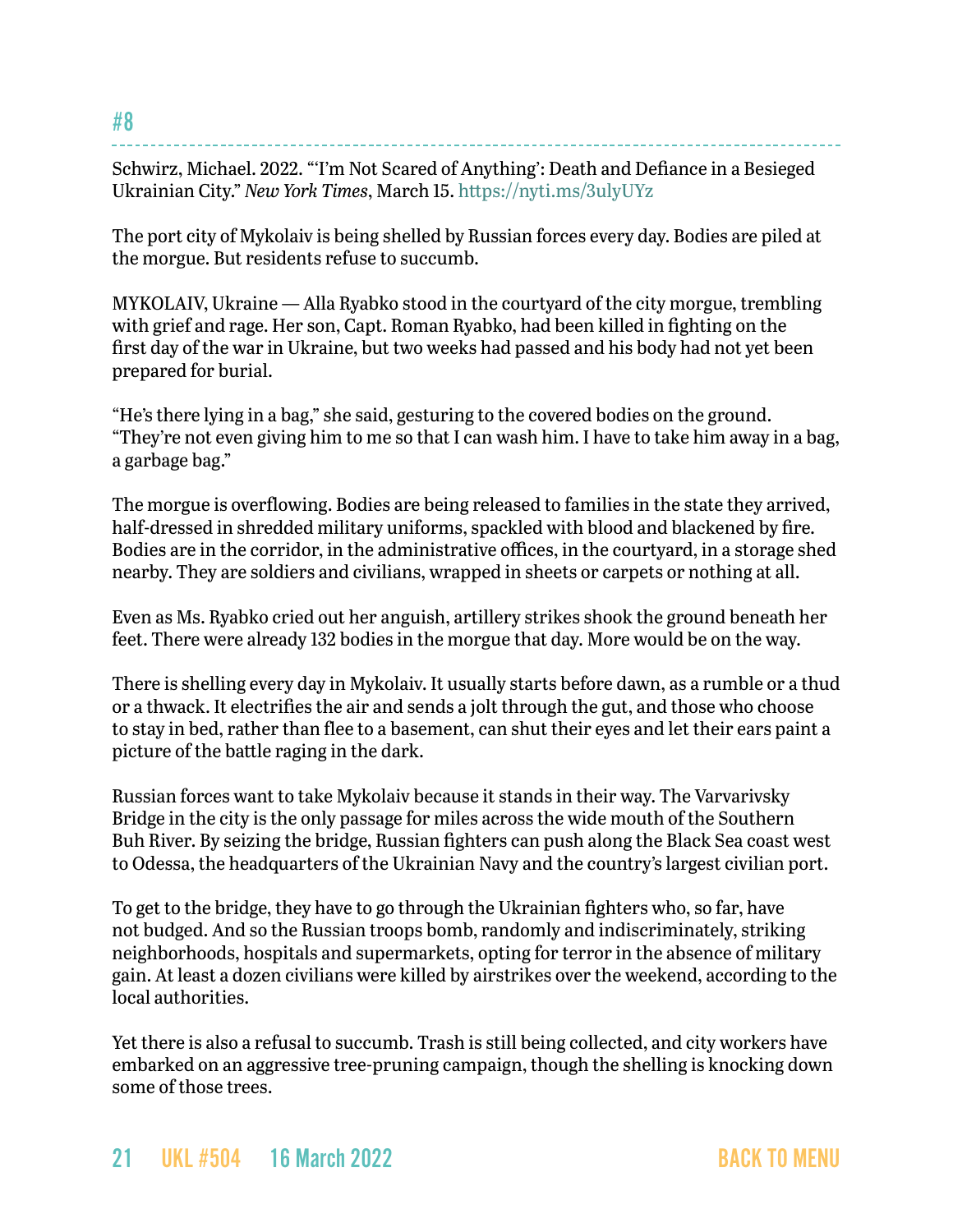There is the family who closed down a high-end interior design business and now drives around the city all day delivering food to needy residents, pausing only on occasion to dash into a basement for cover. There is the group of local guys who banded together to try to fix a Russian tank damaged in the fighting so that Ukraine's military might use it.

A few blocks from the morgue, the Coffee Go cafe is doing a brisk business, even as artillery fire rattles the plate-glass windows. When the owners tried to close down, their teenage employees rebelled, said Viktoria Kuplevskaya, an 18-year-old barista with a streak of orange in her hair.

"We wanted to work," she said. "I'm not scared of anything."

Once a center of shipbuilding for the Russian Empire, Mykolaiv was among the first places attacked after President Vladimir V. Putin of Russia gave the order to invade on Feb. 24. The Russian troops have pressed deep into the city limits, only to be pushed out, leaving behind the burned-out carcasses of armored vehicles.

No one knows how long Ukrainian defenders can hold. Russian forces have attacked with tanks, artillery and fighter jets, pummeling the city on three sides. Every day brings more death. But also defiance.

**The Governor**

"Good morning. We're from Ukraine."

So begins the typical morning video message from Vitaliy Kim, the regional governor. The joke among city residents is that nobody will leave their homes unless Mr. Kim says it is safe, and no one can sleep soundly until Mr. Kim wishes them good night. It is only a slight exaggeration. His upbeat videos on Facebook and Telegram, which he invariably opens by flashing a peace sign and toothy smile, typically garner half a million views, roughly equal to the city's population.

"When he smiles, we can go to bed," said Natalya Stanislavchuk, who has been volunteering to deliver food to the needy. "If Kim says we can sleep calmly, then we can sleep calmly."

Mr. Kim posts videos throughout the day, a mix of reassurance and withering denigration of Russian forces, whom he refers to alternatively as idiots, bastards and orcs, the evil snaggletoothed army of the east in Tolkien's "The Lord of the Rings." The messages are meant to bolster the spirits of city residents, even if the booms they are hearing sound terrifyingly close.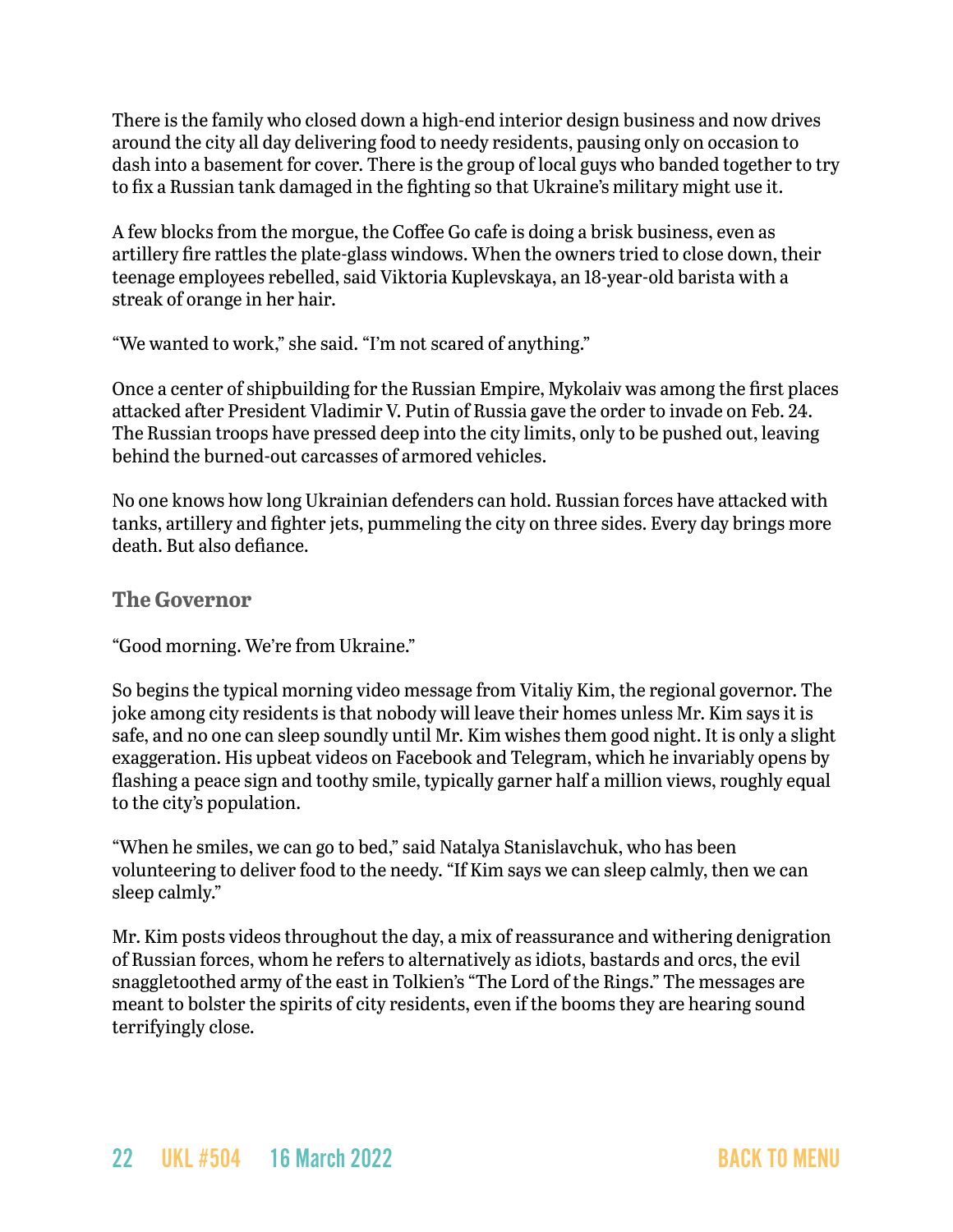"What can I say, the 17th day of war, all is well, the mood is excellent," Mr. Kim said in a message over the weekend that began with news of an airstrike on a residential neighborhood. "We have freedom and we're fighting for it. And all they have is slavery. We want all of our dreams to come true and we're moving in that direction. Together to victory."

A month ago, Mr. Kim's main priorities centered around improving roads and the region's tourism infrastructure, including big plans to develop a resort on a picturesque piece of the Black Sea coast.

"These were costly, large, beautiful projects that were needed, and in one day this was destroyed," Mr. Kim said.

Now he coordinates with the military for the defense of the city. Meeting for an interview at the regional administration headquarters, Mr. Kim was dressed in green cargo pants with a black pistol holstered to his belt.

He predicted that any Russian effort to take Mykolaiv would lead to a bloody and destructive street-by-street firefight. Every street corner has a pile of tires and a ready incendiary bomb sitting next to it. Should Russian forces enter the city, residents are prepared to quickly plunge them into a smoky blackness, giving cover as the Ukrainian defenders attempt to pick off the Russian tanks one by one.

It would be apocalyptic, Mr. Kim said.

"My strategy is to be much more joyous than is appropriate for this kind of situation," he said. "This doesn't mean that I don't understand how serious things are."

#### **The Targets**

The fireball lit up the night sky like an early sunrise. Another day of Russian shelling had begun.

It was Monday, March 7, and Russian forces had launched an early-morning attack that jolted residents from their beds. They fled into makeshift bomb shelters, basements that many residents have outfitted with mattresses and shipping pallets for sleeping because they now spend so much time there.

"They attacked our city dishonorably, cynically, while people were sleeping," Mr. Kim said in one of his messages.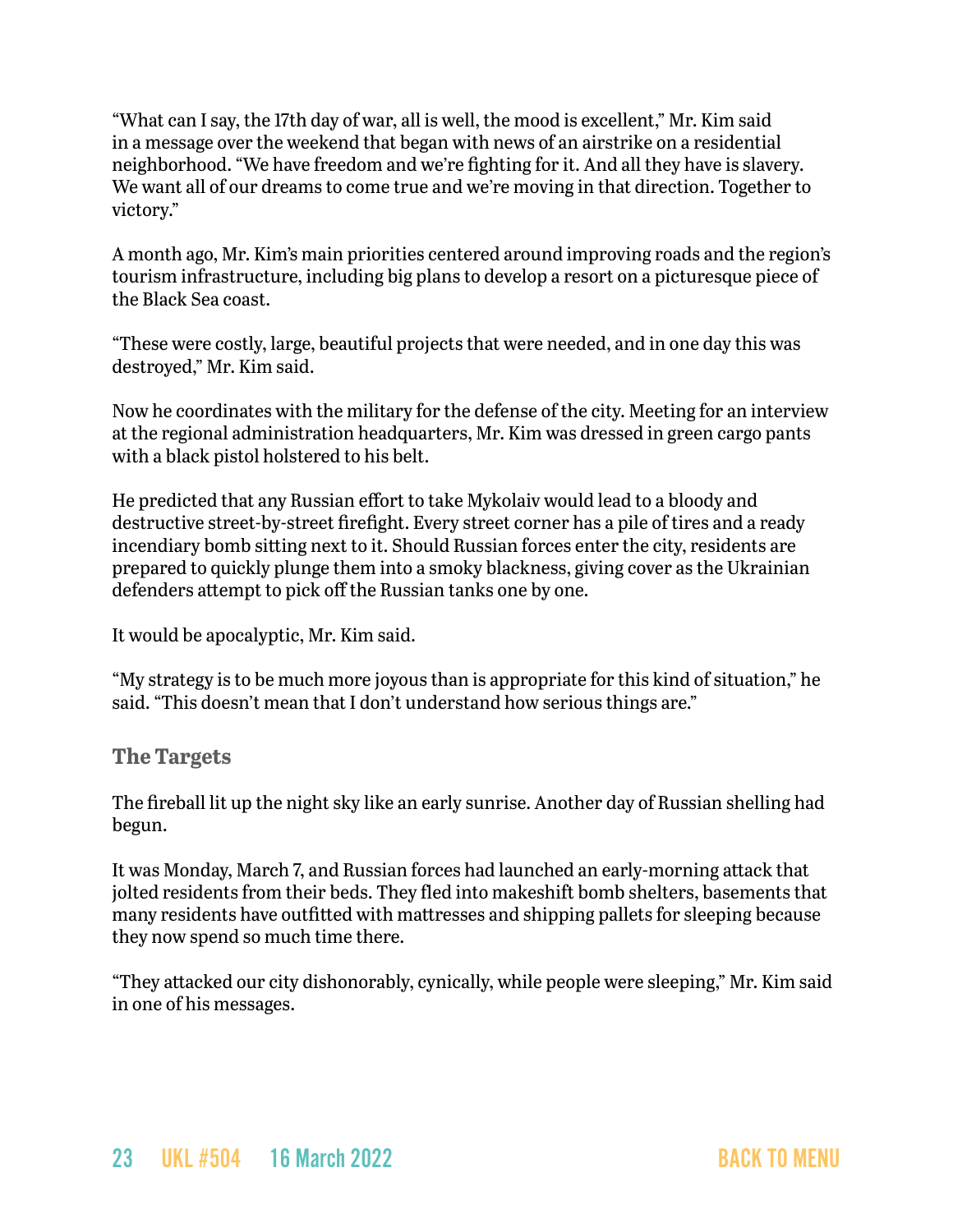A cruise missile had hit a barracks filled with sleeping soldiers from the 79th Ukrainian Air Assault Brigade. Eight were killed and another eight were missing, their bodies buried in the pile of rubble. The strike opened the barracks like a dollhouse, revealing an eerie glimpse into a soldier's daily life: gray steel bunk beds, regulations posted on the wall.

It could have been worse had the missile not first slammed into a line of poplar trees, sending it slightly off target.

"We were very lucky that these poplar trees were here because if it were a direct strike we would have all been screwed," said a soldier named Vova, who was helping to search for bodies. "The poplars bent the rocket's trajectory."

It was the same across Mykolaiv that day. In one neighborhood of densely packed apartment blocks, residents alternated between clearing out their shattered homes and dashing to basement bomb shelters amid continuing strikes. One woman, when approached by a reporter, unleashed such a torrent of profanity directed at Mr. Putin that she felt the need to apologize, and then burst into tears.

The missile strikes had blown out windows and sprayed shrapnel through furniture, walls and appliances.

"Look at how the Russian world is saving us," Marina Babenko, a mother of two, said, referring sarcastically to Mr. Putin's claim that Russia was waging a war of liberation. "We were living fine and had everything we needed. Now they're bombing residential neighborhoods, women and children. We have no weapons. All we can do is hide in the basement. We have no strength for anything else."

In the tidy neighborhood of Balabanivka, residents were cleaning up after Russian jets dropped a payload of bombs early in the morning that leveled homes and killed several residents.

A bomb had carved a large crater out of what used to be Roman Nikora's backyard, and three chickens sat beside the mangled remains of their hut. An acrid smell hung in the air.

"Come, let me show you how we survived," Mr. Nikora said, leading a visitor into the shallow basement where he had hidden during the bombing with his wife, their child and his parents.

The basement looked like it had been turned upside down and shaken. Cabinets had been ripped off the wall; part of the backyard was pushed through the windows. "They're worse than the fascists," Mr. Nikora, 32, a businessman, said of the Russian forces. "They're saying they only target military objects, military structures. Well, there's nothing like that here."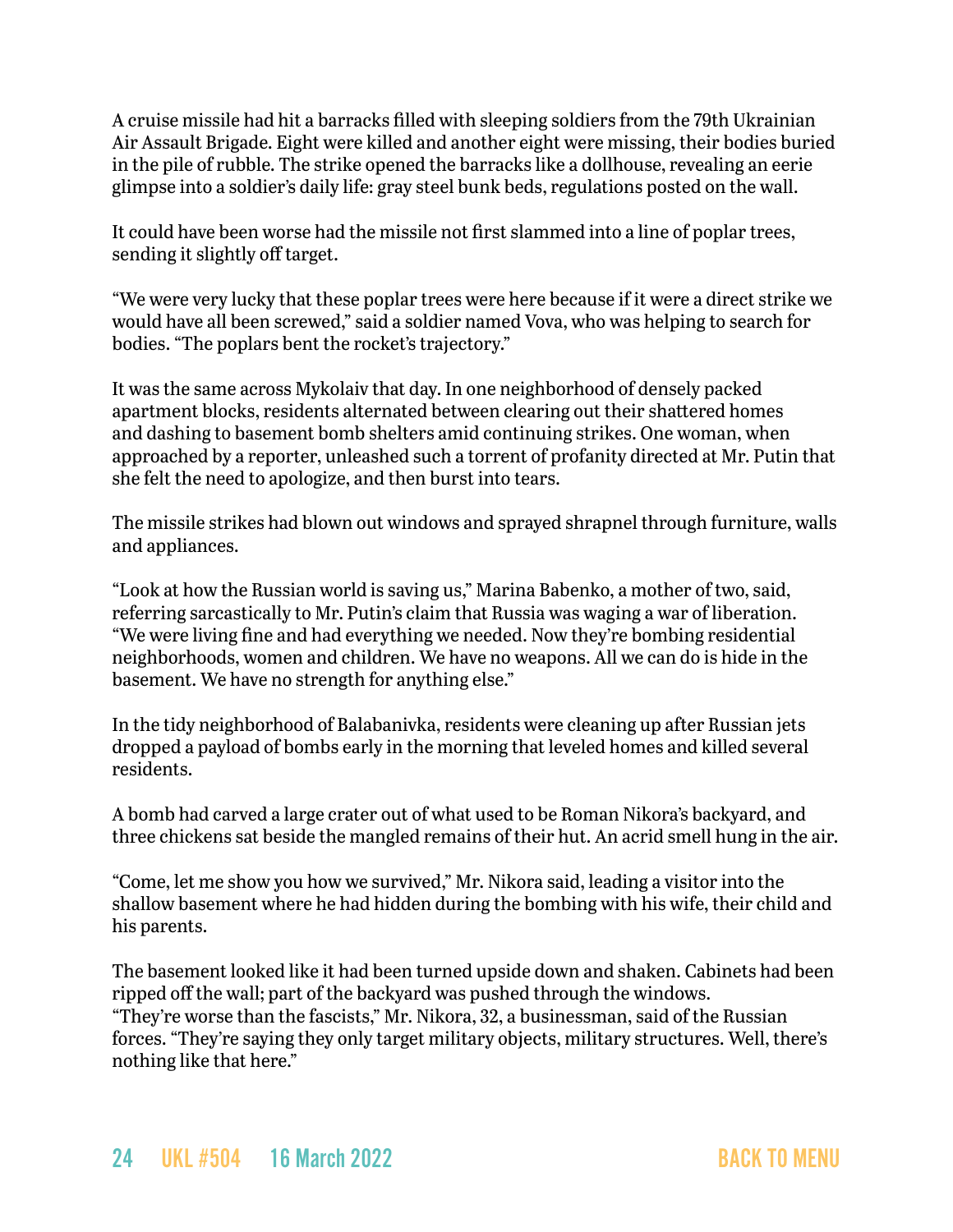Despite his fear of more bombing, Mr. Nikora said that he and his family had no plans to go anywhere.

"We'll rebuild," he said. "I still have hands."

#### **The Defiant**

Two older women were sitting on a bench in a city park, watching three young children play, when their conversation was interrupted by an ominous droning sound. An air raid siren. The women kept talking. After a few minutes, they slowly rose, bundled the youngest child into a stroller, and walked away in no great hurry.

Russian rocket attacks may now set the rhythm of life in Mykolaiv, but many residents are determined to play the song in a key of their own choosing.

"There is no panic," said Ms. Stanislavchuk, who spoke so admiringly of Mr. Kim, the governor. "Our people coolly evaluate the situation and help one another."

Before the war, Ms. Stanislavchuk and her husband, Aleksandr, had planned to open a second branch of their interior design business in Bucha, an up-and-coming suburb of Kyiv where their son, Yegor, had moved into a sleek, newly built development.

Last week, they were instead driving around Mykolaiv, their hometown, passing out food and nervously awaiting news from Yegor. He was attempting to escape Bucha with his pet rabbit, Diva, after hiding in a basement for several days from the Russian troops who had occupied the suburb.

"There are those moments when morale falters and when your mood sours," said Ms. Stanislavchuk, who was carrying an Orthodox icon of the Virgin Mary. "But when you see that someone needs your help and support, you have to get up and move. Then you realize that it will come to an end because the truth is on our side."

There has been an exodus from Mykolaiv during the past two weeks. On some mornings, large convoys of cars and buses, some with homemade cardboard signs saying, "Children," have snarled traffic at the Varvarivsky Bridge.

The bridge is the escape route. It is also a prize that Russian forces covet.

But should they enter the city, in addition to Ukrainian military forces, the Russian troops will have to face people like Dmitry Dmitriev, a local journalist who has put down his pen in favor of a submachine gun. On a recent visit to the offices of his online news outlet, there were more guns than journalists, and boxes of ammunition littered the floor.

"All of us are participating in the resistance," Mr. Dmitriev said.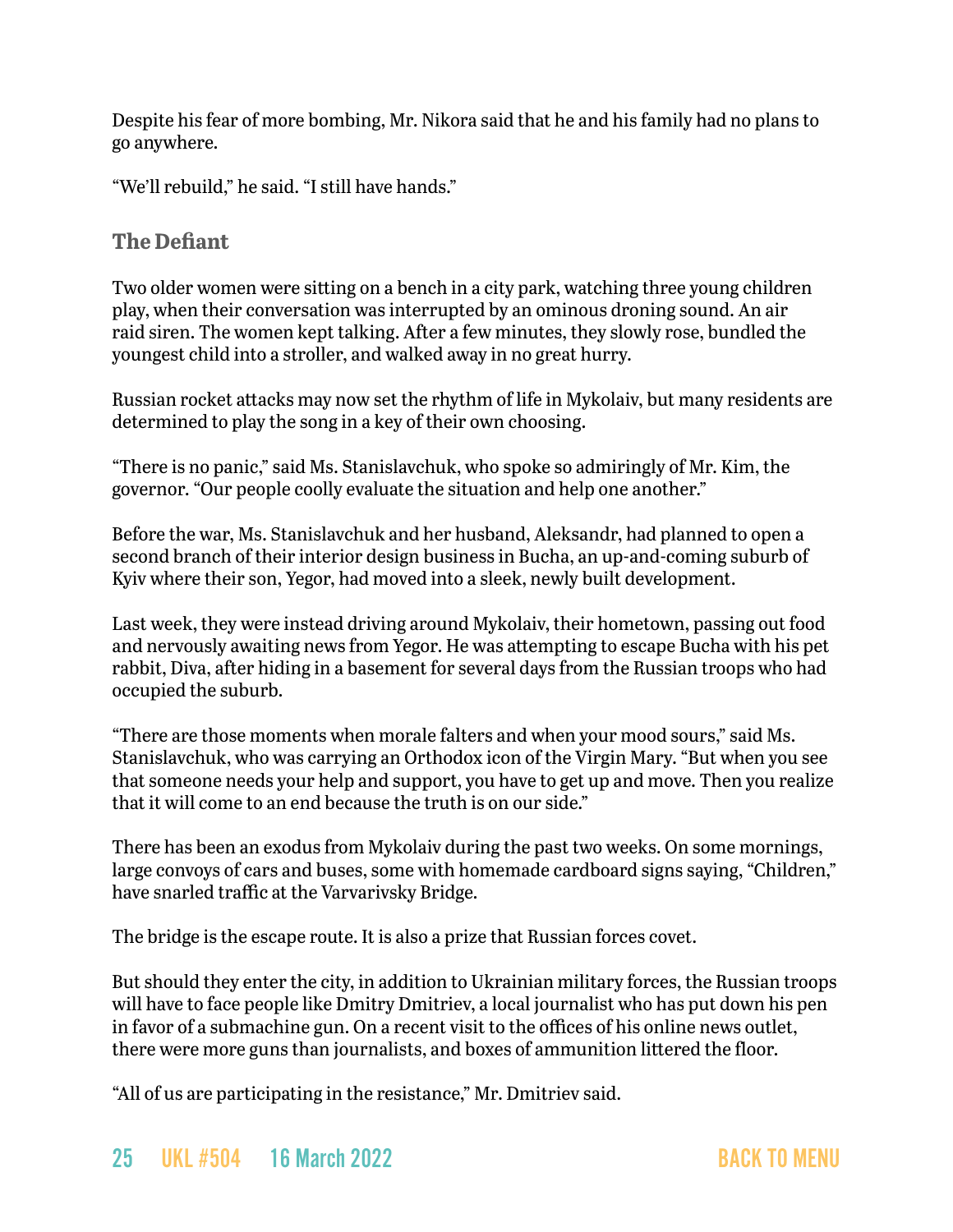The Russian forces will also have to contend with Nikolai Bilyashchat, a 54-year-old bus driver. Last week, Mr. Bilyashchat was with neighbors, cigarettes dangling from their lips, peering into the open engine bay of a Russian T-90 tank.

A day earlier, Ukrainian forces had blown up a bridge as the tank was crossing over. It was still functional but could only drive in circles. A white Z, which has been used by the Russian forces to identify their vehicles, had been painted over in green, and the tank's antenna mast sported a Ukrainian flag.

Mr. Bilyashchat wanted to get it running and turn it against the Russian troops. "We're just locals. I'm not a mechanic. I'm just helping," he said. "What else are we supposed to do? We need to help somehow. I'm not going to sit at home and hide."

## **The Wounded**

At City Hospital No. 3, Anna Smetana sat up in a cot, sobbing. A 40-year-old mother, she was wearing a peach dress with black polka dots, her shoulder and leg covered by large bandages soaked through with blood.

Two days earlier, Ms. Smetana and six of her colleagues from a local orphanage were driving to a small village where the children had been evacuated at the start of the war. About 15 miles outside of the city, she said, an armored Russian fighting vehicle, emblazoned with a white Z, opened fire on the van.

"First they shot at us with automatic weapons," Ms. Smetana said. "Then the car caught on fire and filled with smoke."

"Get out, get out," she said the soldiers had told her. "They put us on our knees, pointed their weapons at us and took our telephones."

"We asked them to give them back," she said. Their reply: "No, not possible. We have orders."

Three of Ms. Smetana's colleagues were incinerated by the fire that engulfed the van, she said. Ms. Smetana was shot twice in the shoulder and once in the leg.

"There were rockets everywhere, bombs," she added. "All we heard were the sounds of explosions."

On just one day, Ms. Smetana was one of 25 patients being treated for wounds from shelling and gunfire, according to the hospital's medical director, Dmitri Kolosov. Earlier in the week, shells had landed in the hospital courtyard, spraying shrapnel in all directions, he added.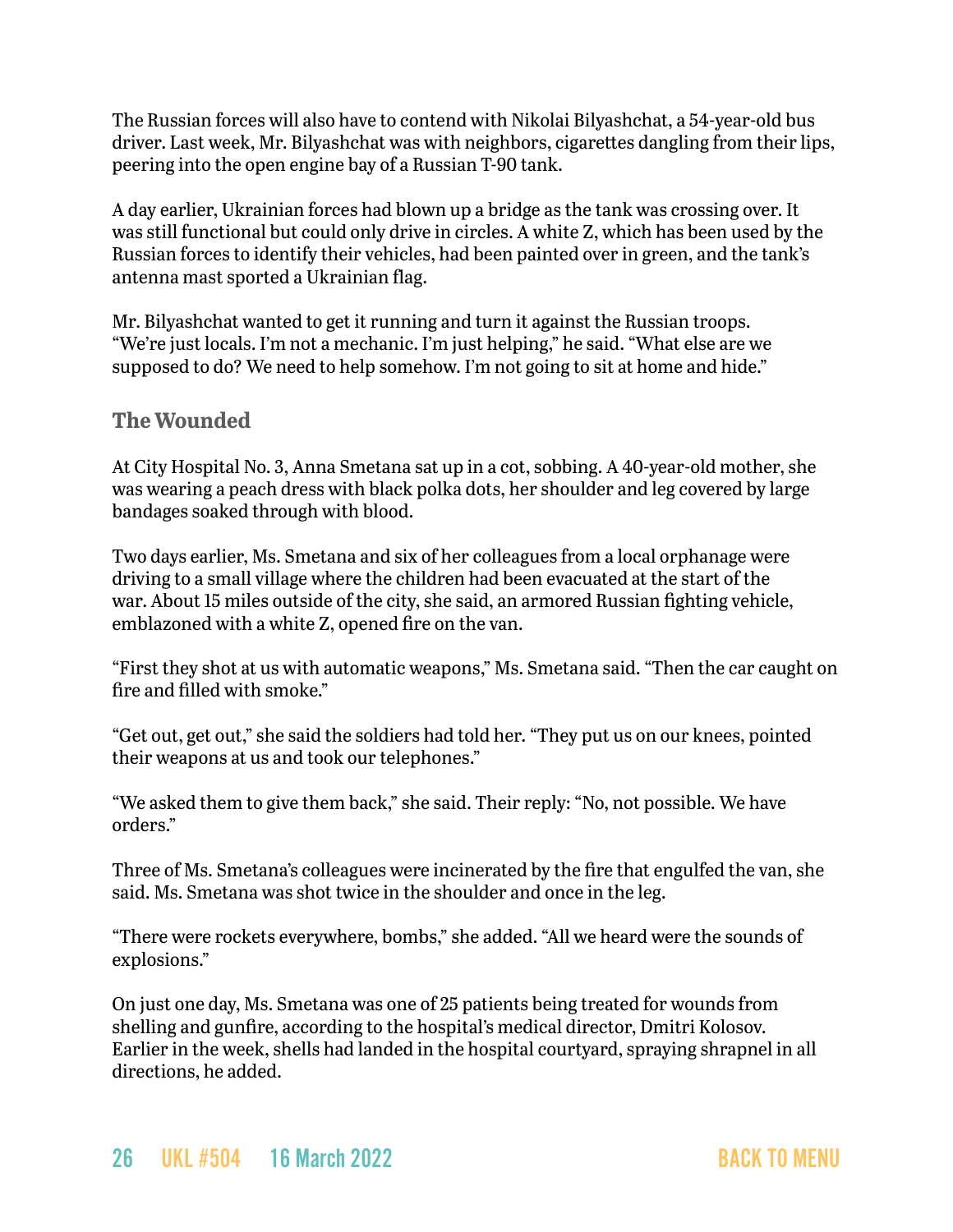"We thought coronavirus was a nightmare," Mr. Kolosov said. "But this is hell."

## **The Defenders**

Black strafe marks pock a prop plane that sits on the runway of Mykolaiv's small international airport. Inside, the security screening area has been gutted, and in a secondfloor lounge are the remains of a soldier's dinner of canned sardines in tomato sauce.

Early in the war, Russian troops held the airport briefly, only to be quickly expelled by Ukrainian fighters. Since then, the Russian forces have kept trying to gain control so that their transport planes can bring in troops and equipment to feed their fight and continue their push west.

But, for now, the Ukrainians keep stopping them. Video taken by Ukrainian troops show them firing shoulder-mounted rockets from the roof of the airport at Russian fighters below.

On a recent visit, the Ukrainian flag was flying.

"We have a very strong position and we're waiting for them," said Sgt. Ruslan Khoda, who insisted on practicing his English with a reporter. "There is nothing unexpected. We know they are arriving and from where they're arriving. And we're ready to say, 'Hello, Russian stupid boys.'"

Sergeant Khoda said that Russian forces appeared to be probing for weakness. They launch attacks from the north and northeast, then switch directions and come from the south. Often, he said, attacks are preceded by overflights of Russian surveillance drones. "They are trying to attack us from different sides to taste our protection, to taste our power," he said. "Russian troops did not expect such a strong army."

Maj. Gen. Dmitry Marchenko, commander of Ukraine's military forces in Mykolaiv, said that the Ukrainian strategy was to break morale through an unrelenting pounding of Russian positions. But there is another critical factor.

"We are defending our homes, our women, our families," he said. "We don't need their world. We don't need their language. Let them build their own country and die in it and create whatever dictatorship they want there. We're going to live like free people."

## **A Boring Night**

On Monday, Mr. Kim was somber in his evening video message. He acknowledged that the situation had grown more serious, while denigrating the Russian troops as "idiots" for attacking civilian areas with rockets.

"There's no logical sense to it," he said. "But the initiative is on our side, and we're moving."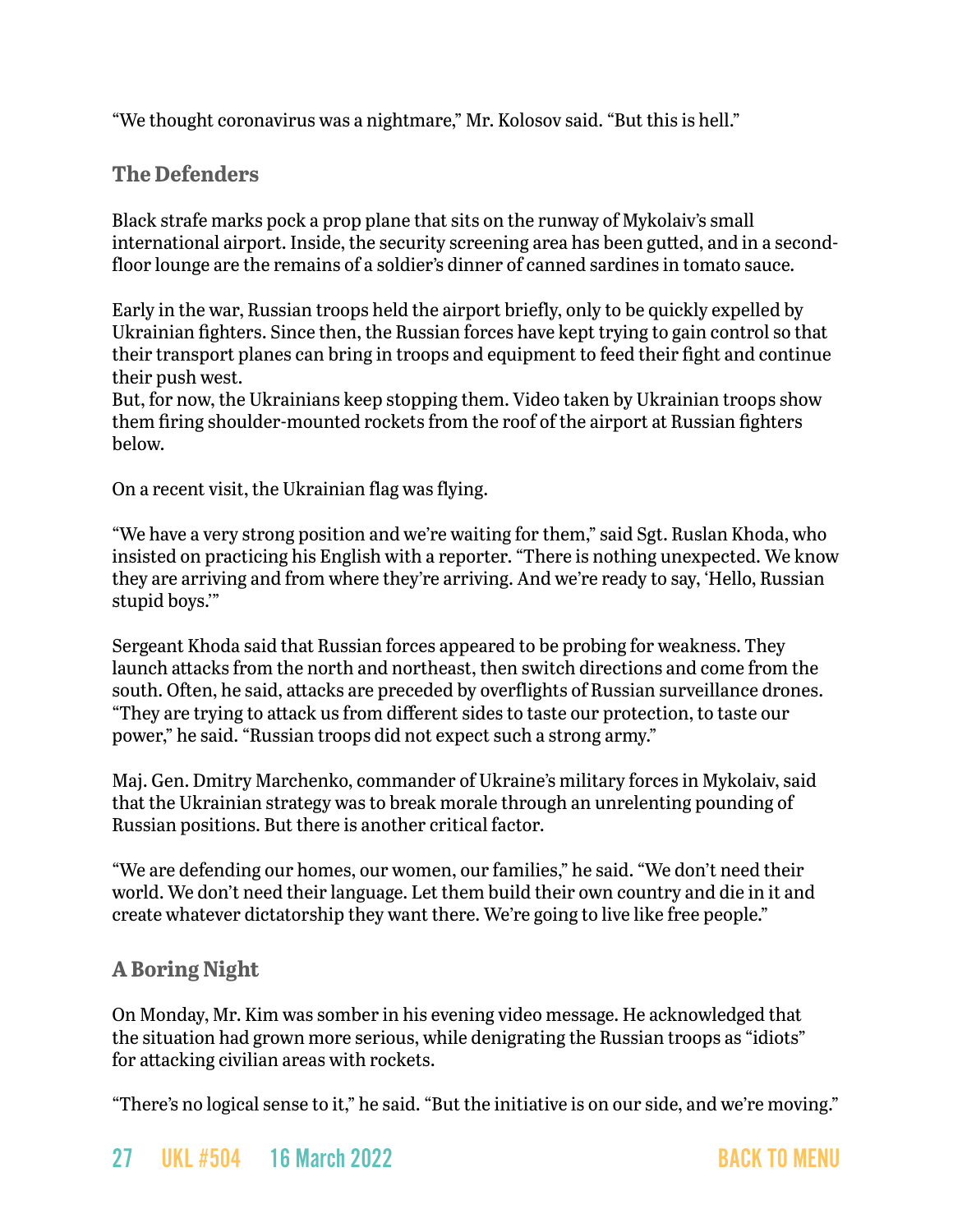With that, on the 18th day of the war, he sent the people of Mykolaiv to bed. "I wish everyone a boring night."

# <span id="page-27-0"></span>#9

Trofimov, Yaroslav, and James Marson. 2022. "Russian Forces Kill Civilians, Loot for Supplies in Occupied Ukraine, Residents Say." *Wall Street Journal,* March 14. [https://](https://on.wsj.com/35V8Pr7) [on.wsj.com/35V8Pr7](https://on.wsj.com/35V8Pr7)

ZAPORIZHZHIA, Ukraine[—Russian forces](file:///Users/anne-mariearel/Documents/CLIENTS%20ITALIQUE/CHAIRE%20UKR/UKL/javascript:void(0)) are killing civilians and looting stores and homes across [occupied parts](file:///Users/anne-mariearel/Documents/CLIENTS%20ITALIQUE/CHAIRE%20UKR/UKL/javascript:void(0)) of southern Ukraine, residents said, as Moscow arrested elected local leaders and sought to replace them with pro-Russian collaborators. People arriving here from Russian-held areas over the weekend described hungry and undisciplined Russian troops shooting unarmed villagers, breaking into supermarkets and shops, and raiding homes in search of food and valuables as their own supply lines have failed.

"They just brazenly come in, without any shame, and take whatever they want," said Valentyna Khodus, 64, who came to Zaporizhzhia from the small village of Myrne after days hiding in the cellar with her daughter and grandson as [Russian troops](file:///Users/anne-mariearel/Documents/CLIENTS%20ITALIQUE/CHAIRE%20UKR/UKL/javascript:void(0)) went door to door ransacking houses.

Two neighbors who were driving a car with a Ukrainian flag were shot and killed by a Russian patrol last week, she said. "It's still there, on the roadside, and their bodies are still inside," Ms. Khodus said.

Russia says it isn't planning an occupation of Ukraine and that its forces are liberating Ukrainians. It says it has only hit military targets and that any civilian casualties are the fault of what it calls Ukrainian nationalists and extremists.

In a call with the United Nations secretary-general on March 4, Russian Defense Minister [Sergei Shoigu](file:///Users/anne-mariearel/Documents/CLIENTS%20ITALIQUE/CHAIRE%20UKR/UKL/javascript:void(0);) said, «The Russian army is not threatening civilians, it does not open fire at civilian facilities and observes international humanitarian law,» according to the ministry.

Russian attempts to seize Ukraine's biggest cities of Kyiv and [Kharkiv](file:///Users/anne-mariearel/Documents/CLIENTS%20ITALIQUE/CHAIRE%20UKR/UKL/javascript:void(0)) in the north have stalled in the [face of fierce resistance.](file:///Users/anne-mariearel/Documents/CLIENTS%20ITALIQUE/CHAIRE%20UKR/UKL/javascript:void(0)) But in a rapid advance in the first week of the war, Moscow managed to take a swath of Ukraine's southern Zaporizhzhia, Kherson and Mykolaiv regions.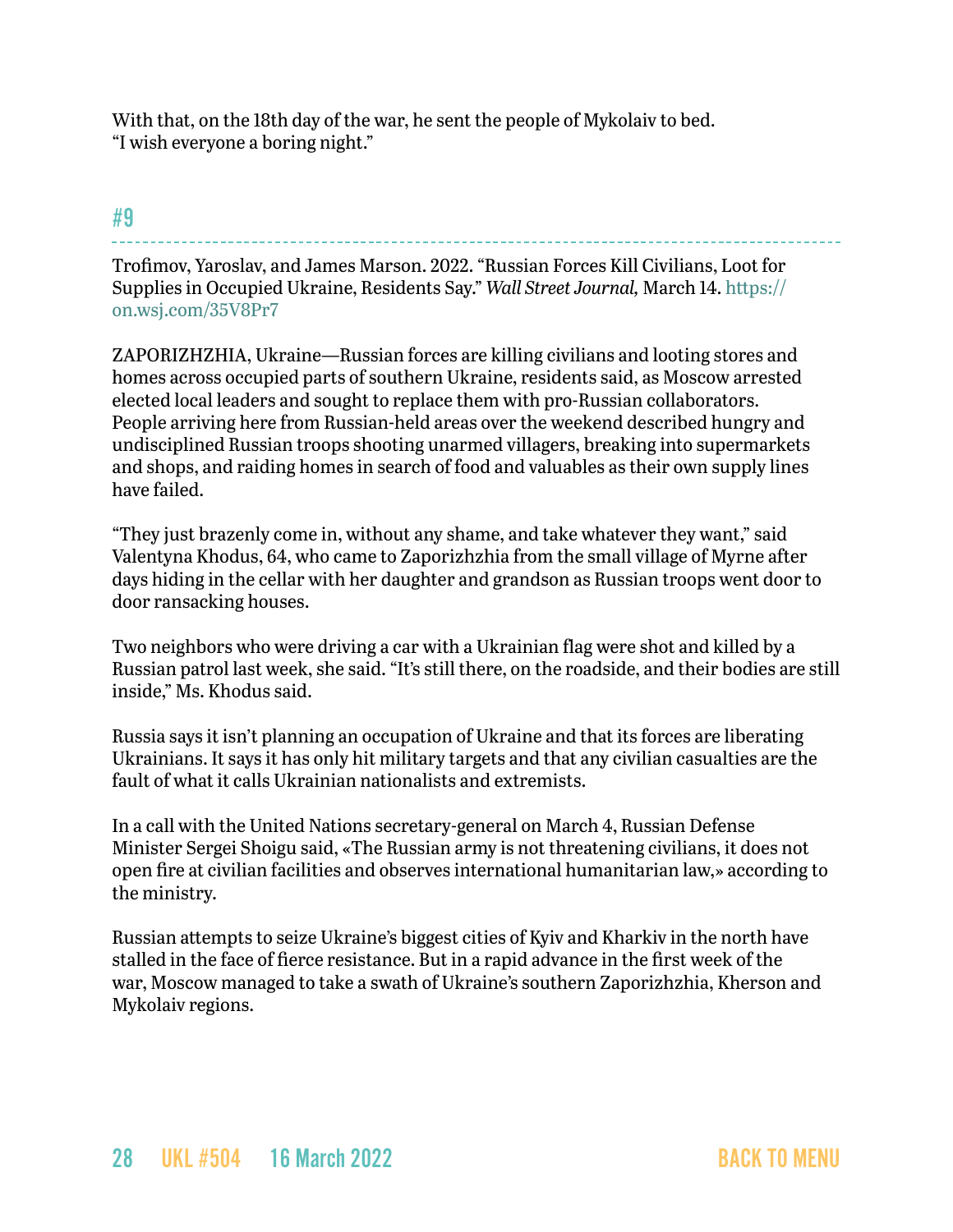That grab, while mostly paused in the past week, has created a land bridge between Russia and the Crimean Peninsula, which Moscow seized militarily and [annexed in 2014](file:///Users/anne-mariearel/Documents/CLIENTS%20ITALIQUE/CHAIRE%20UKR/UKL/javascript:void(0)). The gains have sparked concerns in Kyiv and the West that Russia intends to permanently separate those areas from Ukraine.

Signs are emerging that Moscow is preparing to rule them for the long haul.

Ukrainian Foreign Minister [Dmytro Kuleba](file:///Users/anne-mariearel/Documents/CLIENTS%20ITALIQUE/CHAIRE%20UKR/UKL/javascript:void(0);) warned that in the Kherson region, home to the only regional capital currently under Russian occupation, Russian forces are preparing to hold a referendum on separating it from Ukraine and proclaiming a so-called «people›s republic.»

Such a plan would echo the playbook Moscow employed to sever Crimea and eastern Ukraine's Donetsk and Luhansk areas in 2014.

On Saturday, members of the Kherson regional legislature convened by Zoom and reaffirmed their loyalty to the Ukrainian state. "Our hearts are beating in the same rhythm as the rest of Ukraine, which is resisting the invaders," Kherson Mayor Ihor Kolykhaev added on social media.

In Melitopol, part of the Zaporizhzhia region, Russia on Saturday named municipal council member Galina Danilchenko to run the city and surrounding district after Russian soldiers [detained the elected mayor,](file:///Users/anne-mariearel/Documents/CLIENTS%20ITALIQUE/CHAIRE%20UKR/UKL/javascript:void(0)) Ivan Fedorov, in a move Ukrainian President [Volodymyr Zelensky](file:///Users/anne-mariearel/Documents/CLIENTS%20ITALIQUE/CHAIRE%20UKR/UKL/javascript:void(0);) decried as an abduction.

"Our main task is to create new mechanisms adapted to the new reality, so that we will live in a new way as soon as possible," Ms. Danilchenko said on local TV. She warned that there were "still people in the city trying to destabilize the situation, trying to cause extremist acts."

Anti-Russian demonstrations have broken out across occupied areas. In Kherson a week ago, thousands marched in the city center. A giant Ukrainian flag flew atop a slow-moving car that blasted a new Ukrainian pop hit, "Bayraktar," which celebrates the destruction of Russian convoys with drone strikes.

In Melitopol on Saturday, a day after the mayor's arrest, residents walked through the streets chanting, "Melitopol, rise up!"

Near the end, as people were starting to disperse, one of the protest leaders, Olga Gaisumova, was on the edge of the crowd when a black car drew up. Someone threw a smoke bomb into the crowd and several black-clad men jumped from the vehicle and grabbed 54-year-old Ms. Gaisumova.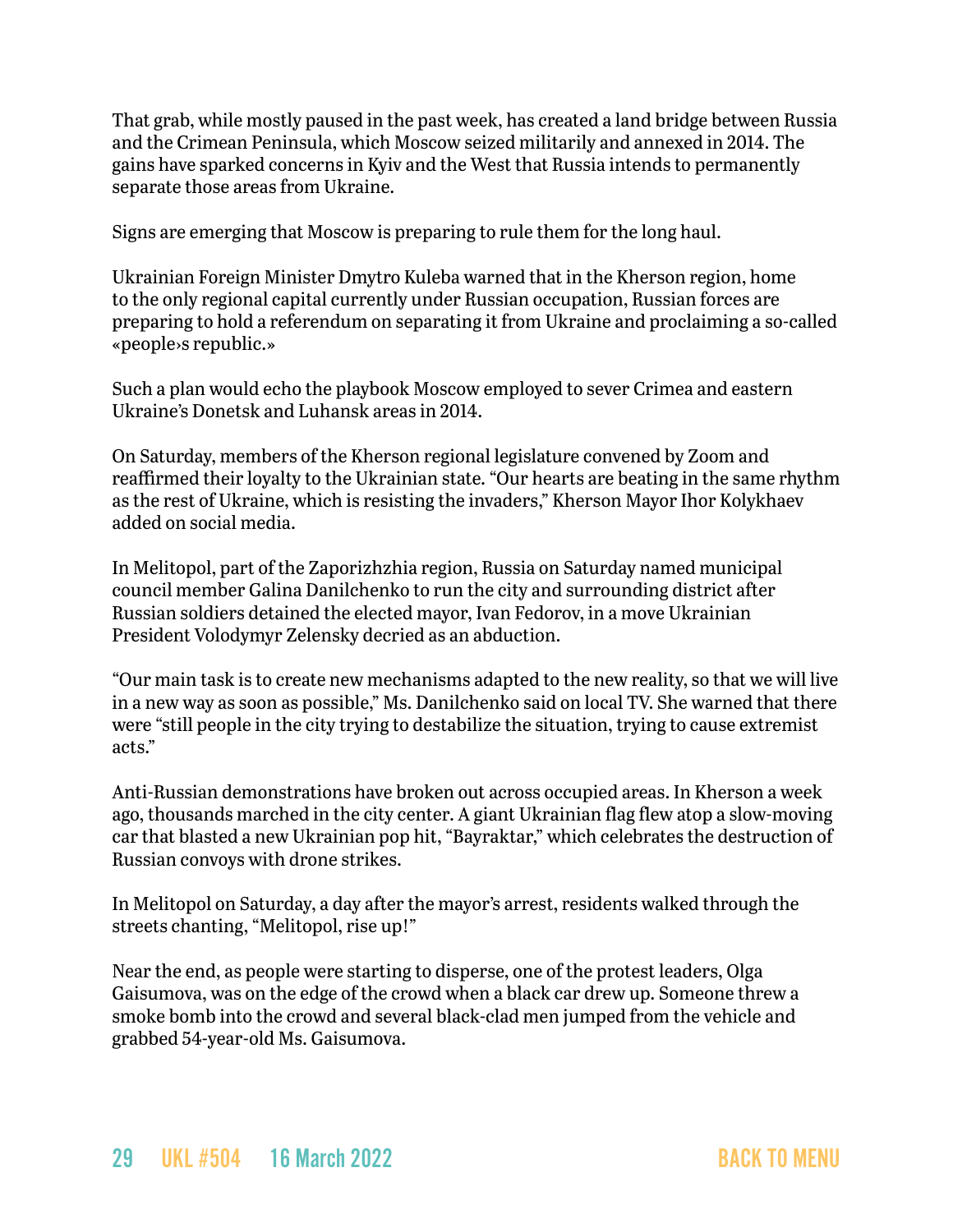On Sunday, around a thousand Melitopol residents gathered once again outside the government building that now houses Russian military headquarters, chanting, "Where's our mayor?" and "Where's our Olga?"

Russian soldiers shoved back a few who tried to approach the building. That day, Russian forces also detained the mayor of the town of Dniprorudne, north of Melitopol, according to Mr. Kuleba, Ukraine's foreign minister. "Getting zero local support, invaders turn to terror," he said.

Ukraine's government says politicians and public servants who collaborate with Russian occupation forces are guilty of treason and will be punished harshly. "If anyone is tempted by propositions from the occupiers, beware that you are signing your own sentence," Mr. Zelensky said Saturday.

Recruiting collaborators among local Ukrainian officials is particularly important for Russian forces as they seek legitimacy. Ms. Danilchenko said she was forming a new body that would run the city, and called on councilors to join.

One city councilor said he was on the run from the new authorities. "I will try to break through to our army," the councilor said in a text message. "In Melitopol there is already nothing I can do."

Demonstrators in Melitopol said Russians were surprised at the level of [popular](file:///Users/anne-mariearel/Documents/CLIENTS%20ITALIQUE/CHAIRE%20UKR/UKL/javascript:void(0))  [discontent.](file:///Users/anne-mariearel/Documents/CLIENTS%20ITALIQUE/CHAIRE%20UKR/UKL/javascript:void(0)) "They can't believe that people come out to protest without being paid and that we do not have a single leader," said Tatiana Kumok, a 40-year-old designer of wedding dresses.

Many residents in occupied areas said they are confident the Ukrainian army will return.

"Everyone in the village is just waiting for our troops to come back," said Ms. Khodus, who fled to Zaporizhzhia with her daughter and grandson on Sunday. "We had just started living, developing, building a comfortable home. And now what? Where shall we go? We have left everything behind."

Russian soldiers in Myrne, she said, "had the gall to come and ask: Do you like us, do you appreciate that we have come to liberate you?"

"Not so much," Ms. Khodus said fellow villagers replied. "We had no need for you." Anatolii Kurtiev, the acting mayor of Zaporizhzhia, said only a small part of the population, nostalgic for their Soviet-era youth, would work with the Russians.

"The Soviet occupation lasted 70 years, and some people still have a good memory of that time: It was safe, there was something to eat and something to drink," he said. "But we are a different generation, and all that is not enough for us. What we need is freedom, freedom to live in our own country where nobody else tells us what to do."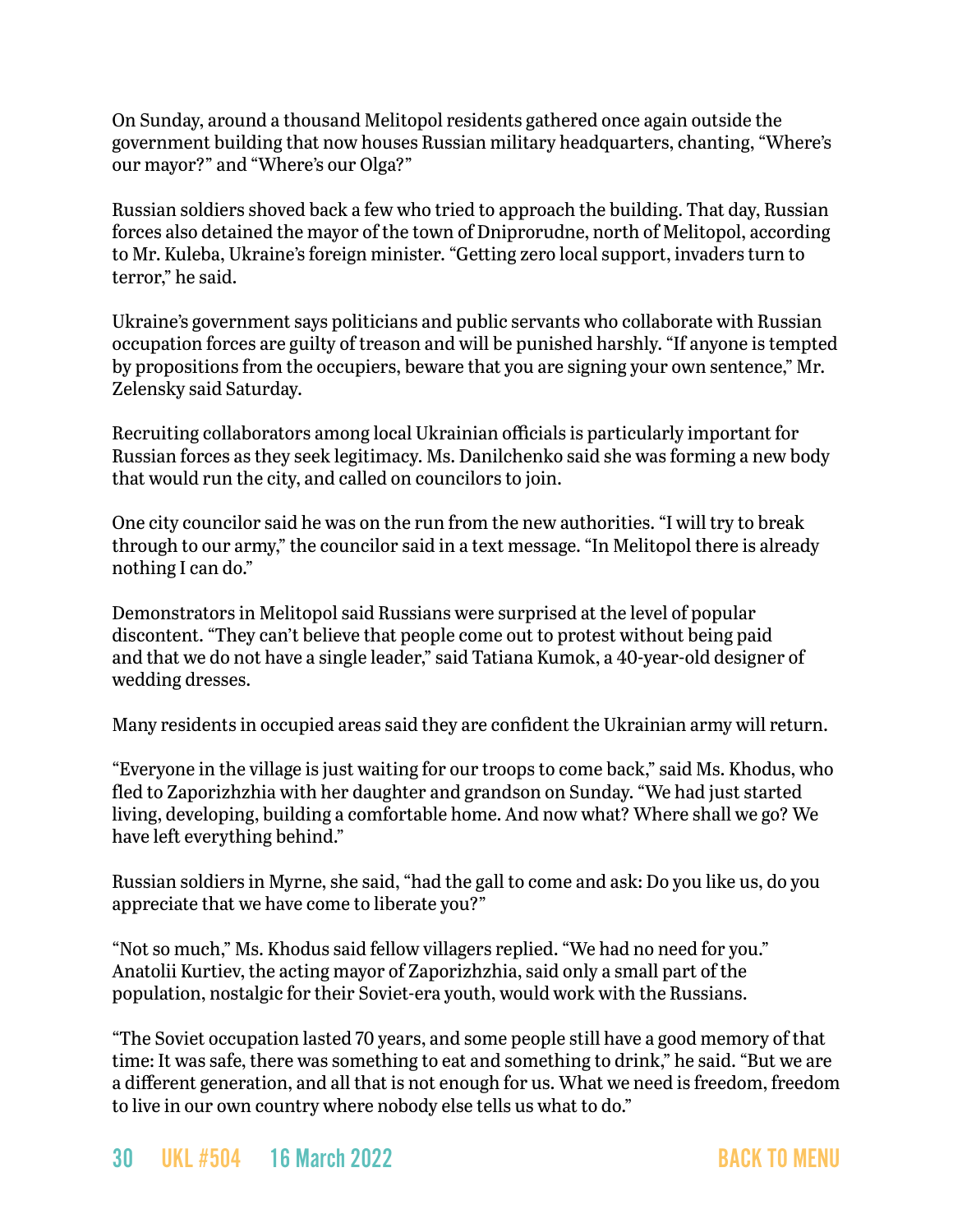A circus building in Zaporizhzhia has become a gathering center for people fleeing Russian-occupied areas of the region. On their way into the city, they lined up at military checkpoints in buses and cars with the word "children" displayed on windshields.

Many escaped under fire, with no time to collect belongings. They tried to find something suitable at the circus's coat check, filled with used and new clothes donated by volunteers. Shoes were piled on the floor. Dazed, escapees wandered around, picking the right sizes for themselves and their children.

On Sunday afternoon, Alyona Serdyuk, a psychologist contracted by Ukraine's emergency service, tried to cheer up some children, letting them play with a dog. "People arrive here scared and stressed. Their homes are destroyed, their entire lives are destroyed," she said. "Everyone comes with wild fury, with burning anger toward the invader."

Many people who have gathered in Zaporizhzhia didn't have time to collect their belongings before they fled their homes.

Older people, she said, are particularly distraught because they feel they won't have time to rebuild what they have lost. The children, she said, stun her with their emotional reactions. One 2-year-old boy, Ms. Serdyuk said, had just told her how he had thrown the biggest stone he could pick up at the Russians after their fire had "made a hole" in the wall of his home.

"When the Russians come into the villages, they maraud in every way they can, rob and shoot people," said Oleksandr Sitnikov, who, alongside three small children, spent nearly two weeks hiding in a village cellar without water or electricity. "It's extremely difficult out there."

Darya Prystupa, a former waitress, said she had to walk through the front line with her 2-year-old daughter, Sofia, on Saturday. Her town of Molochansk was under Russian control, and she was desperate to escape and try to make her way to the [European](file:///Users/anne-mariearel/Documents/CLIENTS%20ITALIQUE/CHAIRE%20UKR/UKL/javascript:void(0);)  [Union](file:///Users/anne-mariearel/Documents/CLIENTS%20ITALIQUE/CHAIRE%20UKR/UKL/javascript:void(0);) while it was still possible.

"There is no food, no salt, no sugar, no medication," she said. "And Sofia, she just keeps saying 'bang, bang,' the sound of explosions."

At the Russian checkpoint on the road to Zaporizhzhia, soldiers weren't letting people cross before collecting a toll, Ms. Prystupa said.

"Every time they see Ukrainians in a car, they demand to be given food and cigarettes, and then they let you through," she said. "Our people can't refuse because the Russian soldiers point guns at them. Our people have no guns."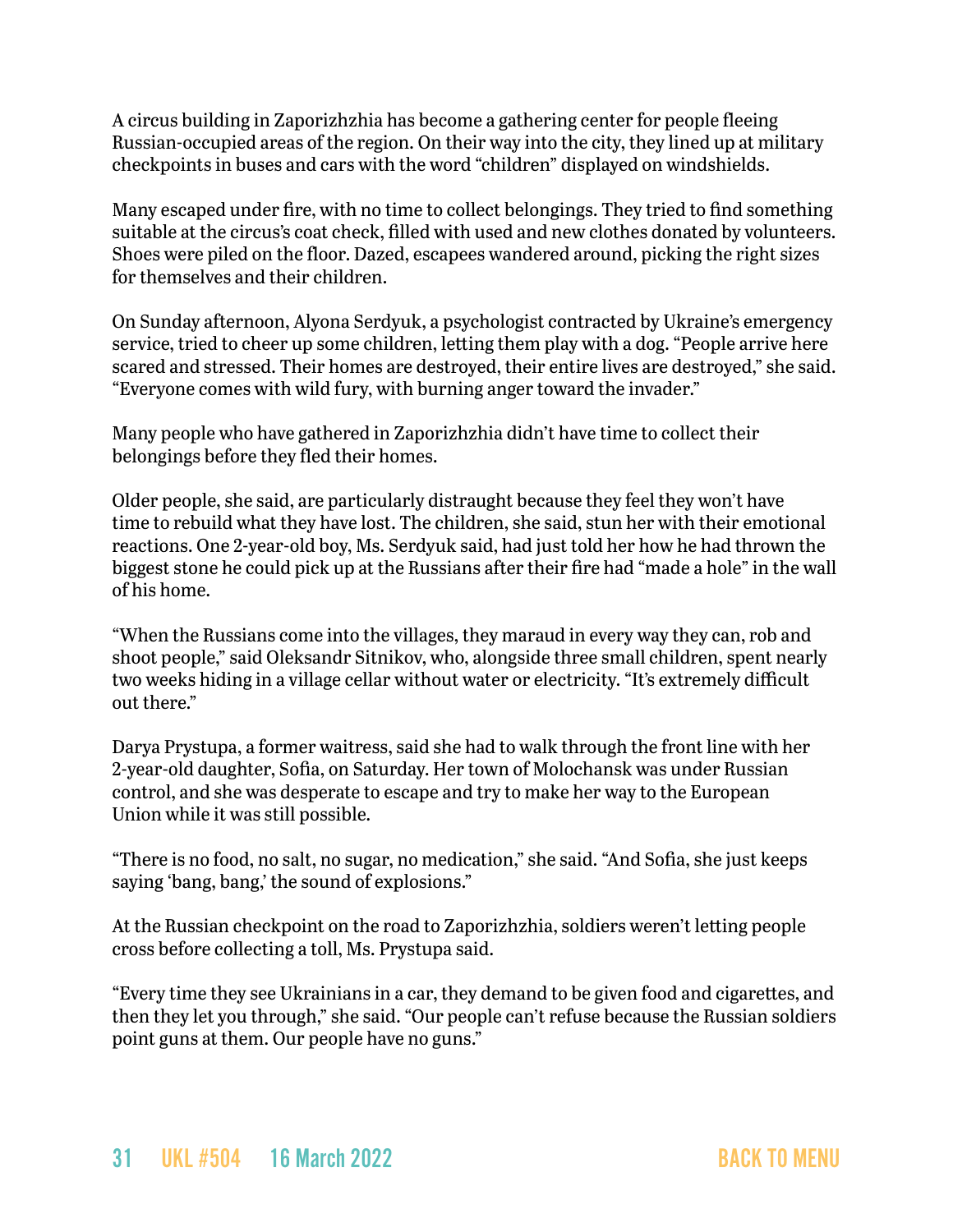## <span id="page-31-0"></span>#10

Risen, James. 2022. "U.S. Intelligence Says Putin Made a Last-Minute Decision to Invade Ukraine." *The Intercept,* March 11.<https://bit.ly/3tUZurb>

DESPITE STAGING A massive military buildup on his country's border with Ukraine for nearly a year, Russian President Vladimir Putin did not make a final decision to invade until just before he launched the attack in February, according to senior current and former U.S. intelligence officials.

In December, the CIA issued classified reports concluding that Putin hadn't yet committed to an invasion, according to the current and former officials. In January, even as the Russian military was starting to take the logistical steps necessary to move its troops into Ukraine, U.S. intelligence again issued classified reporting maintaining that Putin had still not resolved to actually launch an attack, the officials said. "The CIA was saying through January that Putin had not made a decision to invade, but he was putting in place pieces for an invasion," said a senior U.S. intelligence official, who asked not to be identified in order to discuss sensitive matters. "I think Putin was still keeping his options open."

It wasn't until February that the agency and the rest of the U.S. intelligence community became convinced that Putin would invade, the senior official added. With few other options available at the last minute to try to stop Putin, President Joe Biden took the unusual step of making the intelligence public, in what amounted to a form of information warfare against the Russian leader. He also warned that Putin was planning to try to fabricate a pretext for invasion, including by making false claims that Ukrainian forces had attacked civilians in the Donbas region of eastern Ukraine, which is controlled by pro-Russian separatists. The preemptive use of intelligence by Biden revealed "a new understanding … that the information space may be among the most consequential terrain Putin is contesting," observed Jessica Brandt of the Brookings Institution.

Biden's warning on February 18 that the invasion would happen within the week turned out to be accurate. In the early hours of February 24, Russian troops moved south into Ukraine from Belarus and across Russia's borders into Kharkiv, the Donbas region, and Crimea, which Russia annexed in 2014.

The intelligence community's assessment that Putin waited until almost the last minute to decide to start a war with Ukraine, which has not been previously reported, is significant because it could help explain how ill-prepared and uncoordinated the Russian military has appeared since it invaded. There have been widespread reports that Putin kept many Russian leaders out of the loop, that they were stunned by his decision to attack, and that the Russian government was not fully ready for war. "I was shocked because for a long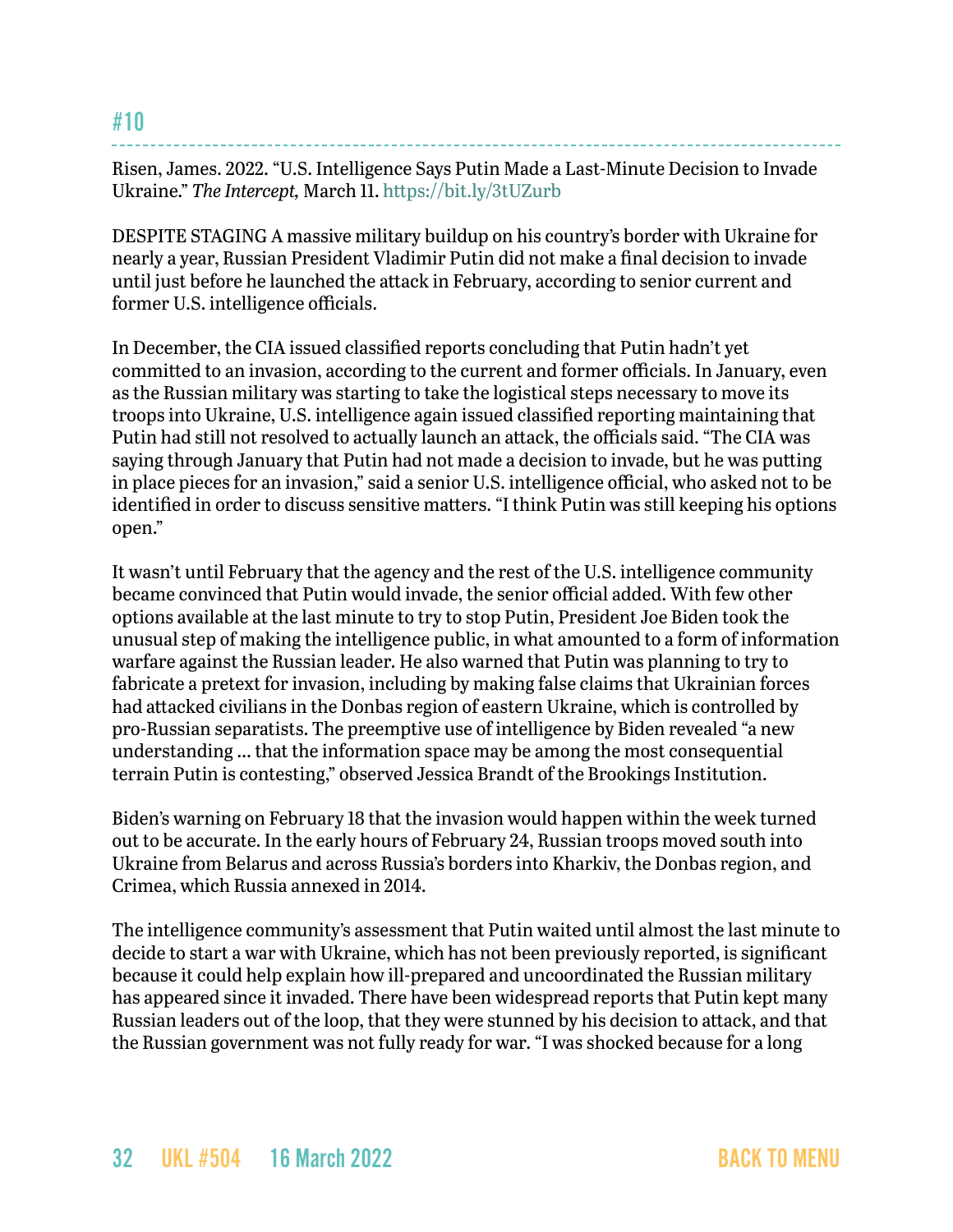time, I thought that a military operation was not feasible. It was not plausible," Andrey Kortunov, a member of a Kremlin panel of foreign policy advisers, told Britain's Sky News on March 2. Kortunov said that he and other foreign policy advisers had been sidelined by Putin.

The Russian president has instead surrounded himself with a small circle of like-minded military and intelligence officials who do his bidding. This has prompted outside experts to describe the current Russian government as being run by the siloviki, a small cadre of senior people with security, intelligence, and military backgrounds. It means that an increasingly isolated Putin made the decision to invade largely by himself. But that isolation makes it difficult to control a sprawling enterprise like a major war.

It's possible that Putin made his decision earlier than U.S. intelligence concluded that he did. Current intelligence officials who described the CIA's reporting on Putin's intentions refused to identify the specific intelligence the agency used to determine when he decided to invade, making it difficult to judge the quality of the assessments. For example, whether U.S. intelligence was able to determine Putin's plans because it gained access to his personal communications — thus giving the U.S. real-time information about his thinking — remains a closely guarded secret.

The Russian president has surrounded himself with a small circle of like-minded military and intelligence officials who do his bidding.

Several former intelligence officials said they doubt that the U.S. has access to Putin's personal communications and instead believe it is more likely that the U.S. relied in part on intercepted communications among others in the Russian government and military. As Putin issued orders, increasing numbers of government and military officials had to be notified, and those officials then had to notify others around them. As a result, the Russian president's plans for such a large-scale invasion couldn't remain secret for long.

While Putin's intentions were difficult for U.S. intelligence to determine, the Russian military's troop buildup along the border with Ukraine was much easier to monitor. Over the past year, in fact, Russia did little to conceal its huge military deployments along the border with Ukraine. Last April, U.S. intelligence first detected that the Russian military was beginning to move large numbers of troops and equipment to the Ukrainian border. Most of the Russian soldiers deployed to the border at that time were later moved back to their bases, but U.S. intelligence determined that some of the troops and materiel remained near the border, the current and former intelligence officials said. The intelligence community realized that by only withdrawing part of its forces, Russia was making it easier to mount a quick mobilization later.

In June 2021, against the backdrop of rising tensions over Ukraine, Biden and Putin met at a summit in Geneva. The summer troop withdrawal brought a brief period of calm, but the crisis began to build again in October and November, when U.S. intelligence watched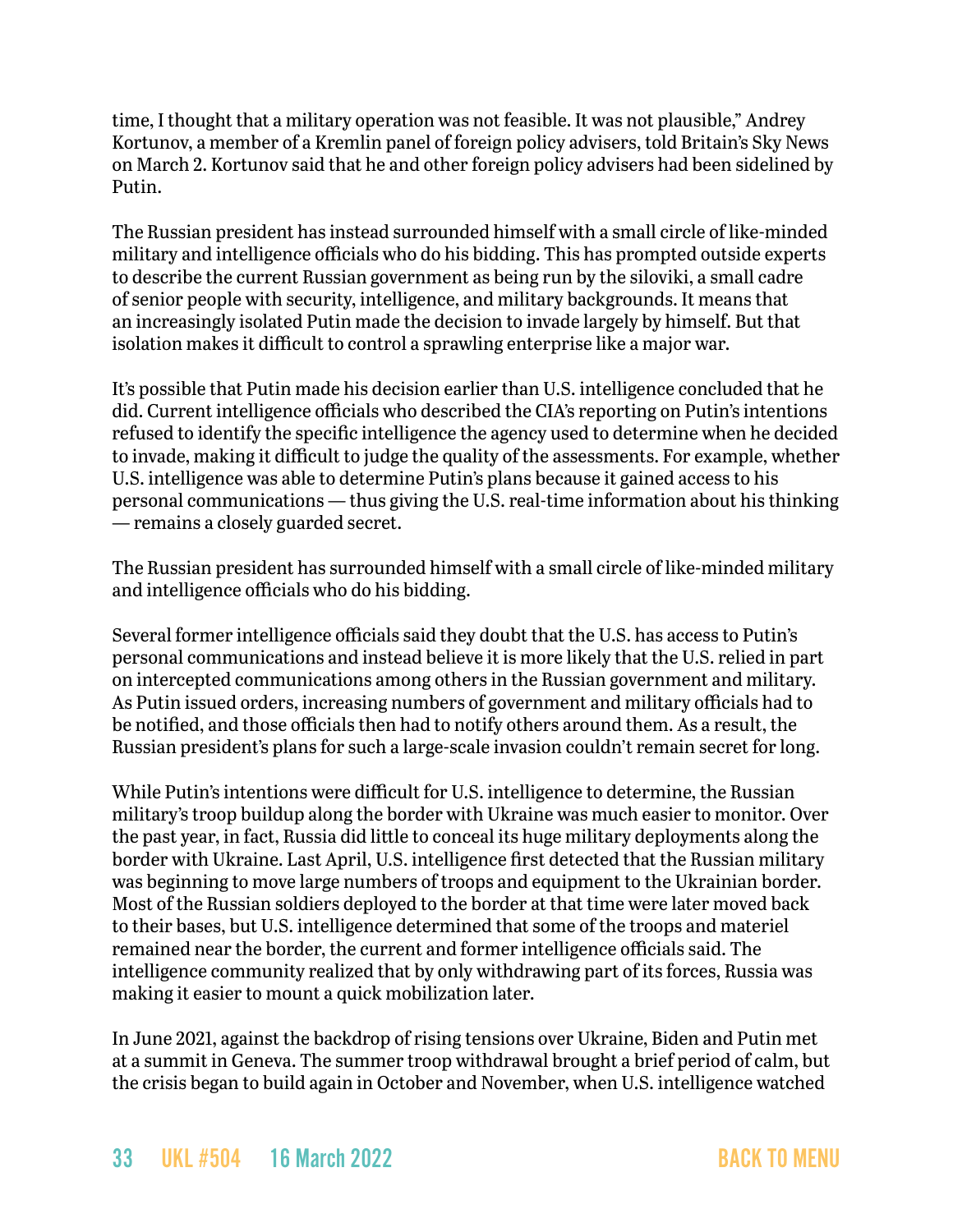as Russia once again moved large numbers of troops back to its border with Ukraine. Pentagon analysts began to warn that the scale and costs of the deployment were much larger than would be required if Putin were bluffing, said current and former officials familiar with the intelligence.

As U.S. intelligence monitored the Russian troop buildup, there was some concern among officials handling Russian operations inside the CIA about how aggressively they were being allowed to conduct spy operations against Moscow. Early in 2021, some officials involved in Russian operations inside the CIA said that they were facing at least a temporary pause on a series of sensitive covert operations related to Russia, according to a former U.S. intelligence official with direct knowledge of discussions among the officials involved in Russian operations. The former official said that William Burns, Biden's CIA director, was seeking to temporarily halt some high-risk and potentially provocative operations to give the new administration a chance to try to reset relations with Putin after the weird and controversial relationship between Putin and Donald Trump. The former U.S. president had been investigated for his ties to Russia, and his relationship with Putin often seemed submissive, poisoning every aspect of U.S.-Russian relations.

The Biden administration "wanted to see if they could avoid kicking over a hornet's nest called Russia."

"There was a deep desire for a stable and predictable relationship with Russia," the former senior CIA official told The Intercept. The Biden administration "wanted to see if they could avoid kicking over a hornet's nest called Russia."

A CIA spokesperson denied that there were any restrictions imposed on operations against Russia, calling the idea that Burns had sought to limit high-risk spy missions to give Biden a chance to reset relations with Putin categorically false.

Senior intelligence officials said that the only real shift in Russian operations was to increase the agency's focus on intelligence related to Ukraine instead of pursuing other Russia-related targets. In the first few months of the Biden administration, U.S. intelligence officials began working more closely with Ukrainian intelligence to help the country prepare for a possible Russian invasion, the senior agency official said.

As the intelligence began to show the Russian escalation along the Ukrainian border, top CIA officials became increasingly focused on Ukraine long before it burst into the headlines as a global crisis. "I saw Burns in December, and he was really agitated by the Russian buildup," said the former senior intelligence official.

Yet for several critical weeks last fall, senior policymakers in the Biden administration remained deeply split over how best to respond. At that time, the administration was reluctant to dramatically and immediately increase arms shipments to Ukraine.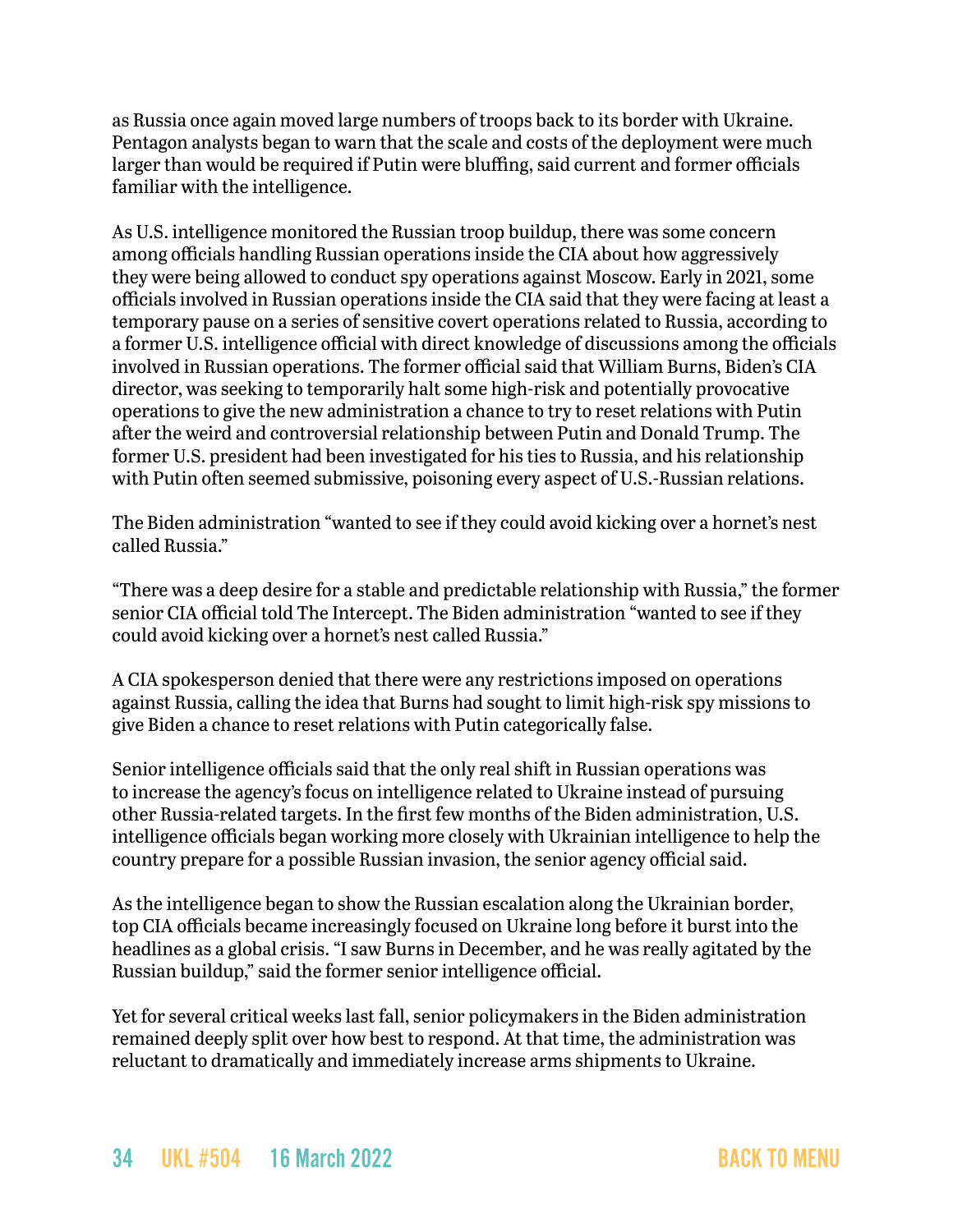Alexander Vindman, the former Army officer who handled Ukraine policy at the National Security Council and who became a whistleblower in Trump's impeachment over the Ukraine scandal, says that Trump was largely responsible for delaying arms shipments to the country. Vindman said in an interview that the toxic politics surrounding Trump's handling of Ukraine continued to make officials in the Biden administration wary of how aggressively to handle Ukraine policy last year.

In 2019, Trump froze military aide to Ukraine to try to pressure Ukrainian President Volodymyr Zelenskyy to investigate Biden, then a contender for the Democratic presidential nomination. Trump was impeached by the House for his attempt to pressure a foreign leader to meddle in a U.S. election but was later acquitted in the Senate. "Trump's freeze on arms transfers made Ukraine toxic for the remainder of the Trump years, and I think Biden saw it as a toxic issue too," Vindman said. "We lost three years'" worth of aid to Ukraine because of Trump's efforts to intimidate Zelenskyy, he added. (Vindman testified before Congress during the impeachment; he was subsequently forced out of his job at the White House and later retired from the Army, saying that his chain of command did not shield him from pressure from the Trump administration.)

By February, however, as the U.S. intelligence community issued specific warnings that an invasion was imminent, the period of indecision among Biden administration policymakers came to an end. Since the invasion, the U.S. and its NATO allies have poured arms into Ukraine to help the nation defend itself. But Biden has imposed limits, and this week he rejected a Polish proposal to transfer fighter jets to Ukraine.

A senior U.S. intelligence official said that Putin has been surprised and disappointed by the Russian army's problems so far and by the strength of the Ukrainian resistance. A U.S. intelligence official told Congress this week that as many as 4,000 Russian soldiers have been killed since the invasion began.

The senior intelligence official said that the Ukrainian intelligence service, which worked with the CIA to prepare for the invasion, has performed well since the Russian attack, but did not provide any details.

"Clearly Putin's expectation was that this would be a much easier enterprise than it is," the senior U.S. intelligence official said.

# <span id="page-34-0"></span>#11

Charter, David. 2022. "Which Countries Are Supporting Russia and Won't Back Ukraine?" (UK), *The Times,* March 11. <https://bit.ly/3t4WxVN>

Commonwealth states are among those refusing to condemn Putin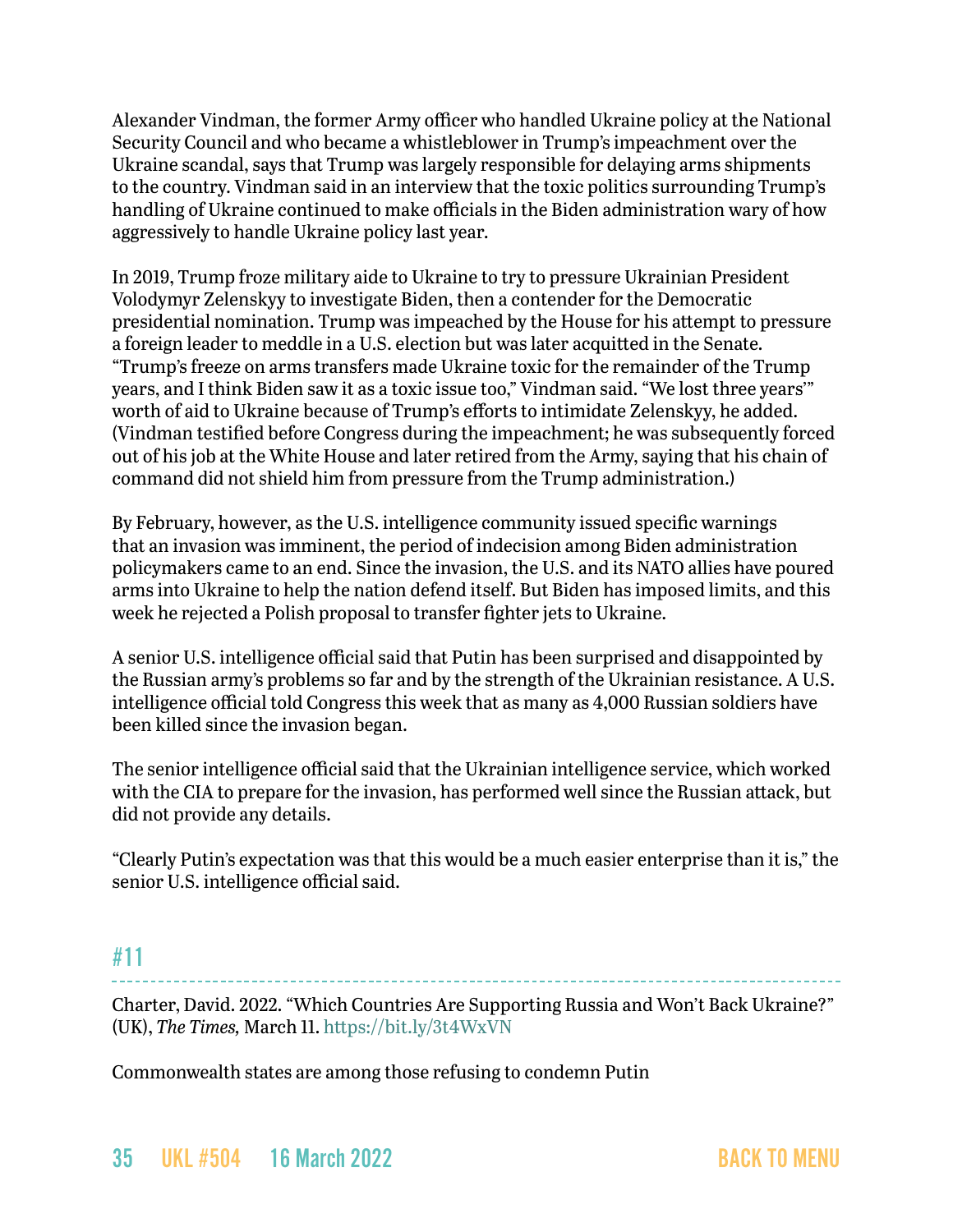While western democracies have been vociferous in condemning Russian aggression, the silence of the key democratic Commonwealth nations of India, Pakistan and South Africa has been deafening.

Two weeks of military attacks appear to have done little to budge many of the pro-Russian or neutral nations around the world from their pre-war stance.

#### **Pakistan**

Imran Khanwas in Moscow on a two-day state visit on the eve of the invasion and has angrily rebuffed western demands to speak out against Russia. "What do you think of us? Are we your slaves . . . that whatever you say, we will do?" the prime minister and former cricketer said.

He spoke out at the weekend after 22 diplomats in Islamabad published a joint letter calling on the Pakistani government to join the United Nations' resolution in condemning Russia's attack. Pakistan, like India, abstained. "I want to ask the European Union ambassadors: Did you write such a letter to India?" Khan said.

#### **China**

Beijing's attitude has been described as "pro-Russian neutrality" and although there are now some signs of nervousness, the favourable treatment of Russia in the Chineselanguage media continues, backed up by growing numbers of anti-western conspiracy theories.

## **India**

The world's largest democracy continues to maintain that sanctions are not the answer to the war but faces pressure from the US to condemn President Putin

What is causing the most perplexity in Washington and London — where the hostilities in Ukraine are seen as part of an existential clash between democracy and autocracy — is the approach of the Commonwealth trio and the largest two democracies in Latin America — Brazil and Mexico.

"It's now time [for India] to further distance itself from Russia," Donald Lu, the US State Department's assistant secretary of state for the Bureau of South and Central Asian Affairs, said last week, suggesting that the US may reconsider its stance on waiving sanctions against India.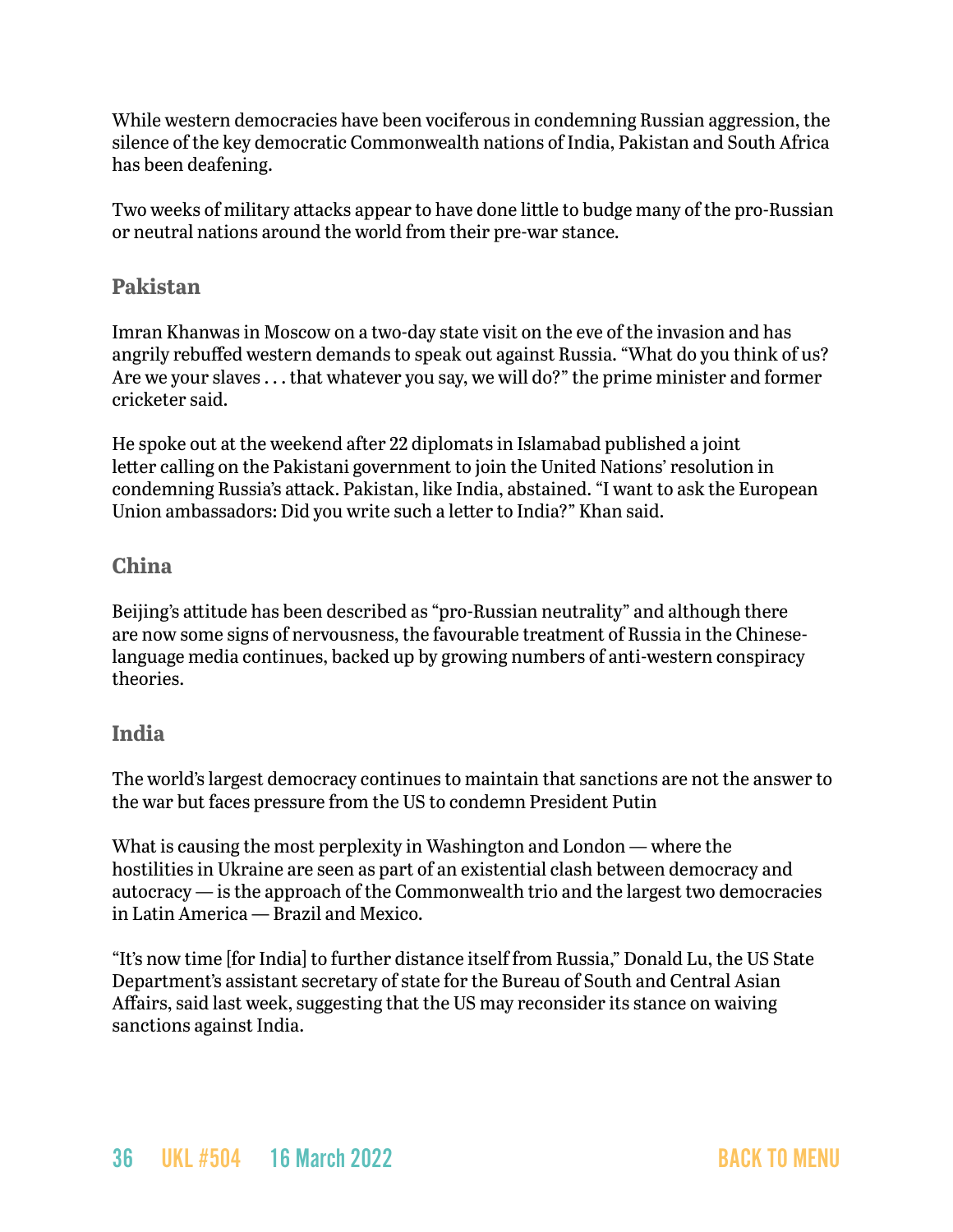The US did not invoke Caatsa (Countering America's Adversaries Through Sanctions Act) provisions against India in 2018 when it signed a \$5.43 billion deal with Moscow to purchase Russia's S-400 missile defence system. Russia is India's biggest arms supplier. "The Biden administration will consider Caatsa," Lu told members of Congress last week, according to CBS News.

When President Biden listed the nations lined up in opposition to Russia during his State of the Union address at the start of the month, he did not mention a Central or South American country. Little appears to have changed.

### **Brazil and Mexico**

They have declined to impose sanctions on Russia and avoided condemning the invasion. President Lopez Obrador, the left-wing populist Mexican leader, said last week: "We are not going to take any sort of economic reprisal because we want to have good relations with all the governments in the world."

President Bolsonaro of Brazil, a right-wing populist who visited Putin in Moscow last month, has maintained that he will remain "neutral" on Ukraine. He has said that Brazil buys much of its fertilizer from Russia and that he does not want its economy to be affected by taking sides.

### **South Africa**

The ANC leadership has fallen back into its Cold War amity with Moscow, with the former president, Jacob Zuma, issuing a statement on Sunday calling Putin "a man of peace" and the western allies "bullies".

Jon Temin, vice-president of policy and programs for the Truman Center for National Policy, said that while Zuma was now discredited the pro-Russian feeling ran deep in the ANC leadership in South Africa.

"The South African response has been really tepid - there's been a lot of pushback from South African civil society, saying you must condemn this, like the rest of the world," he said.

"But the ANC has these longstanding relationships, and they have a very fixed view of the world that doesn't allow for a lot of flexibility on these issues. They sometimes find themselves in odd positions that are not aligned with what many South Africans see as the spirit of the liberation movement. President Ramaphosa has been more even-handed compared to Zuma. But we're not looking for even handed-here. We're looking for the strong condemnation that Russia deserves."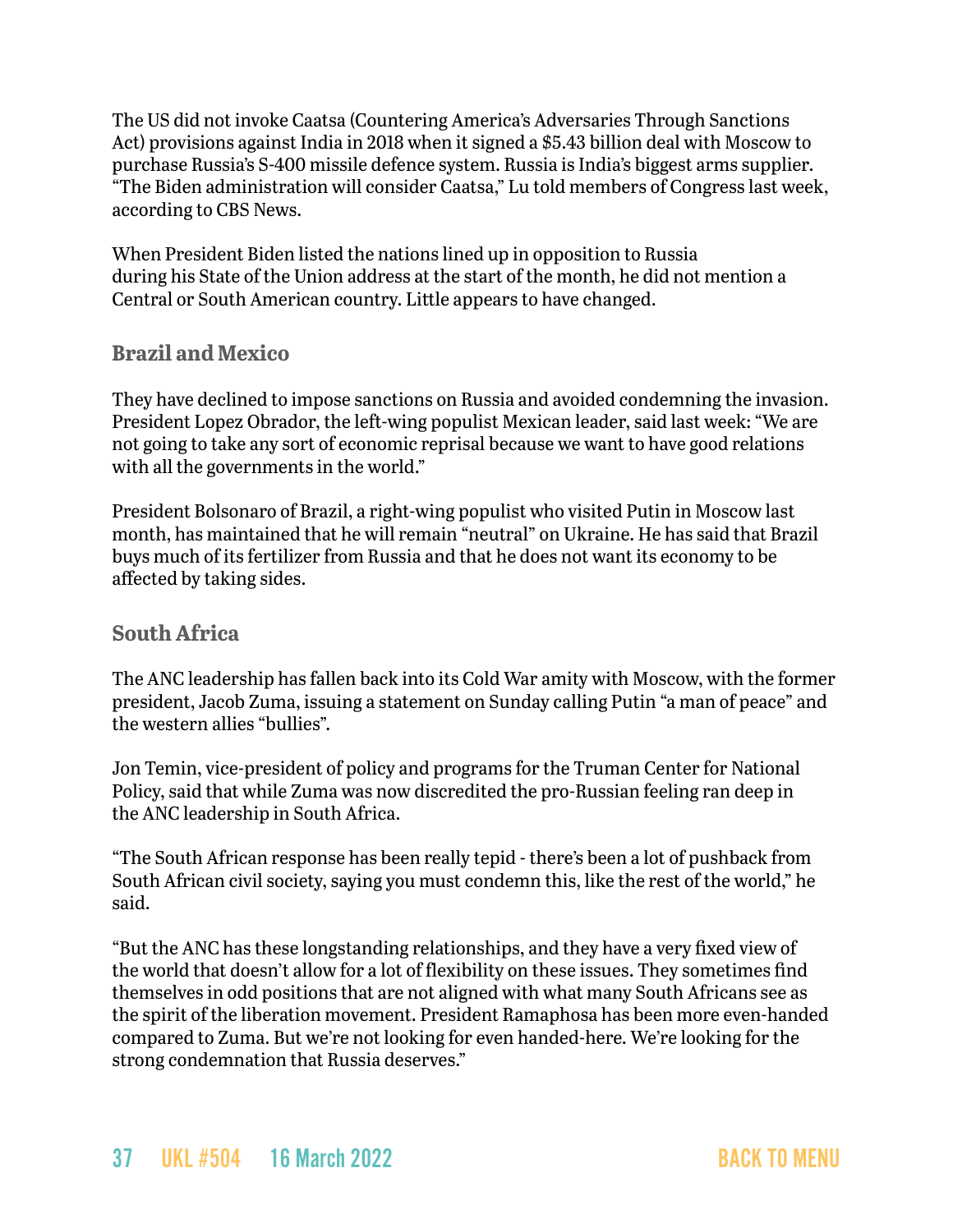# #12

Blackwell, Tom. 2022. "How Training by Canada Helped Give Ukrainian Army a Fighting Chance Against Russia." *National Post*, March 9.<https://bit.ly/3KCVORt>

When Canadian troops began training counterparts in Ukraine five years ago, one of their key goals was deceivingly simple.

In place of the top-down style of leadership inherited from Soviet days, the Canadians and other NATO instructors tried to instill the idea of giving small-unit commanders the autonomy to make decisions on the fly.

It was a cultural transformation, but seems to be paying off in spades as the out-gunned Ukrainian forces perform remarkably well against a Russian onslaught, says one of those teachers from Canada.

The attacks that have helped stall a huge Russian convoy north of Kyiv, for instance, have been made possible partly by small-unit leaders taking the initiative to craft their own ambushes, says Capt. Hugh Purdon.

"That all comes down to a platoon or section commander saying 'We're going to use the Javelin (anti-tank weapon) here and then we're going to pull back and use the Javelin here,'" he said. "You multiply that thousands of times and all of a sudden you have a viable defence."

"That is probably the biggest shock the (Russian) occupiers of Ukraine are seeing right now," said Purdon. "You don't have the level of success you are seeing … if you haven't developed that (leadership style)."

Canada and other NATO countries have been clear they will not get involved militarily in Ukraine's war with its Russian invaders. But Canada's training project suggests that — on top of the hardware donated by this country and others — Western combat know-how is having an impact on this conflict.

Meanwhile, some reports indicate that Russia's halting advance with a vastly larger force has been slowed in part by its continued reliance on that top-down leadership.

Purdon, based in London, Ont., served two rotations with what is called Operation Unifier, Canada's part in the mission by several NATO countries to train Ukraine's forces to something closer to the alliance's standards.

He was among the first group that set up the operation in 2015, and returned from his latest stint last October, as Russia began massing forces along the Ukrainian border.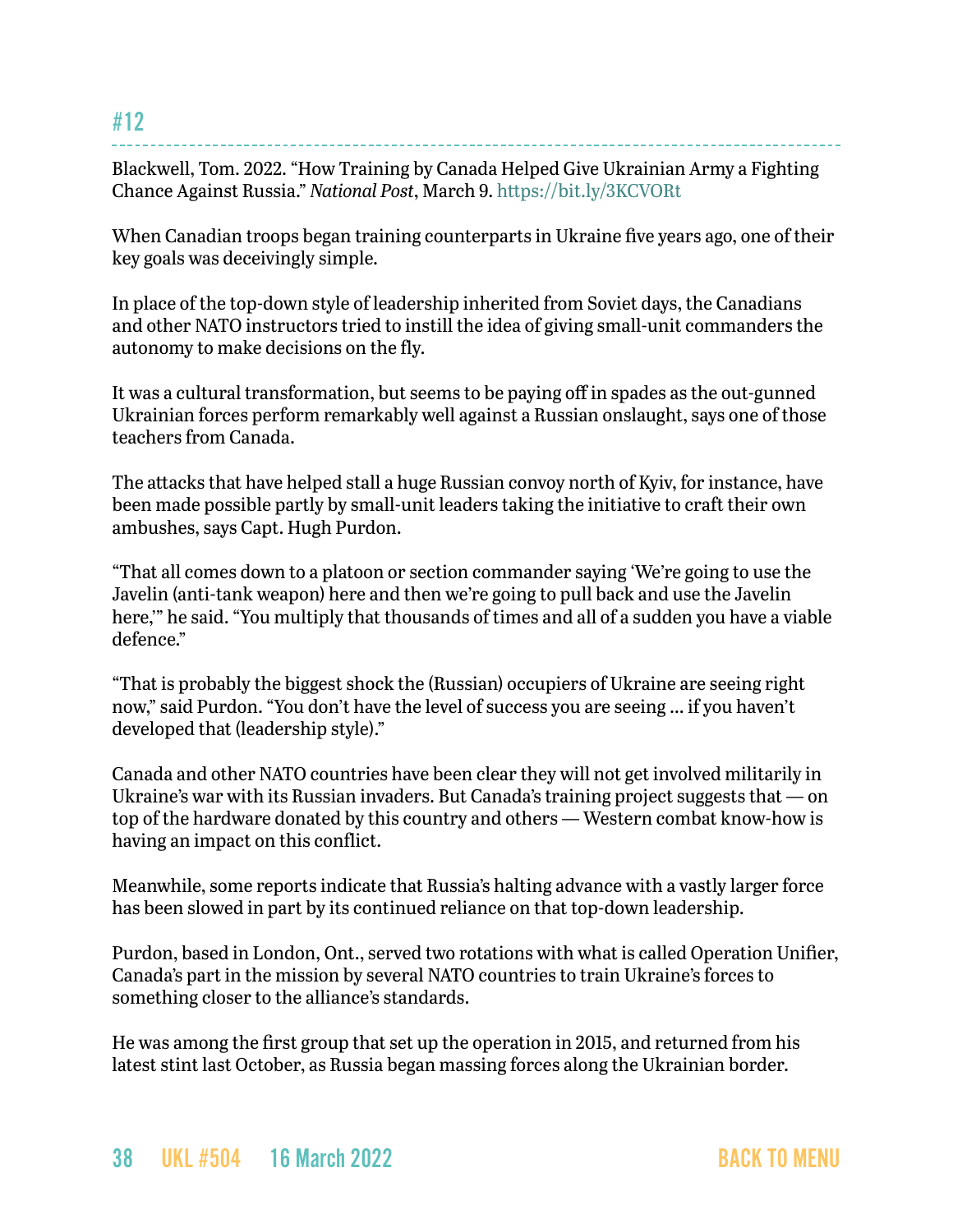The Canadians arrived shortly after Moscow's troops had annexed Crimea and come to the aid of separatists in eastern Ukraine in 2014, setting off a lower-grade war that continued until the full-scale invasion started last month.

The latest Canadian training contingent moved to neighbouring Poland before the Russian incursion began.

Among his Ukrainian counterparts, Purdon said there was never much doubt that they would soon be at it again.

The Canadians taught infantry units of the Ukraine army and its hybrid National Guard various specialty courses — from first aid to sniper skills — as well as the broader leadership principles.

Then they got help setting up courses they themselves could deliver to a wider group of troops.

The Ukrainians knew that the fight had not gone as well as it could have in 2014 and were eager to change the running of small units, said Purdon.

The concept the Canadians imparted is called "mission command" by NATO forces, he said.

"If you are my commanding officer, you give me the mission, you give me the intent … and then I go off and I do it," said Purdon. "But if something is happening in front of me on the ground, I am empowered to make a decision."

There was also much interest in Canada's sniper training, he said, given that the three main causes of Ukrainian casualties in 2014 were artillery, mines and sniping.

But as much as the specifics of the instruction, Purdon believes help from the NATO countries provided the Ukrainians with added confidence. By last year, he said, they had "come a long, long way" from his first stint there in 2015.

At the end of his final deployment to Ukraine — with the military branch of its National Guard — a Guard colonel seemed to epitomize that new attitude.

"He said, 'In 2014 me and my soldiers went to the front in school buses.' And he goes, 'Our soldiers will never do that again…. We'll be better prepared for next time.'"

Purdon has kept in contact with several of his colleagues there since the war began and is struck by their resolute calmness — even as a vastly larger, more powerful enemy bears down on them.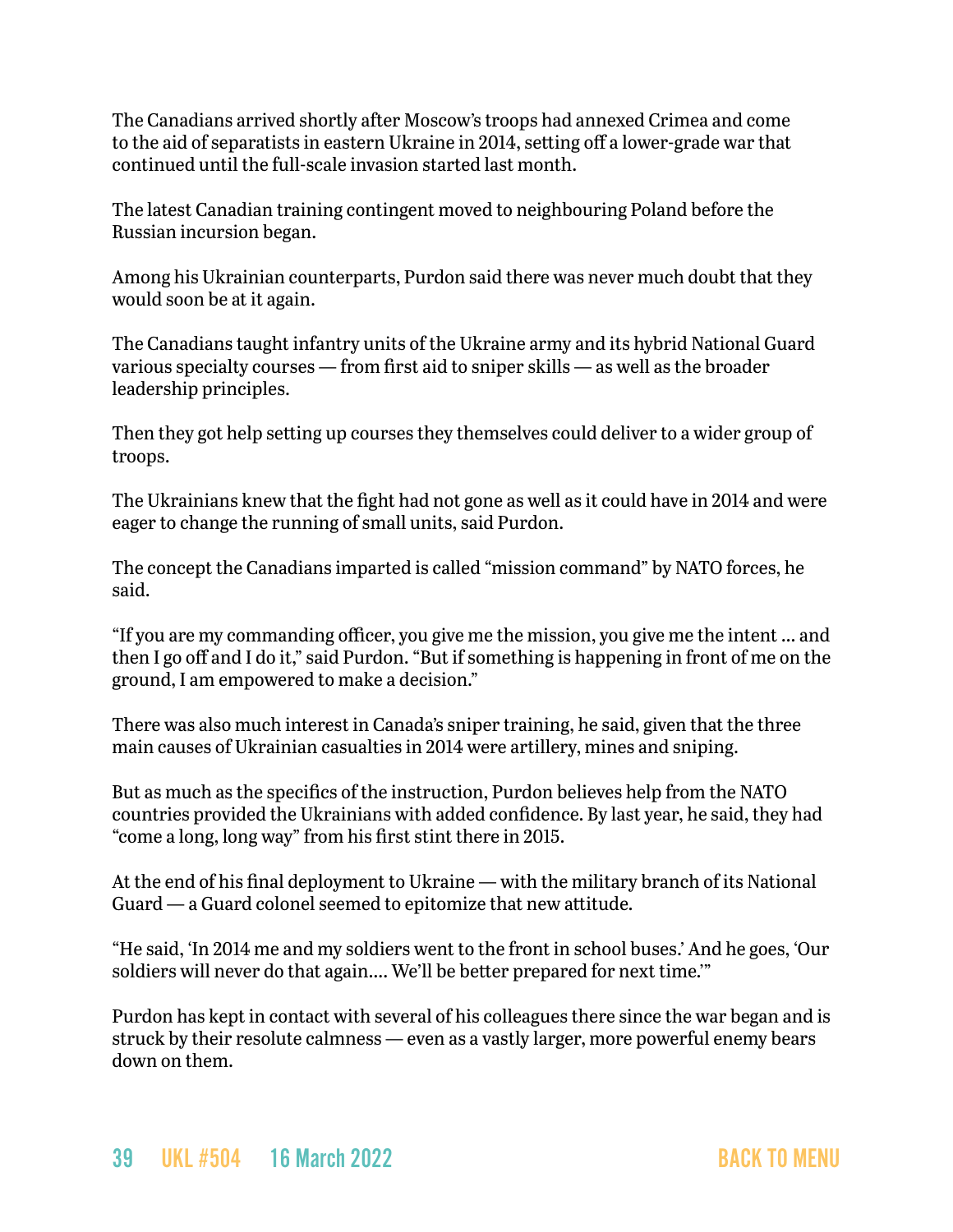The "matter-of-fact" attitude came out in his last conversation with a Ukrainian platoon commander he had befriended earlier.

"He said 'When we win' — when we win — 'you have to come visit.'"

The mission faced bad press late last year when news emerged that members of small neo-Nazi militias had met with and been among the 30,000 troops trained by Canadians in Ukraine. Department of National Defence representatives said its policy has always been to not deal with such units and was investigating the incidents.

## #13

Arel, Dominique. 2022. "Putin is Waging War on Eastern Ukraine." *International Policy Studies (CIPS)*, March 7.<https://bit.ly/36hq9pR>

Historians have known for a long time that the idea that Ukrainians form a different nation than Russians, and therefore decide of their own destiny, is seen by Moscow, and a large segment of the Russian population, as artificial, as a creation of foreign powers (Austria and Poland before the wars, the United States since).

They have also known that since World War II Russia has associated Ukrainian nationalism, or the right of Ukrainians to self-determination, with fascism. In this view, it is not merely the Ukrainian insurgents of World War II (who called themselves the Organization of Ukrainian Nationalists) who were fascists, it is the very idea of Ukrainian nationalism that is fascist.

What we did not know is that a Russian ruler would be willing to wage a full-scale war on this premise. When Putin tells us that the objective of the so-called "military operation to protect Donbas" is to "denazify" Ukraine, what he literally means is that a Ukrainian state that persists in making its own choices, such as aligning itself with the West (EU, NATO) and maintaining a competitive electoral system, is nationalist, and therefore artificial, fascist, and threatening, since fascists kill civilians. This is the link between "denazification" and the absurd claim of "genocide" in Donbas.

Putin is telling us that in order to stop the genocide in Donbas, an army operation is necessary to overthrow the governmen and eradicate the very idea of Ukrainian nationalism. The state propagandists are loud and clear: the goal, in tones reminiscent of the darkest hours of the modern era, is to bring about a "solution to the Ukrainian problem" ). In this macabre representation, the virus of Ukrainian nationalism, and the fake Ukrainian state, can be extirpated and the real Ukrainians will emerge. He explicitly called on Ukrainian generals to lay down their arms to save themselves from fascism. We are now lightyears away from geopolitical neutrality and a special status for Donbas. Putin aims to destroy what it sees as the Western-created unreal Ukraine, once and for all.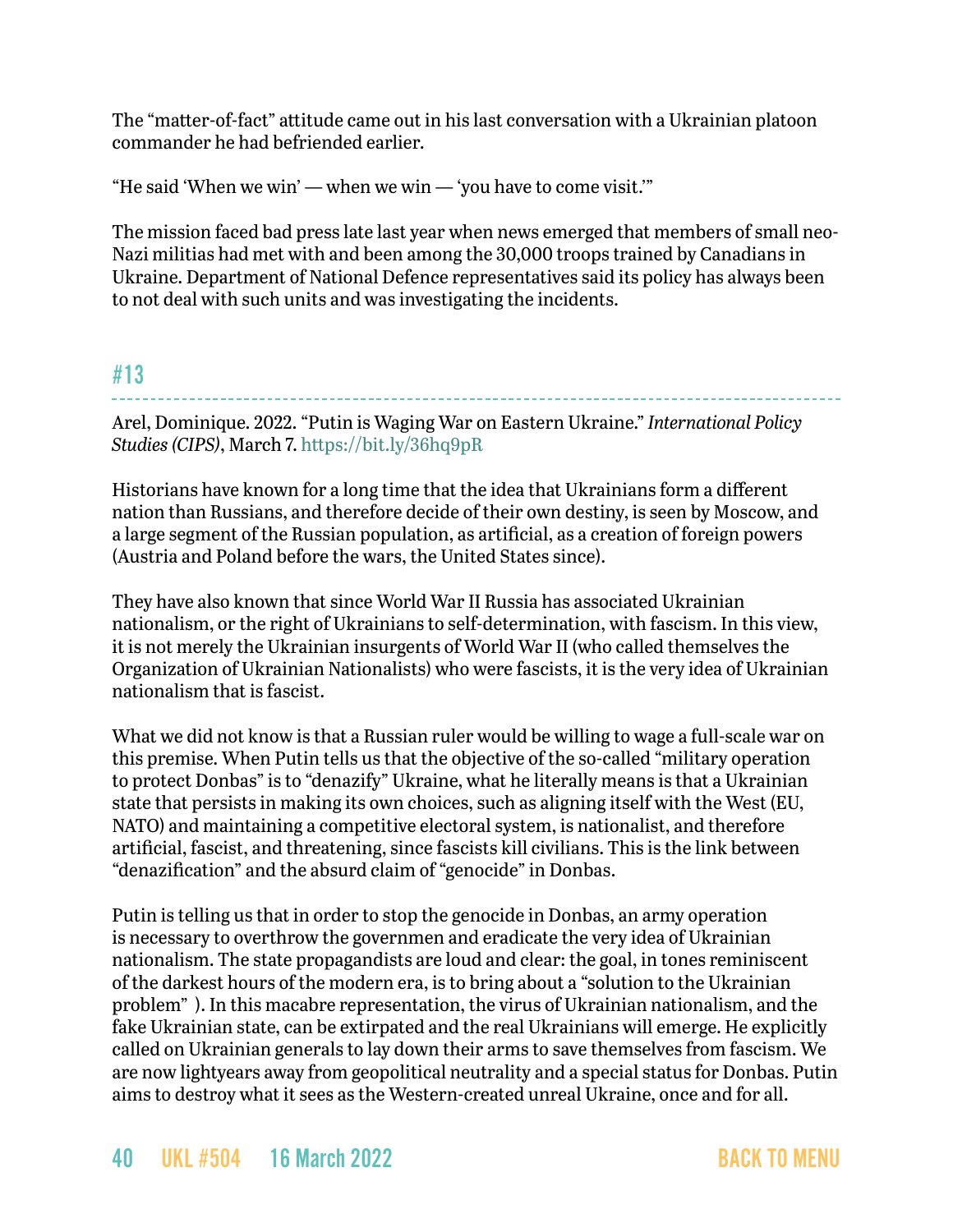The real Ukraine, however, is resisting. Before Maidan, Ukraine oscillated between Western-oriented and Russian-oriented governments. In 2014, in the wake of the annexation of Crimea, Russia expected that Ukraine would collapse on its own in all of the East. Yet the fate of Ukraine was decided largely in the street and Ukraine prevailed everywhere except in the portion of Donbas territory where ethnic Russians were most concentrated. It seems that Putin learned nothing from 2014 and expected once again that Ukraine would collapse quickly once the Russian Army entered.

Since the Ukrainians are resisting, Putin is resorting to bombing cities with ever increasing civilian casualties. Some missiles miss their mark (as in Kharkiv where the university campus was hit instead of the adjacent Interior Ministry), others appear to target civilians directly (such as an entire appartment in Irpin). No matter what, the shelling is indiscriminate and Russia is engaging in systematic war crimes. Ukrainian authorities, and Western intelligence agencies, are bracing for a terrible escalation, with Grozny 1994 or London 1940 coming to mind.

Putin may be obsessed with "fascists", "radical nationalists" and "neo-Nazis," but what his Army is actually doing is attacking Eastern Ukraine, not particularly known historically as a hotbed of nationalism. With the exception of some military installations in Western Ukraine in the early going, all the bombing has been taking place in Kyiv and Eastern Ukraine where the majority of the population prefer to speak Russian. In other words, he is attacking the Russian-speakers that he claims belong to his Russian World ( ). The result has been the vaporization of whatever support and affinity Russia had in Eastern Ukraine.

There is no doubt that historical, cultural, linguistic, religious and family ties with Russia run deep in Eastern Ukraine. Any doubt that these ties translated into an actual loyalty to the Russian state dissipated in 2014: the Eastern Ukrainians declared themselves Ukrainian. Now that Russia is literally bombing their cities, the deep bonds are getting shattered.

Mikhail Dobkin, the governor of Kharkiv in 2014 whom Russia counted upon to organize an anti-Maidan resistance in Eastern Ukraine, is done: "Much of what I believed in collapsed overnight . . . just burned out," "May this war be damned." The man who sent vigilantes to beat up Maidan protesters in 2014 has broken with Russia. Onufriy, head of the Ukrainian Orthodox Church Moscow Patriarchate, denounced the "unjust war" and called on his flock to pray for the Ukrainian army. He is facing an internal revolt from priests who want a total break from Moscow. Brave Russian-speaking protesters in occupied Kherson are telling soldiers to leave along with their "Russian World." The Russian flags, that could be seen throughout Eastern Ukraine in early 2014, have vanished.

The imaginary Ukrainians applauding the Russian "operation" don't exist. How could it be otherwise? Russia is attacking them, killing their children and wives, destroying their livelihood. Putin aims to extinguish the Ukrainian idea and he has achieved the total opposite: everybody is now Ukrainian, in the sense of identifying with an independent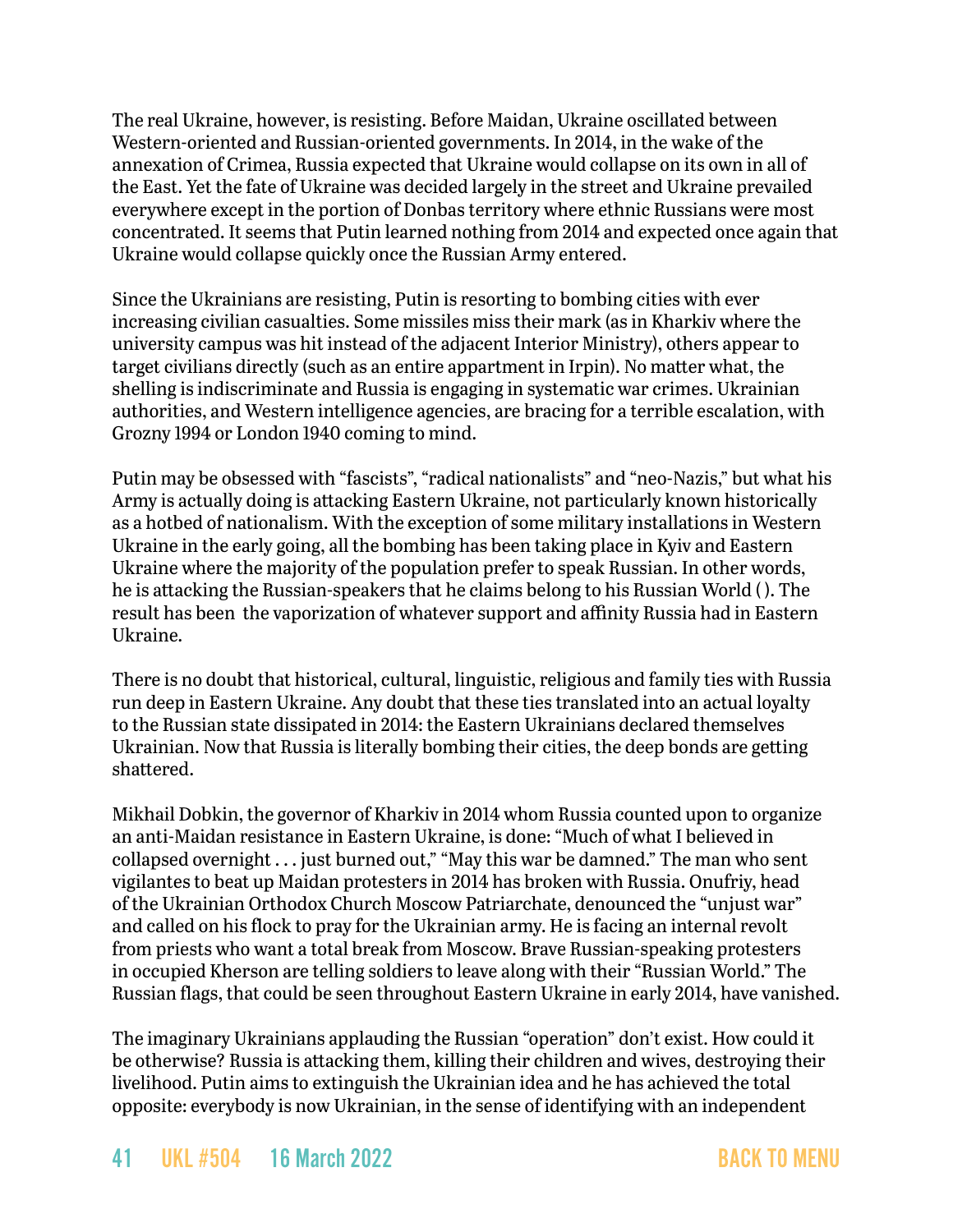Ukrainian state. The old debate over whether the Ukrainian nation was "incomplete", or the province of as a "minority faith," is over. There is no more East/West divide on the most fundamental issue: the existence of a Ukrainian state, where decisions are taken in Kyiv, not Moscow. An overwhelming majority stands behind Zelensky, the Eastern Ukrainian President.

If we assume the worst and the Russian army does take control of the large cities, at the cost of enormous civilian casualties, what next? We saw in World War II that every state has its collaborators. The Vichy types believed in a Nazi-led project of a New Europe. But what can potential Ukrainian collaborators believe in since Russia is waging war on the notion that the Ukrainian state is not real? How can the Russian military be expected to rule without social support? No matter what happens next, Russia has lost Ukraine, and Eastern Ukraine, forever.

# #14

Charap, Samuel. 2022. "Samuel Charap Considers How Russia's War in Ukraine Could Escalate." *The Economist*, March 10. <https://econ.st/3i9Zgqx>

*The political scientist says Vladimir Putin may now see himself as engaged in an existential struggle.*

Russia's attack on Ukraine—horrific as it is in itself—has raised concerns in many Western capitals of an even-worse outcome: escalation to a broader war with nato allies which could involve nuclear weapons. While such a war is far from inevitable, the possibility of the current conflict spiralling beyond the immediate theatre of hostilities is real. Understanding how that could happen is essential to minimising the risk that it does.

Escalation—an increase in the intensity or scope of conflict—can occur because of a deliberate decision to up the ante, or because of a step or accident that unintentionally produces the same effect. While the American strategist Herman Kahn famously described escalation in terms of deliberate ascent up rungs on a ladder, his metaphor failed to capture this latter dynamic, which is more akin to free-falling down a ravine.

The nature of Russia's war in Ukraine and the reaction to it have opened up a wide range of escalatory pathways. Russia is conducting a large-scale military operation—involving cruise missiles, artillery, ballistic missiles, multiple-launch rocket systems and air strikes inter alia—in a country that borders four nato allies on land and shares the Black Sea littoral with two more. Moscow also has deployed a large force to Belarus, which abuts another two members of the alliance. All eastern allies are on edge, fearful that Moscow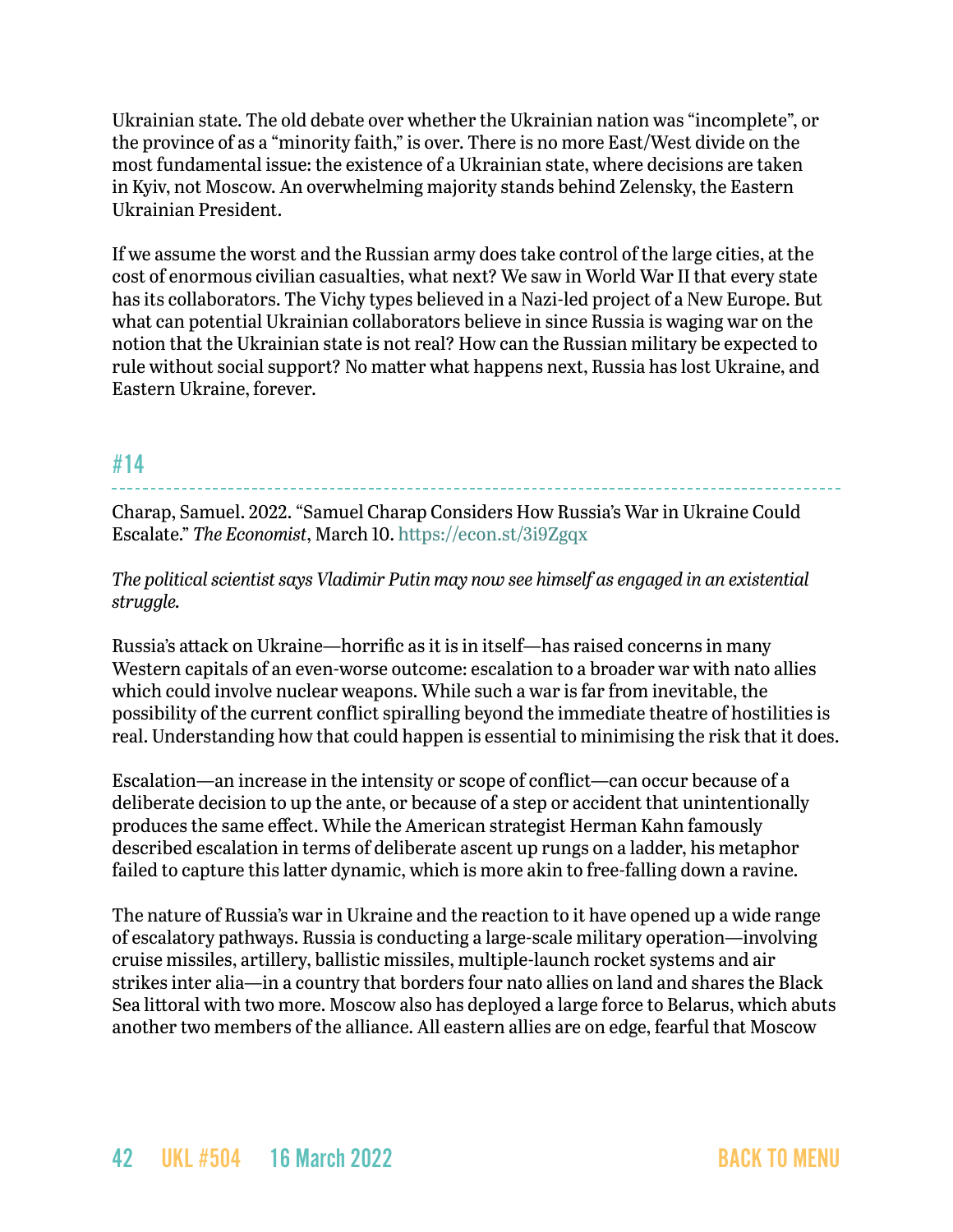might not plan to stop at Ukraine. America, among others, has deployed additional forces to several frontline states, including Poland and Romania, to deter any further adventurism. Meanwhile Russia's general staff will be watching vigilantly for any sign that nato, which it sees as the stronger party, is considering intervention in Ukraine.

In these circumstances, not only are accidents more plausible, but the associated escalation risk is also higher. For example, a Russian missileer's targeting error could send a rocket into nato territory. In peacetime, the scenario of that accident even occurring, let alone of its leading to all-out war, is far-fetched. But not today. Both Russia and nato are looking for any indication that the other side is preparing to fight. Current enhanced readiness and frayed nerves, along with the fog of war and the general first-mover's advantages in modern conflict create pressure for a military response to that errant missile. As the American economist and nuclear strategist Thomas Schelling put it: "In an emergency, the urge to pre-empt—to pre-empt the other's pre-emption, and so on ad infinitum—could become a dominant motive." Fortunately, Washington and Moscow have set up a so-called deconfliction mechanism (essentially a communication channel between the defence ministries of each side) that provides an additional failsafe to clear up misunderstandings and avoid accidents in the first place.

While such measures can help mitigate the chance of accidental escalation of the Russia-Ukraine war, they cannot prevent deliberate actions to broaden the conflict. Here it is important to view recent events from the Kremlin's vantage point, because as much as we find that perspective morally repugnant, it is hugely consequential. In the past few weeks, nato member states—and others, including Finland—have rushed to supply the Ukrainian armed forces with additional materiel to resist the Russian attack, which inevitably will result in more Russian casualties. Press reports indicate that America is helping the Ukrainian armed forces with real-time intelligence on Russian troop movements. Volunteers from many nato states, including veterans, are pouring into Ukraine. Meanwhile, not only the eu and America, but also a range of other countries from Singapore to Switzerland, have essentially declared economic warfare on Moscow by imposing draconian sanctions. These have sent the Russian economy into a tailspin. The sanctions have been framed exclusively as (deserved) punishment, without any hint of what Russia might do to get them lifted. Senior Western government officials have openly mused about undermining Mr Putin's regime, and some have even expressed a desire that he be "physically eliminated", as Luxembourg's foreign minister put it, in remarks he soon recanted. Meanwhile, thousands of Russians have bravely taken to the streets of Russian cities to protest against Mr Putin's war.

Russian military strategists have written similar scripts in their scenarios, which lay out how nato will go about destroying their own country. A proxy war on Russia's periphery, a significant American buildup in Eastern Europe, Western economic warfare and fomenting of domestic unrest are steps anticipated in what they describe as a nato operation to change the Russian regime. Even though all of his current woes result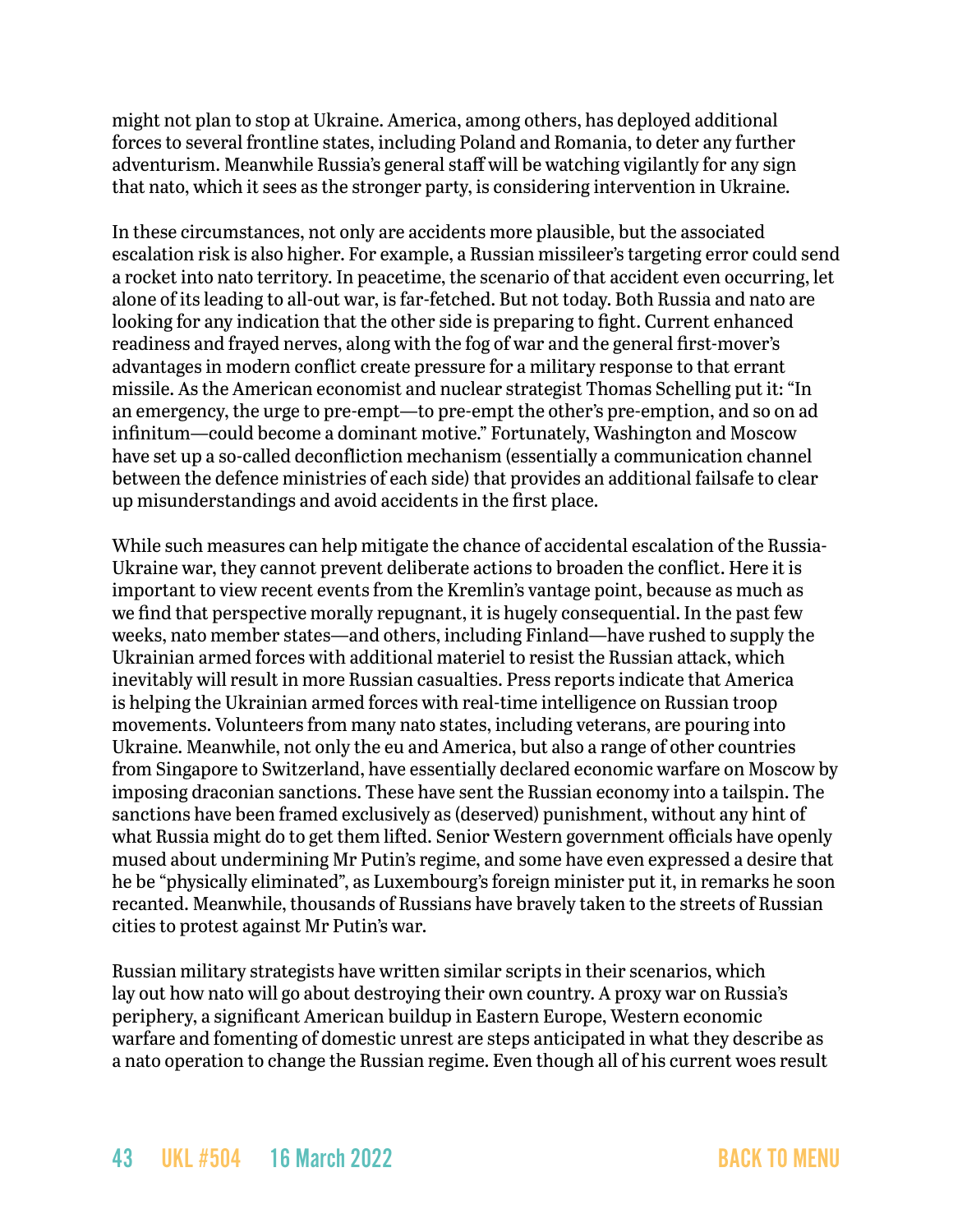from his own aggression, Mr Putin probably views recent developments through this lens. He may now see himself engaged in an existential struggle; Mr Putin and those around him conflate the security of their regime with the security of the country. And he has now placed both at risk.

Russian retaliation against nato and other American allies thus seems a matter of when, not if—not because Moscow wants a broader conflict, but because it believes itself to be engaged in one already. In fact both sides now may actually believe, as put by Robert Jervis, the international relations scholar, "that with the infliction of a bit more pain and the running of a bit more risk, the other side [will] back down". Under such circumstances, he concluded that "even a purely rational decision maker could participate in a cycle of destruction and counter-destruction". And a Russian president who is facing economic and political turmoil at home might well not be in a rational frame of mind.

Moscow could start with cyber-retaliation for the sanctions, since its formidable capabilities give it the opportunity to counter. The West's financial sector may well be a plausible target, since the sanctions targeted Russia's big banks. Mr Putin's stakes in relations with the West and in the health of the global financial system—from which Russia has largely been ejected—are now essentially nonexistent. He may feel he has little to lose from doing damage to both. If a criminal ransomware group could shut down the largest pipeline operator on the east coast of the United States, one might reasonably assume that the Russian state could do much worse. If it does, Western government cyberoperators would likely be inclined to hit back, and from there things could spiral out of control quickly.

Ongoing nato member-state assistance to the Ukrainian armed forces or any future resistance movement represents another escalation pathway. If they succeed in taking over most or all of Ukraine, Russian forces may be tempted to interdict convoys crossing from nato states. The Soviet Union, it should be recalled, conducted numerous air and artillery strikes into Pakistani territory during its war in Afghanistan in order to sever mujahideen supply lines. That does not mean Western assistance to Ukraine should cease, but that it should be carried out in such a way that minimises risks. In the short term, that could include greater central co-ordination of allied assistance and the avoidance of publicity about the deliveries.

If a Russia-nato conflict does ensue from one of these pathways, it is possible that Moscow would resort to use of its non-strategic—also known as tactical or battlefield—nuclear arsenal. Russia's military doctrine explicitly allows for nuclear use in a conventional war "when the very existence of the state is threatened". A war confined to Ukraine is unlikely to reach that threshold, particularly because Russia has significant conventional firepower remaining. But a conflict with nato certainly could. With its conventional magazine depleted, the bulk of its combat-ready military engaged in Ukraine and the stranglehold of sanctions tightening, the Kremlin might resort to the nuclear option earlier than it would have before it attacked its neighbour.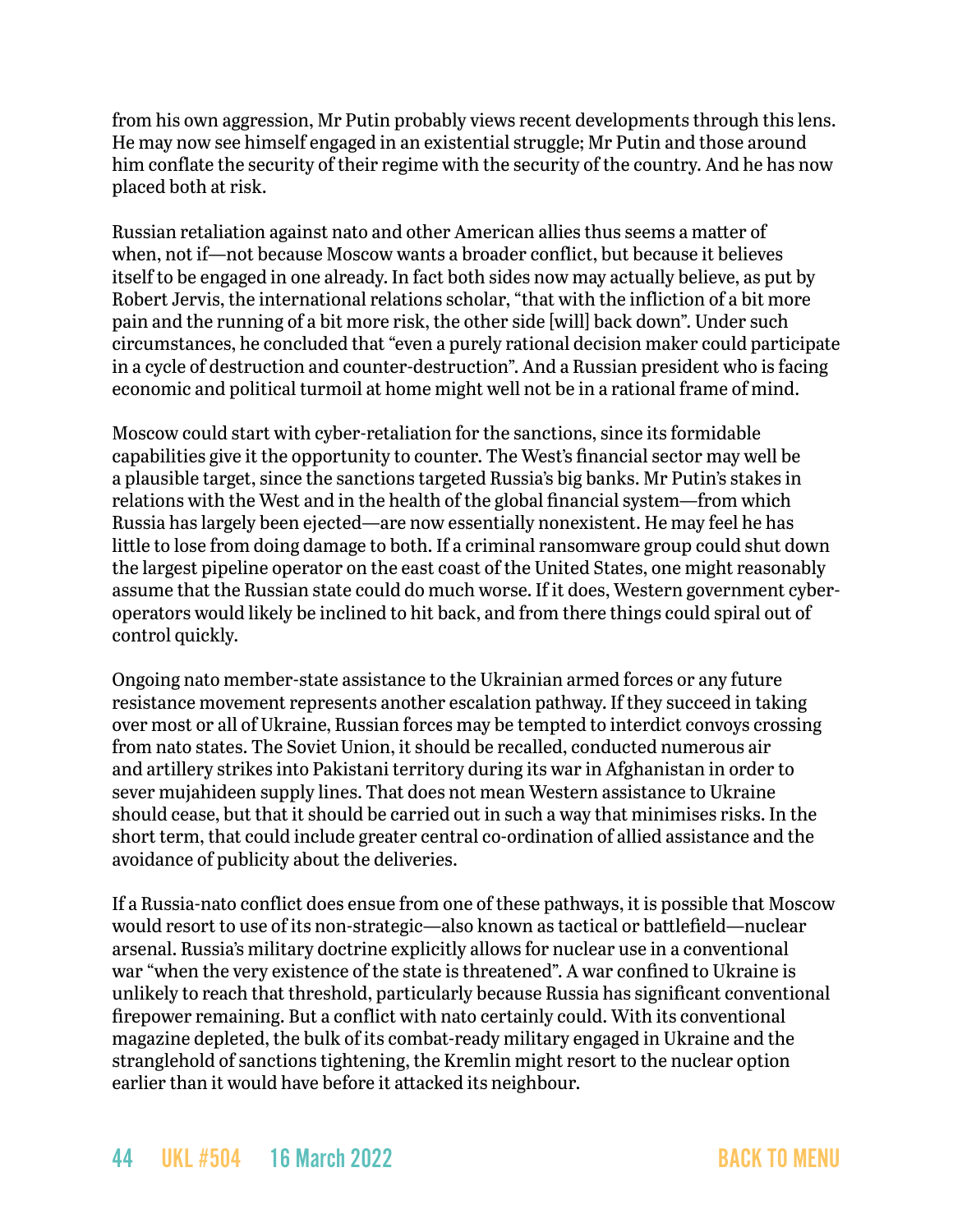During the cold war, escalation concerns were at the top of the agenda for scholars and policymakers alike. While that did not stop East or West from engaging in a ferocious, global confrontation, it did inject enough caution to prevent the cold war from growing hot. Although major-power competition has been declared "back" for several years, it took this war to return fears of escalation to the fore. As the conflict drags on into its third week, Western leaders now face the challenge of balancing the necessity to respond to Russian aggression with the need to avoid escalation that could produce even worse outcomes.

# #15

Freedman, Lawrence. 2022. "The Bankrupt Colonialist: What Kind of Peace Could Russia Afford?" *Substack*, March 15. <https://bit.ly/3q5h8Hm>

The Russo-Ukrainian War has settled into a pattern of Russian failure to achieve core military objectives, combined with a readiness to inflict death and destruction on the Ukrainian people. While some attacks, such as those on the training base near Lviv over the weekend, have a discernible strategic purpose, most are indiscriminate and, other than vengefulness, their purpose is less clear. They have evidently not made it easier for Russian troops to enter cities. They might be intended to coerce Kyiv into making concessions in the negotiations but President Zelensky has not wavered on securing his country's freedom and sovereignty. It may be that the damage is an end in itself, so that even a free Ukraine is incapacitated. Whatever the purpose, making causing hurt the military priority has left Russian war aims even more confused than they were three weeks ago.

This is particularly important when we consider the South where Russian forces have more presence and possibly still more military options if they can move out from their current positions. This is the area where they might expect to make lasting territorial gains as a result of the war. Yet it is here that their methods have made any gains less sustainable, both economically and politically.

### *The Economics of a Peace Deal*

The relative optimism expressed by both Ukrainian and Russian negotiators about a possible peace deal seems surprising given the state of the war. This is the best account we have of the state of the negotiations (it also fits it with other accounts) from Kommersant based on an interview with Mikhail Podolyak, adviser to the head of the Ukrainian president's office.

I want to focus on just one of the issues raised by this account. I dealt with a number of others in my previous post.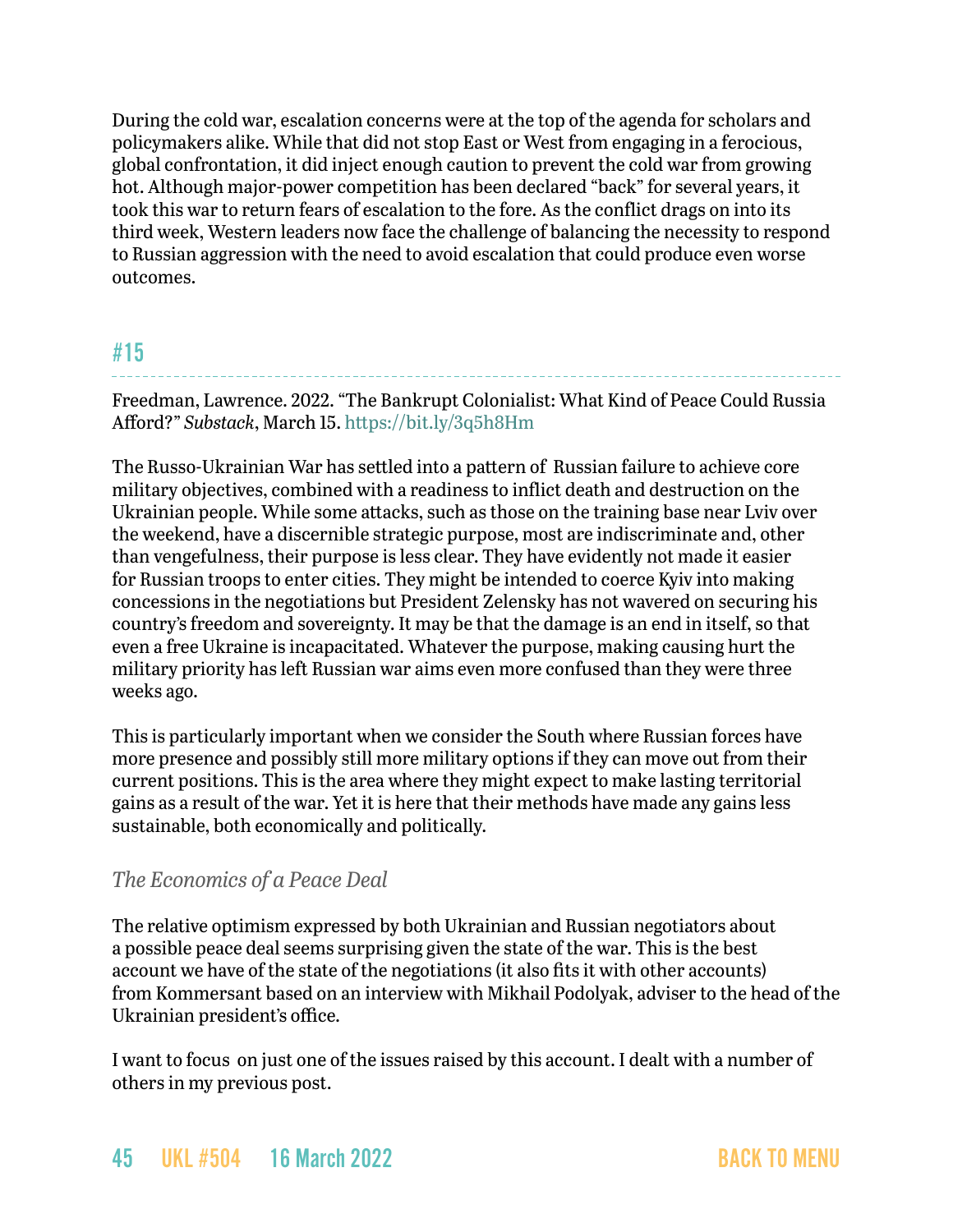My interest is in the relevance of the anticipated economic impact of the war on both the belligerents to the negotiations. Up to now the main question has been about whether sanctions and the pressure on the Russian economy will force Putin to abandon his aggression. There is, however, also a post-war issue, which is the cost of reconstruction. Estimates of the impact of the war on Ukraine are already well over \$100 billion, and this for an economy that also faces already a contraction of at least 10% in its economy and probably more. A recent IMF assessment noted that in addition to the economically consequential damage to ports and airports:

"As of March 6, 202 schools, 34 hospitals, more than 1,500 residential houses including multi-apartment houses, tens of kilometers of roads, and countless objects of critical infrastructures in several Ukrainian cities have been fully or partially destroyed by Russian troops."

And that was over a week ago. Understandably Kyiv wants compensation. This is raised in the kommersant story. According to Podolyak:

"compensatory mechanisms should be clearly spelled out: at the expense of what and from what budget all this will be restored. I'm sorry, these are the amounts in billions of dollars if we take a preliminary estimate."

Yet reparations of this sort - a more than reasonable request - would not only amount to an admission of guilt for the damage caused (Russia ludicrously claims only military targets have been hit) but will be beyond the capacity of the Russian economy, in its enfeebled state, to support.

The costs of the Russian war effort are not as high as those inflicted on Ukraine, and its infrastructure has not been attacked. Nonetheless war expenditure - lost equipment, fuel, ammo etc. – is still well into the billions of dollars. Looking forward the most worrying issue for the Kremlin is the isolation of the country's economy. Since the start of the war the Russian stock market has closed, interest rates have doubled, inflation has shot up, and the value of the rouble has plummeted. One recent estimate suggests that Russia faces a drop of from 7 to 15% in GDP in 2022. It risks defaulting on it's debts.

Whatever the impact on Russia's ability to prosecute the war it is hard to see how Russia is going to have much spare capacity to compensate Ukraine for the damage it has inflicted upon it, even in the unlikely event it was prepared to offer to do so as part of an agreement.

### *The Economics of No Peace*

There is a further issue here even if there is no agreement. The cities and towns that have suffered the worst as a result of Putin's war are those that were once claimed to be pro-Russian and so required "liberation" from Ukrainian "genocide". A regular suggestion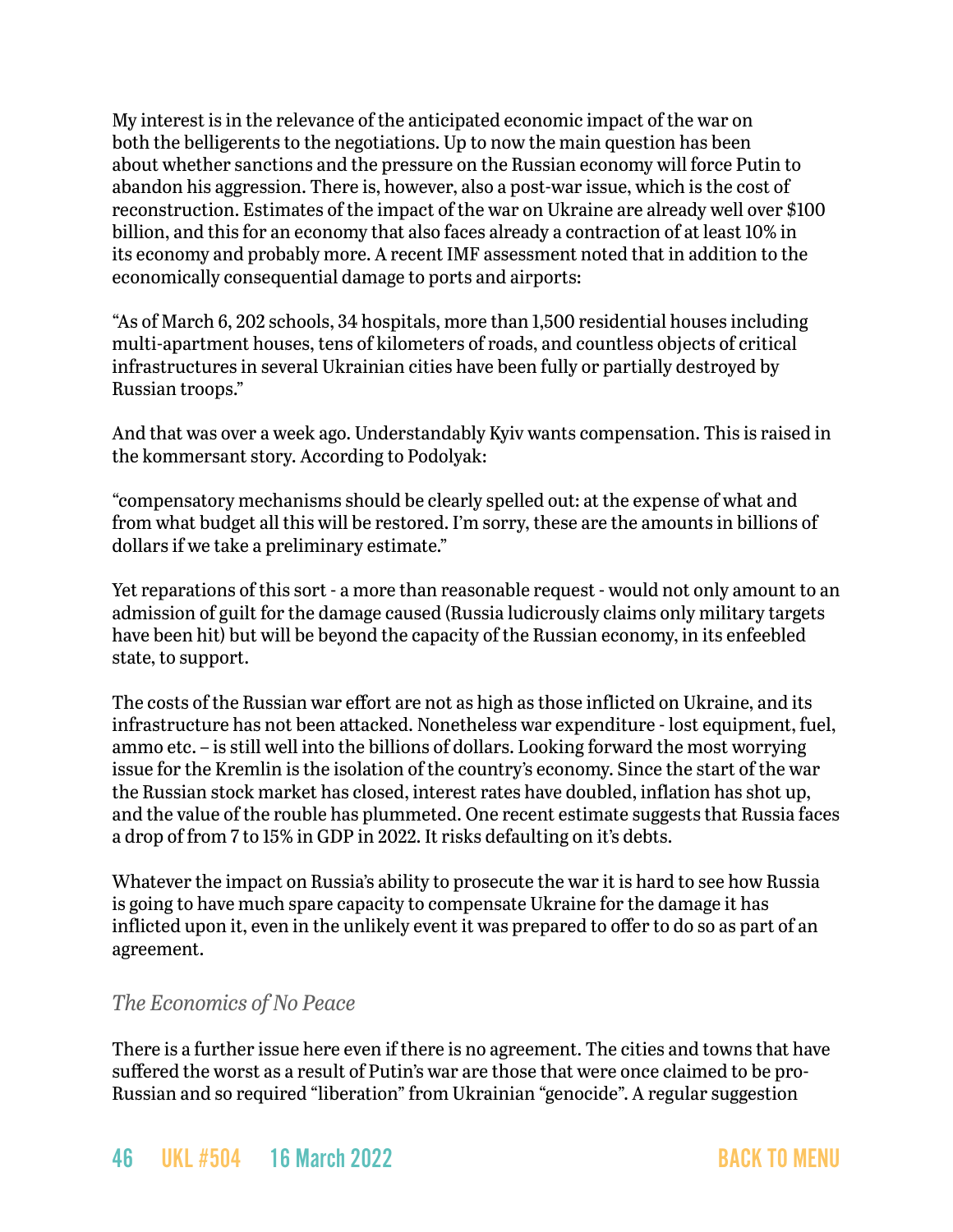with regard to Putin's more modest war aims (as opposed to occupying the whole country and installing a puppet government), to be achieved with or without an agreement with Ukraine, is that Russia will hold on to territory its forces have taken in the east and south. At the very least Moscow will want the provinces of Donetsk and Luhansk in their entirety, and not just the previous separatist enclaves, to be annexed or given some independent status. This was, after all, the demand with which Russia entered the war.

This is considered by many analysts to be quite likely, and some go so far as to suggest it would be prudent, though painful, for Kyiv to accept it to get the war over. It is, however, by no means straightforward even from a Russian perspective.

First, if Ukraine has not otherwise been defeated and so "demilitarised" then this will be a frontier that will require defending for the indefinite future. Second, given what has happened over the past few weeks to the population of these territories, those remaining will be more hostile to Russia and will likely resist an imposed government. We are seeing signs of this already, leading to Russia returning to the old Soviet playbook by abducting local mayors and other leaders, as if this will make a difference to popular sentiment. Third, these territories will be economically wrecked and with no prospect of recovery so long as they are separated from Ukraine.

Before the war Russians were grumbling about the cost of subsidising the existing enclaves. The Ukrainians stopped paying the pensions of those in the enclaves some time ago. Their economies were in decline before 2014 and that process has since accelerated. They are now poorer than other parts of Ukraine and prone to criminality. So the cost of occupying even this limited part of the country will be considerable and that is before even thinking about the expense required to render those horribly damaged towns and cities at all habitable, with effective infrastructure and accommodation. The alternative is to leave them in their devastated state with the bulk of their population departed and with minimal productive economic activity.

### *Precedents*

Consider what happened to Chechnya after Russia's war to prevent secession which also involved brutal attacks on civilian areas. In this case Putin found a Chechen ally, Ramzan Kadyrov, to govern the country, in his own ruthless way. Russia handed him just under \$8 billion between 2002 and 2012, which Kadyrov spent as he chose. The capital Grozny was rebuilt but the economy functioned thereafter at barely a fraction of pre-war levels. Despite efforts to make the economy more productive, in 2017 it was estimated that Chechnya required 80% of the government budget to be subsidised. Attempts to turn the situation around have not been helped by Chechnya's rampant corruption. So this relatively small territory is already costing Moscow close to \$3 billion a year. Crimea, annexed in 2014, may be costing a similar amount.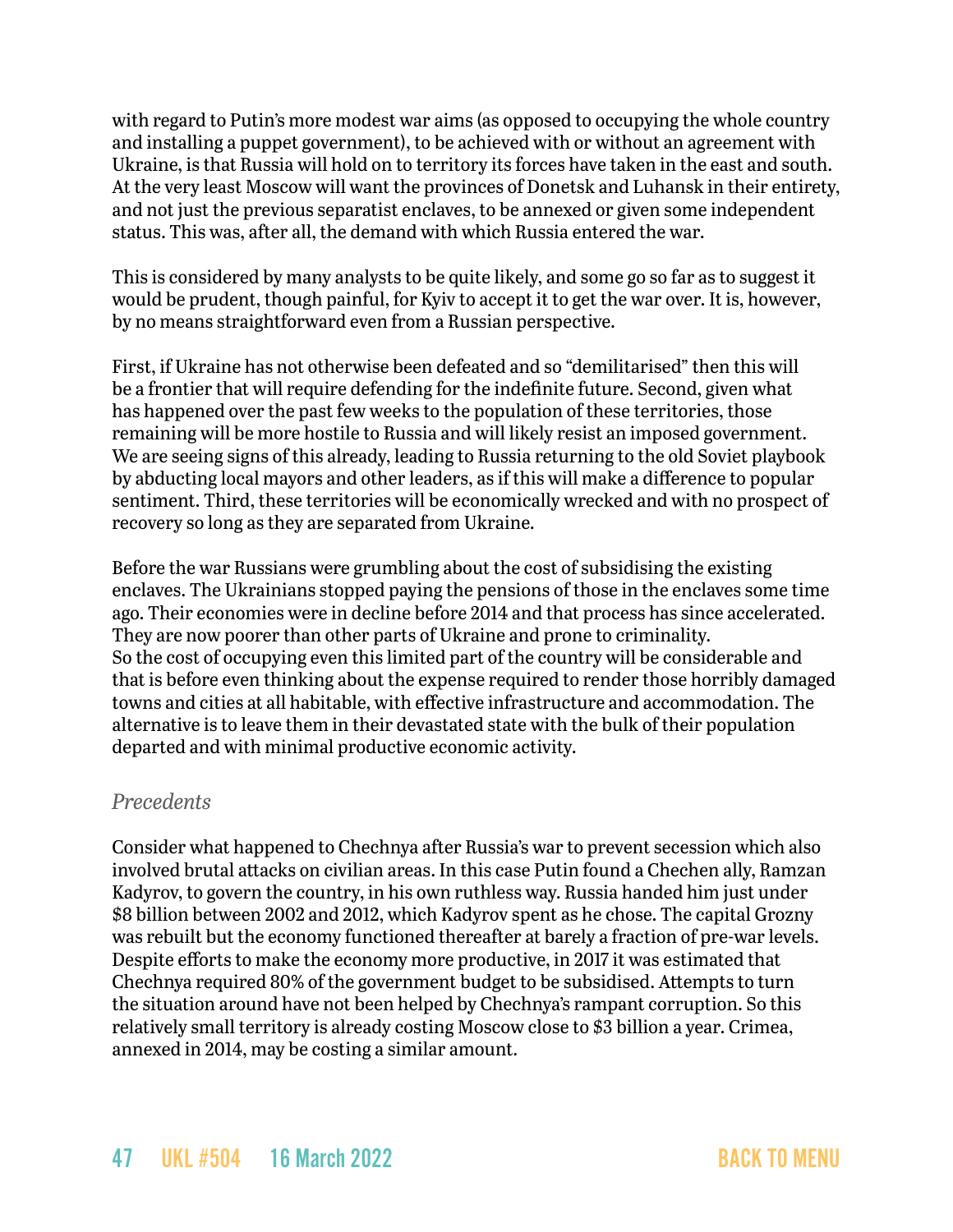Or take Syria. Here Russian air power was also used in a brutal way, this time against rebel populations and in support of the Assad regime. That campaign succeeded in keeping Assad in power but Russia lacks the resources to reconstruct Syria and as Assad has little support from other Middle Eastern countries, other than the equally economically challenged Iran, nobody else is inclined to help. This is a recent World Bank assessment:

"Now moving into its eleventh year, the conflict in Syria has inflicted an almost unimaginable degree of devastation and loss on the Syrian people and their economy. Over 350,000 verifiable deaths have been directly attributed to the conflict so far, but the number of unaccounted lethal and non-lethal casualties is almost certainly far higher. More than half the country's pre-conflict population (of almost 21 million) has been displaced—one of the largest displacements of people since World War II—and, partly as a result, by 2019, economic activity in Syria had shrunk by more than 50% compared to what it had been in 2010."

It reported a study which found that losses caused by the conflict's disruption of the economy exceeded those losses caused by physical destruction by a factor of 20.

Syria was a far cheaper war for Russia to wage, probably in the low billions of dollars, in fuel, ordnance, and personnel cost. Far less has gone into economic assistance and much of that has been returned to Russia as arms sales and gas and infrastructure contracts. Russian patronage kept a regime in power but left the country with little prospect of an early recovery from this humanitarian and economic catastrophe.

### *Implications*

The strains on the Russian war effort are already evident, from the army's hesitation about trying to fight their way into cities and the recruitment of mercenaries, to the reported appeal to China for help with supplies of military equipment and Putin's fury with his intelligence agencies for misleading assessments and wasting roubles on Ukrainian agents who turned out to be useless. He is now having to choose between a range of poor outcomes, which the US suggests may include escalation to chemical use (which would be both militarily pointless and test further Western determination not to get directly involved).

We are now beyond the point where Putin has much 'face' to be saved, even if it were a priority for the other major powers to save it. In launching this disastrous war he has revealed himself to be not only a vicious bully but also a deluded fool.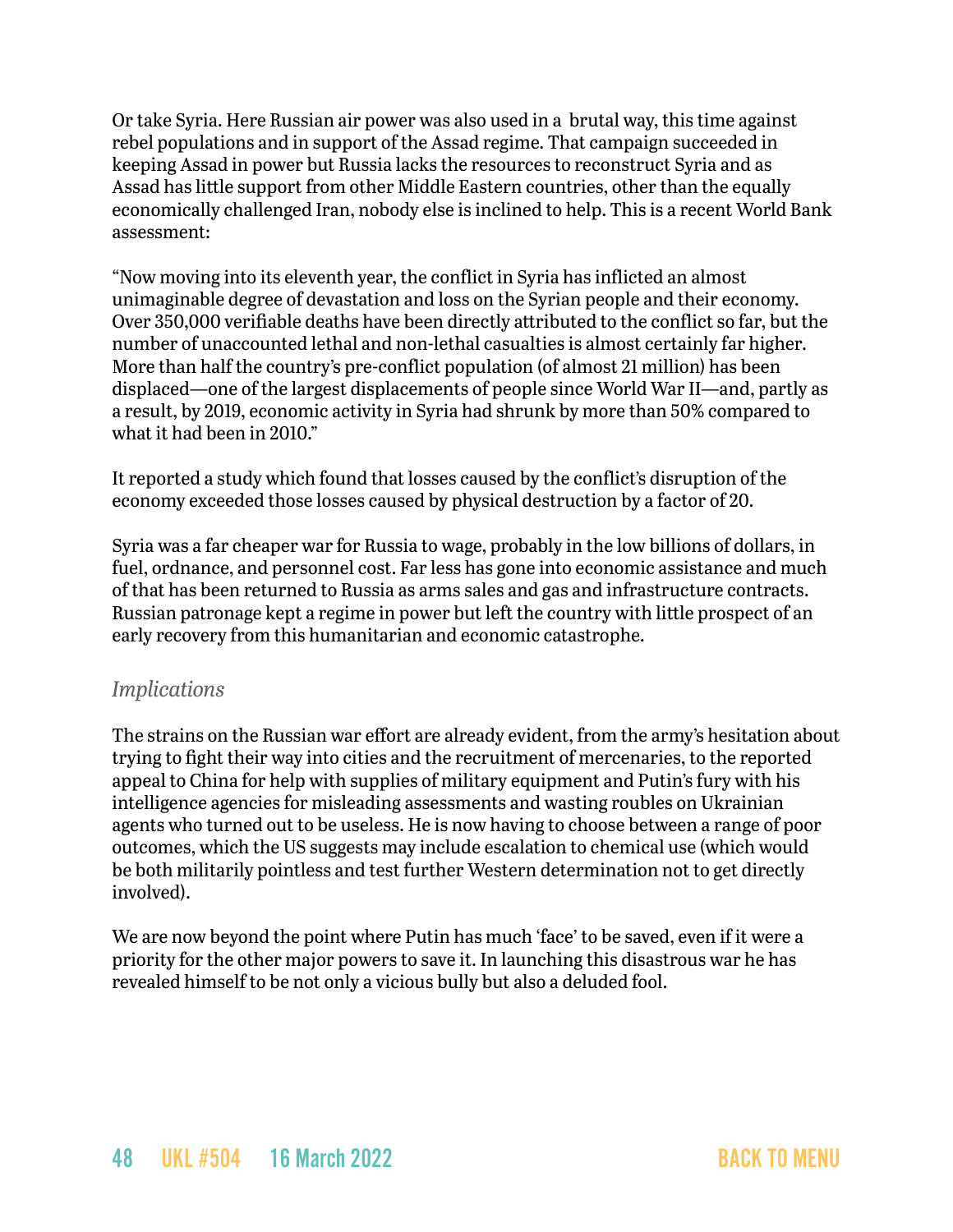War is rarely a good investment. Putin has acted for reasons of political and not economic opportunism. The prospects for any territory "liberated" by Russia is bleak. They will not prosper and will remain cut off from the international economy. To the extent that people stay they will have to be subsidised for all their needs while there will be little economic activity.

Because of the destruction the short-term prospects will be bleak even if these territories are fully returned to Ukraine. But over the longer-term they will be much better off because of the amount of economic assistance Ukraine will receive and its integration into the international economy.

This support will be even more vital should Putin be inclined to follow a scorched earth policy, attempting to demolish Ukraine's defence and industrial capacity, diminishing it as a modern economic power for the foreseeable future. This would be not so much a strategy and more of a temper tantrum, punishing the Ukrainians for refusing to be colonised.

Yet as Germany and Japan showed after 1945 even shattered economies can be rebuilt to even greater levels of efficiency with sufficient resilience and resources. That is another reason why Western financial assistance and investment will be especially vital - Ukraine's full recovery will serve as a testament to Putin's failure.

As part of this, and with his standing boosted by his war leadership, President Zelensky will need to tackle some of the chronic problems of corruption that have plagued his country.

We have been caught out already by Putin's capacity to act on the basis of his warped world-view, whatever objective calculations might suggest. Nonetheless, it is worth keeping this analysis in mind when considering prospective peace deals. The Russians may have underestimated the costs of conquest from the start but their approach to war has raised those costs considerably, especially in those parts of Ukraine close to Russia. If they are realistic about future costs (big if) then they might prefer to revert to the old formula from the 2015 Minsk agreement that would have given these areas more of a say in some new constitutional arrangement. On the other hand these areas will now, if allowed to express themselves, likely be as anti-Russian as the rest of Ukraine.

The other implication is that while economic sanctions have not yet given the West much leverage over Putin's war strategy they do offer it leverage over his peace strategy. While he may have convinced himself that Russia – with Belarus – has a self-sufficient autarchic option this is another self-serving fantasy. The question of the future of sanctions and how they might be unwound is not one to be discussed separately from any peace talks. They are a vital part of the negotiations. As there can be no Western-led peace talks without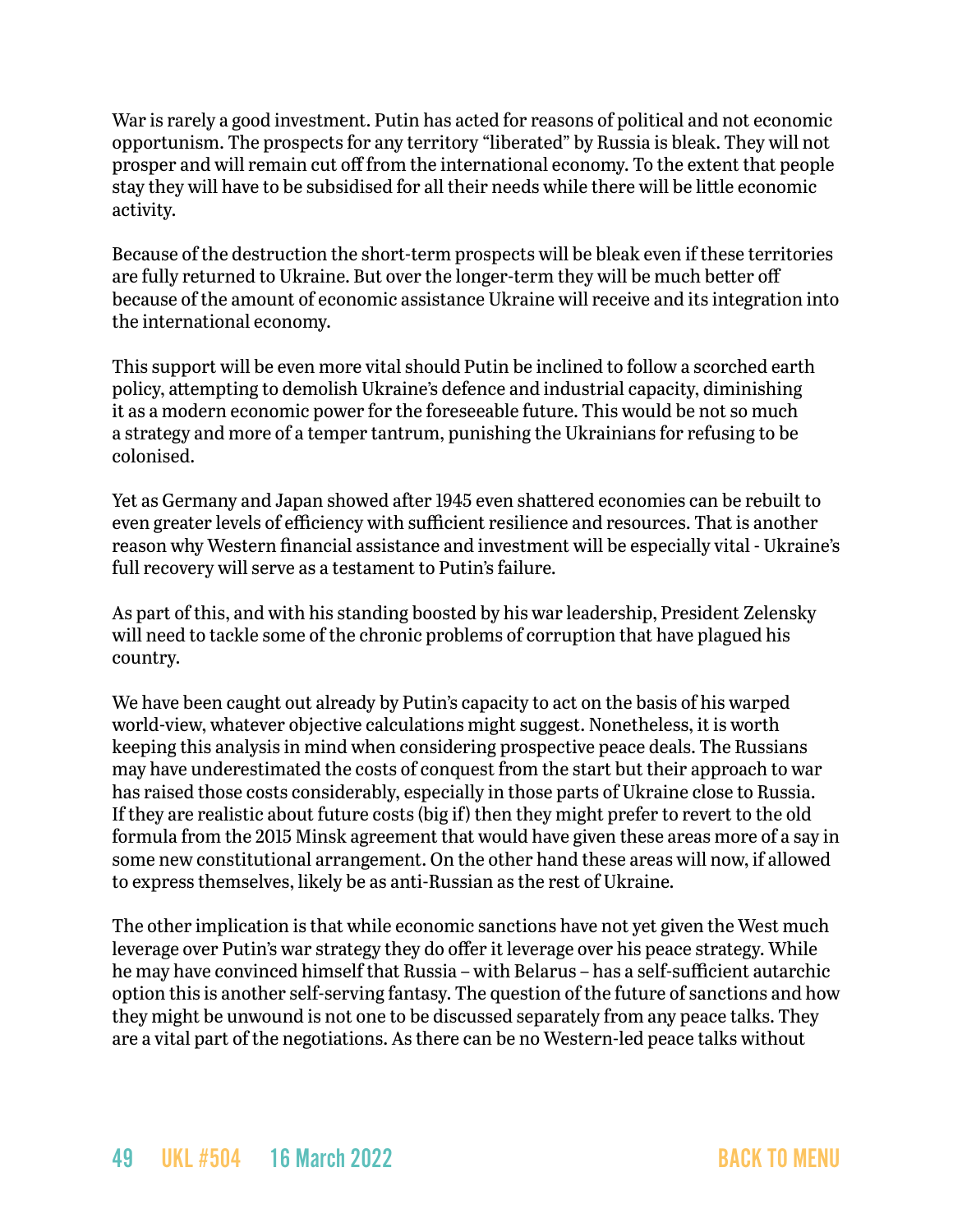Ukraine, it should be made clear to Moscow that for now this is a card for Zelensky to play. The future of the Russian economy can then be in his hands. Should a moment come to start to ease sanctions, some leverage will be required to ensure that any agreement is being honoured. There could be a link to reparations for the terrible damage caused.

"Fanaticism", according to George Santayana, "consists of redoubling your efforts when you have forgotten your aim." As his original war plans failed Putin has insisted his forces follow a disruptive and cruel strategy that has put his original aims even more out of reach and Ukraine with a say over the future of the Russian economy.

## #16

Greene, Samuel A. 2022. "Is Putin Coup-Proof? That Depends on How Much Hardship Russian Elites Will Stand." *Washington Post*, March 10.<https://wapo.st/34C2C2A>

As Russia's invasion of Ukraine grinds into its third week — with mounting civilian casualties, more than 2 million refugees fleeing and untold numbers of internally displaced people still in the country — there is a growing realization among Western policymakers that the quickest way to end this war is for President Vladimir Putin to leave office, and most likely not of his own volition.

While no Western government is openly pursuing a policy of regime change, all of them hope that sanctions will encourage Russians of all stripes to show Putin the door. Which invites the question: Is Putin coup-proof? Because if there were ever a set of circumstances that might induce a change of power in Moscow, we are seeing them now.

The reasons Putin went to war remain inscrutable. Whatever else it might achieve, this war will make Russia poorer and less secure, bring NATO closer to its borders — rather than pushing it away — and strengthen the resolve of governments throughout Moscow's former empire to seek protection from rival powers, be they the United States, the European Union or China. But it is also radically reshaping the structure of power in Russia itself, in ways that could consolidate Putin's authority for years to come, or possibly bring his rule crashing down.

Initiating this war, in short, seems to be part of a continuing effort on Putin's part to reshape the structure of Russian politics, moving from a situation in which he serves the titans of Russian business, politics and bureaucracy to one in which those elites serve him. If he's successful, instead of a large and fractious class of rich and powerful Russians who maintain at least some ties with Europe and the United States, Western leaders will be left to deal with Putin and his security men — a group over whom Washington, London and Brussels have considerably less leverage. This will be an unfettered and even more unpredictable Russia, and very likely a much more tyrannical one, as the state claims more and more control over the economy.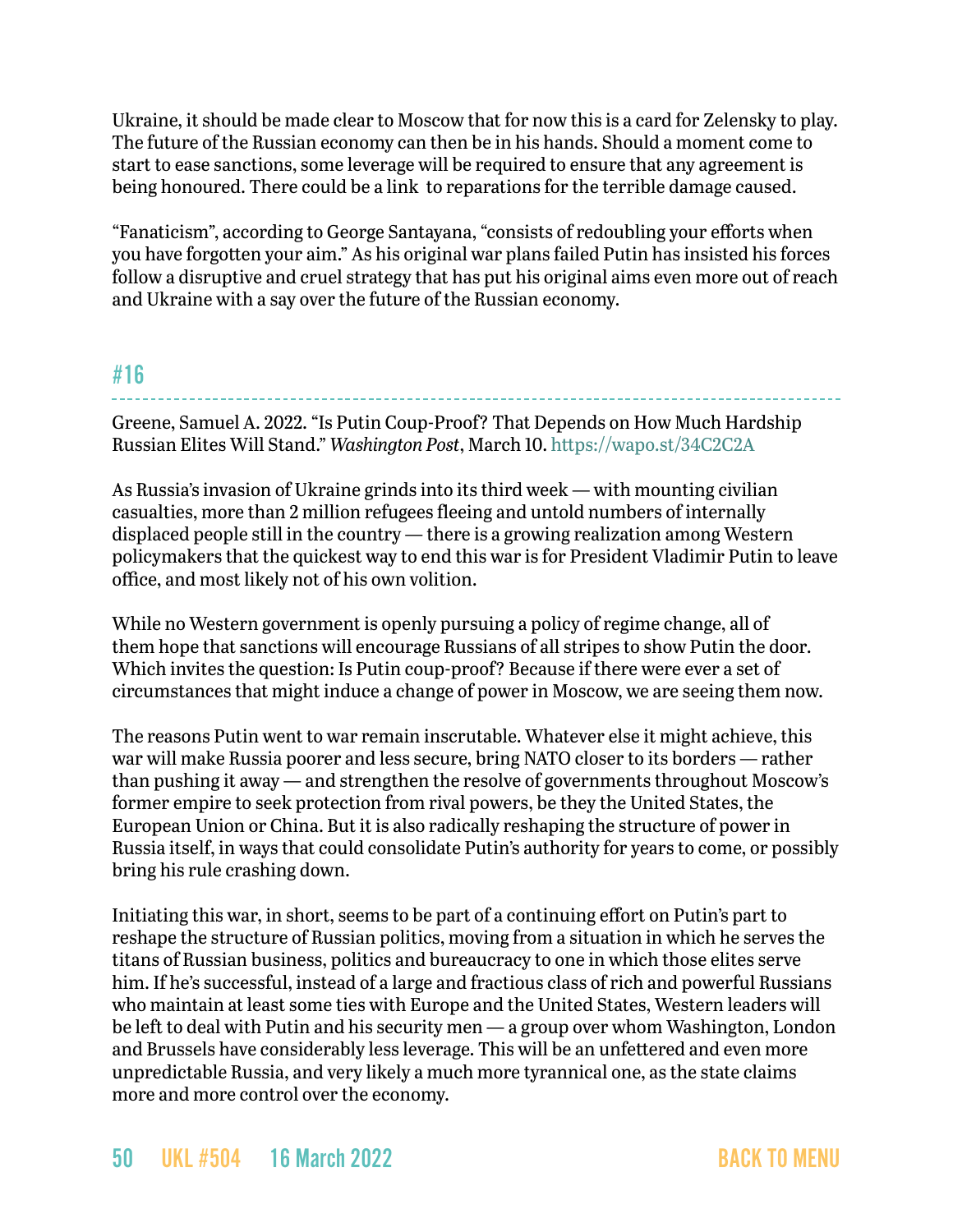Putin has long chafed at being beholden to his country's elites. When he first came to power in 2000, his ability to rule, like Boris Yeltsin's before him, was severely limited. He had to deal with media moguls and oligarchs, politicians and officeholders — people who were not only self-interested but powerful enough to try to impose their own agendas on the Kremlin. To remedy that situation, Putin offered the Russian elite a bargain: They could be fabulously wealthy and entirely unaccountable to the public if they agreed not to use their leverage to prevent Putin from doing as he saw fit.

This bargain has held for nearly 20 years. Anyone who challenged it  $-$  such as the media mogul Vladimir Gusinsky, the oligarchs Boris Berezovsky and Mikhail Khodorkovsky, or former Moscow Mayor Yuri Luzhkov — quickly found themselves either in jail or in exile. Others got access to federal, regional and municipal budgets, and to the resources of staterun corporations, from Gazprom to the railways to the mortgage agency, all of which were encouraged to direct funds in politically convenient directions.

While the elite never really owned the assets that generated their enormous wealth in Russia, they were allowed to park the proceeds overseas, where they could invest them, borrow against them and live in luxury. Meanwhile, Putin's role was to keep the money flowing, to manage conflicts between competing interests and to be the public face of a system that did not have the public interest at heart.

This arrangement served both sides well — until it didn't. In fact, for the past decade or so it has been hard to find anyone in the Russian elite who is particularly satisfied. As Russia's economy began to sputter in 2014, Putin found that there was no longer enough money in the system to keep his elite happy, and he began to prioritize those on whom his continued rule truly relied: the security services, and the oilmen, first and foremost. Everyone else was invited to be content with reduced status.

People grumbled, but no one challenged Putin. Political change would have created winners and losers, with considerable uncertainty about who would come out on top. Putin himself helped reinforced that sense of risk, dividing economic and political interests against one another, and making it difficult for coalitions to form. In response, the elite stashed increasing amounts of their wealth outside Russia, insulating themselves against the Kremlin's predations and resisting Putin's continued calls to repatriate their cash.

That era is now over. Putin's war — and the sanctions the West has imposed — deprive Putin's economic and political clients of their key source of semi-autonomy: access to the West as a safe place to protect their money, their families and their freedom. What happens next will decide the future of Russia.

If Putin — with help from Western sanctions — succeeds in depriving the men currently running the country's biggest industries, bureaucracies and regions from access to the West, and subjugates their interests to those of the security services, they would be transformed into expendable salarymen and managers. No longer the protected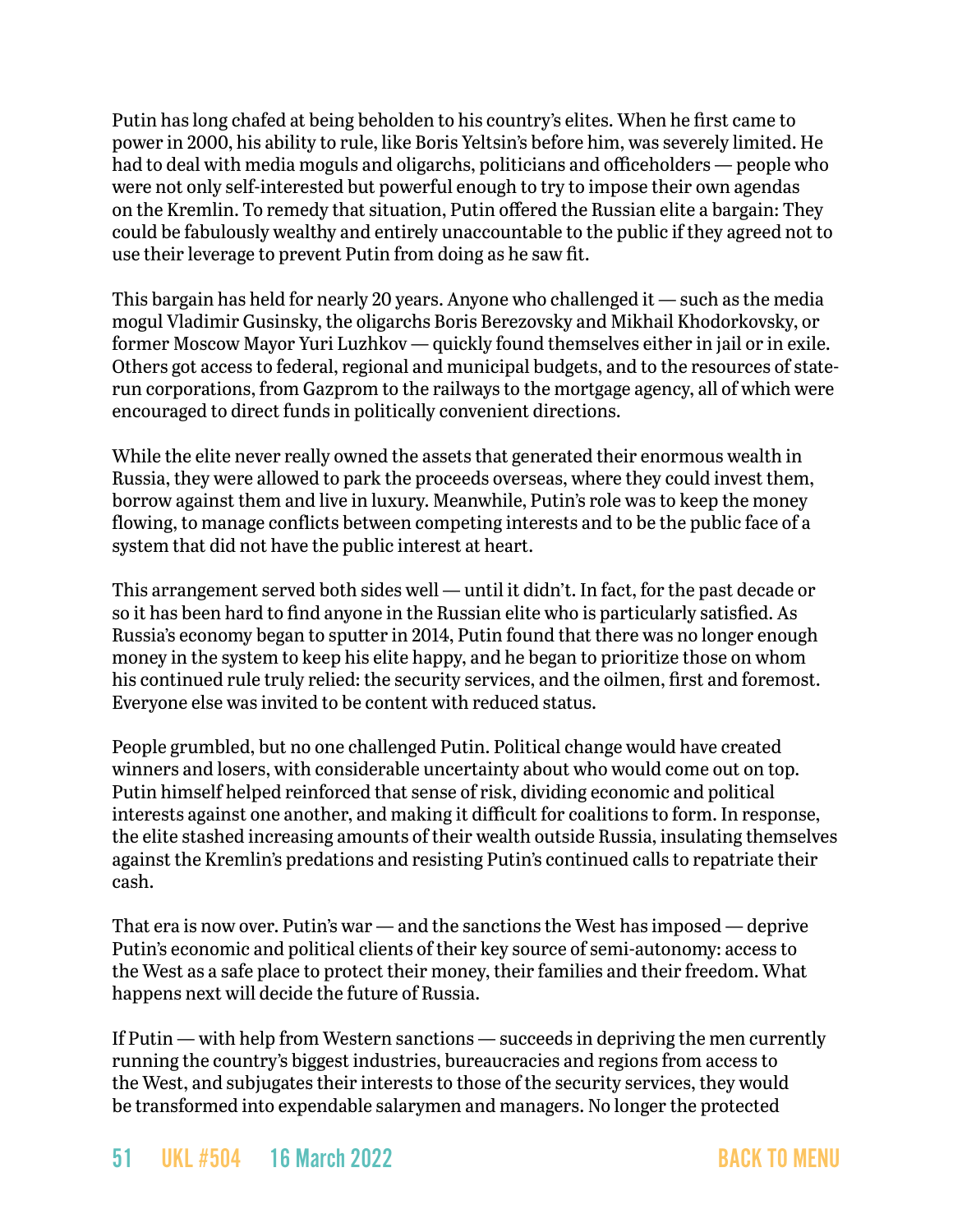constituents of a powerful political system, this class would lose the power to control its own future. If the sense of loss is sufficiently widespread, we should expect a response. No longer paralyzed by the fear of change, Russian elites could begin to see that without change, they will all lose out. Where he once guaranteed their prosperity, Putin would now be guaranteeing only their penury.

Putin clearly sees this threat. Ministers, high-level functionaries and the heads of major corporations are reportedly under orders not to resign, on pain of arrest. Even Elvira Nabiullina, the usually apolitical and technocratic central bank chief, was forced to make a public statementcalling on her staff — and the economic elite at large — to "stop bickering about politics" and get back to work. But Putin's problem is that this war upends the divide-and-rule strategy that had served him so well. It makes a loser out of each and every member of the Russian elite.

A coup in which elites back a new Russian leader would seek to restore the system that class enjoyed before Putin set out on the path to war. Returning Crimea to Ukraine would be out of the question, but Putin's replacement, whoever that might be, would have a clear mandate to take whatever steps lead to the end of sanctions, restore economic ties with the West and use the state's considerable control over the media and political system to explain to Russian citizens just how badly they've been led astray. Western observers should take care, however, not to confuse such a coup with a democratic revolution. It would continue, almost inevitably, to be a corrupt and unaccountable system, contemptuous of the Russian public and wedded to kleptocracy — but not to war.

# #17

Kalyvas, Stathis. 2022. "How We Got Putin So Wrong: Taking Putin at his Word." *Iainews*, March 1. <https://bit.ly/3HxufHd>

In a widely viewed lecture he gave back in 2015 (it has garnered over ten million views), John J. Mearsheimer, a respected professor of International Relations at the University of Chicago and perhaps the best-known exponent of the so-called Realist school of thought, explained the crisis that broke out in the Ukraine the year before. In essence, he blamed Russia's aggression in 2014 on the US and NATO overreach, an unneeded provocation against Russia. It was only natural for Russia to react the way it did, and the West had only itself to blame for prioritizing what Mearsheimer describes as frivolous "21st century" ideas over his own solid "19th century" ones. As for the Ukrainians, tough luck. In the hard world of great power politics, you can't possibly seek closer integration with the West if you happen to live on Russia's doorstep. "The strong do what they can and the weak suffer what they must," is how Thucydides famously had the Athenians say and what Mearsheimer echoes.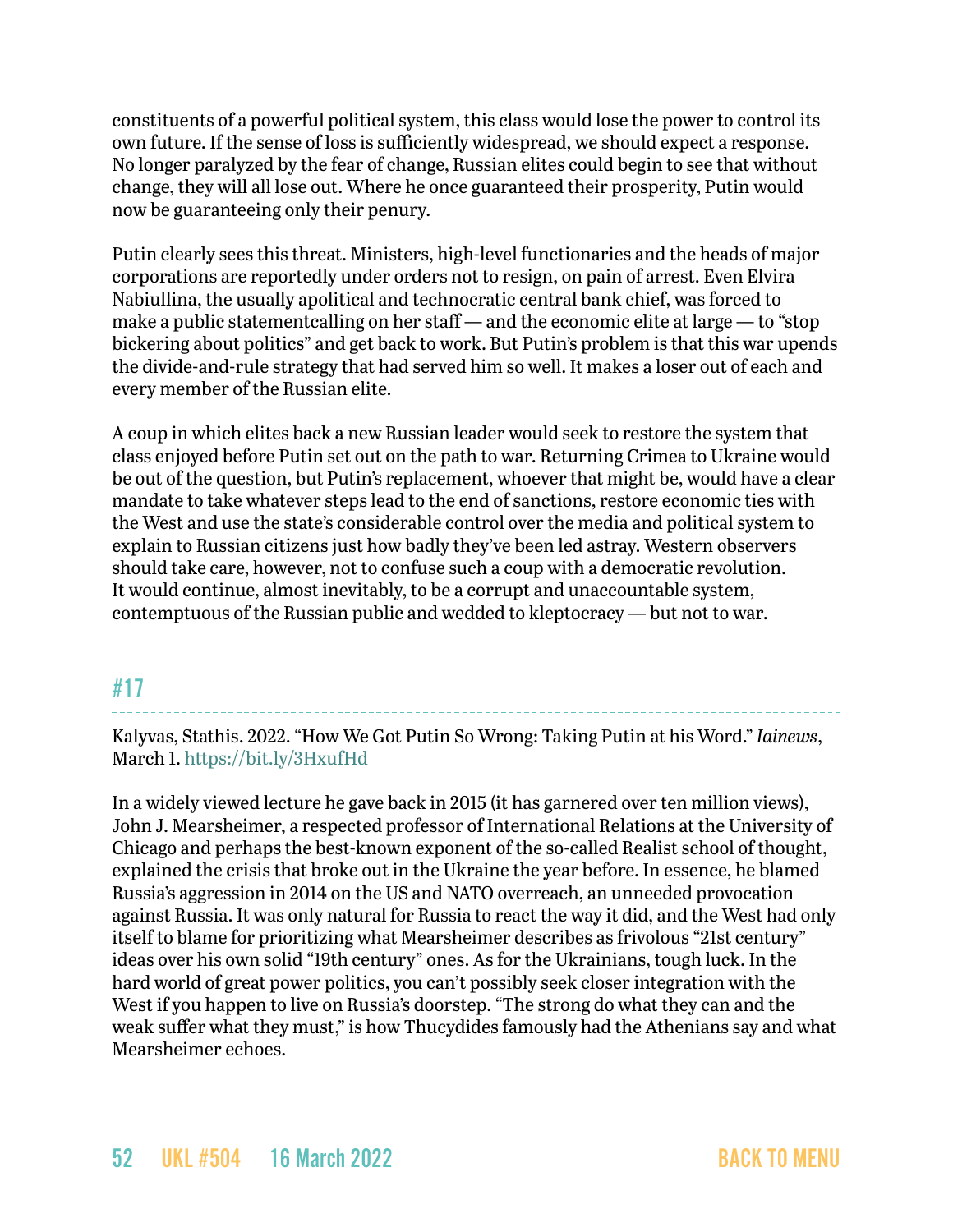Mearsheimer's lecture is referenced these days by those who wish to blame the West for Putin's invasion of Ukraine. Yet, it also contains a remarkable passage. At two points, Mearsheimer observes that "if you really want to wreck Russia, what you should do is to encourage it to try to conquer Ukraine. Putin," Mearsheimer adds, "is much too smart to try to do that." In his telling, Russia could safely undermine Ukraine without having to invade it. Things turned even worse than this grim realist predicted. So why did this analysis prove so wrong, and how should we understand Putin instead?

A key insight from economics to international relations, and beyond is that "talk is cheap." Because what one says is potentially of little consequence, it should be heavily discounted. So, when on 12 July 2021 the Russian president Vladimir Putin published a student-like essay with the telling title "On the Historical Unity of Russians and Ukrainians", not many people took notice. After all, the pandemic dominated the news cycle and Ukraine seemed irrelevant. But Putin meant what he said.

Putin's essay is chilling both because of its form but also its content. The claim that Russians, Belarusians, and Ukrainians are one people belonging to the historical Russian nation is shocking. Yet Putin kept reiterating it in subsequent speeches. Most analysts ignored it, seeing it as cheap talk meant for internal consumption. Conventional wisdom was that Putin could win just by threatening to attack, not by attacking. So why did he decide to invade? The answer lies in two features that Realists tend to underestimate if not downright ignore: leaders' preferences and peoples' demands. We now know that Putin really meant his July 2021 invective against the Ukrainians; he really believes that Ukraine does not exist as a nation; and he really seems to think that his own historical role is the restoration of the former Soviet Union. Put differently, his stance is no longer informed by the kind of strategic calculus implied by Mearsheimer. To understand his behavior we must turn to a strand of International Relations known as constructivism, which posits that leaders shape their goals and actions based not just on balance of power calculations, but also on their own understanding of who they are and what their goals should be. Leaders are not irrational, but rationality serves their goals. Seen from this perspective, Putin looked around and saw that the United States was distracted by China, that Germany had a new and untested government, and that Europe was dependent on Russian gas. The moment seemed propitious for his move, but his move was a function of his broader goals. His talk hadn't been cheap after all.

Realists do not only underestimate leaders' preferences; they also disdain domestic politics and agency. Watching Mearsheimer speak, one is struck by his disregard for the Ukrainian yearning for democracy and closer ties to the West, which he depicts as foreignincited and ultimately irrelevant. He dismisses the 2014 Euromaidan revolution as a coup, a gratuitous disturbance to the work of great power politics. And yet, there are times when history is powered by peoples' desires rather than the logic of the international system.

I was reminded of all this quite recently, while Greece celebrated the bicentenary of its war of independence. Being Greek myself, I used the opportunity to catch-up on its history, including the historian Mark Mazower's new book. Although the uprising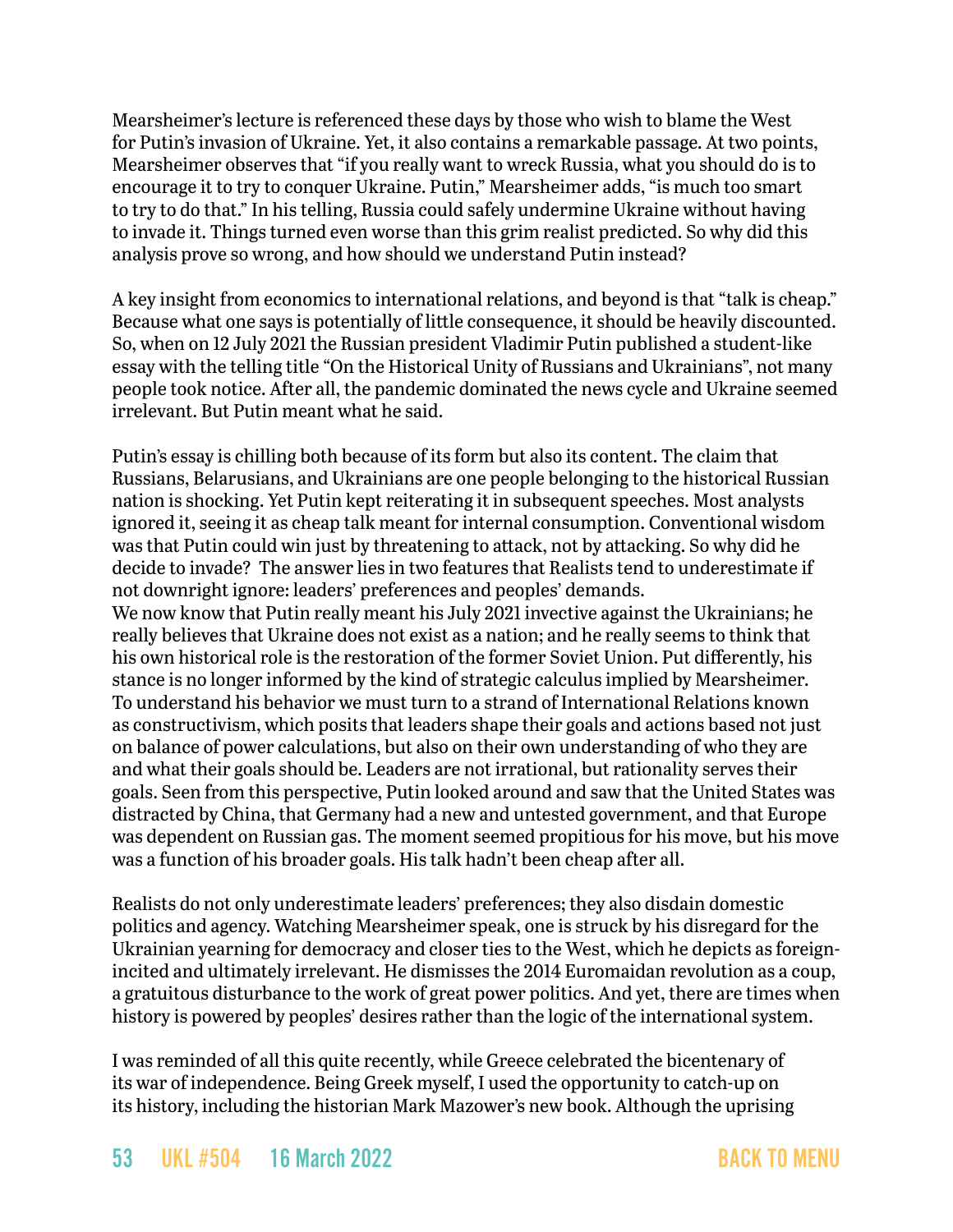was directed against Greece's Ottoman overlords, it was opposed by the Concert of Europe, the European alliance that sought to maintain stability in the wake of the Napoleonic upheaval. Klemens von Metternich, the Austrian Chancellor at the time, was Mearsheimer's forerunner, the great Realist of the day. In fact, he did everything he could to help suppress the uprising. He failed. The Greeks got their state and began their journey to join the West. Somehow, their desires both trumped and altered European balance of power considerations.

Ultimately then, this is the tale of how Vladimir Putin's idiosyncratic imperial revanchism met the Ukrainians' national aspirations to potentially upend the Realist logic of great power politics. Perhaps it is also the story of how an uncalled-for war of choice that was supposed to put an end to the liberal post-Cold War world, might well end up invigorating and expanding the very institutions it was meant to terminate.

*Stathis Kalyvas is the Gladstone Professor of Government at the University of Oxford*

# #18

Remnick, David. 2022. "The Weakness of the Despot." New Yorker, March 11. [https://bit.](https://bit.ly/3w0w3GB) [ly/3w0w3GB](https://bit.ly/3w0w3GB) [Interview with Stephen Kotkin]

Stephen Kotkin is one of our most profound and prodigious scholars of Russian history. His masterwork is a biography of Joseph Stalin. So far he has published two volumes— "Paradoxes of Power, 1878-1928," which was a finalist for the Pulitzer Prize, and "Waiting for Hitler, 1929-1941." A third volume will take the story through the Second World War; Stalin's death, in 1953; and the totalitarian legacy that shaped the remainder of the Soviet experience. Taking advantage of long-forbidden archives in Moscow and beyond, Kotkin has written a biography of Stalin that surpasses those by Isaac Deutscher, Robert Conquest, Robert C. Tucker, and countless others.

Kotkin has a distinguished reputation in academic circles. He is a professor of history at Princeton University and a senior fellow at the Hoover Institution, at Stanford University. He has myriad sources in various realms of contemporary Russia: government, business, culture. Both principled and pragmatic, he is also more plugged in than any reporter or analyst I know. Ever since we met in Moscow, many years ago—Kotkin was doing research on the Stalinist industrial city of Magnitogorsk—I've found his guidance on everything from the structure of the Putin regime to its roots in Russian history to be invaluable.

Earlier this week, I spoke with Kotkin about Putin, the invasion of Ukraine, the American and European response, and what comes next, including the possibility of a palace coup in Moscow. Our conversation, which appears in the video above, has been edited for length and clarity.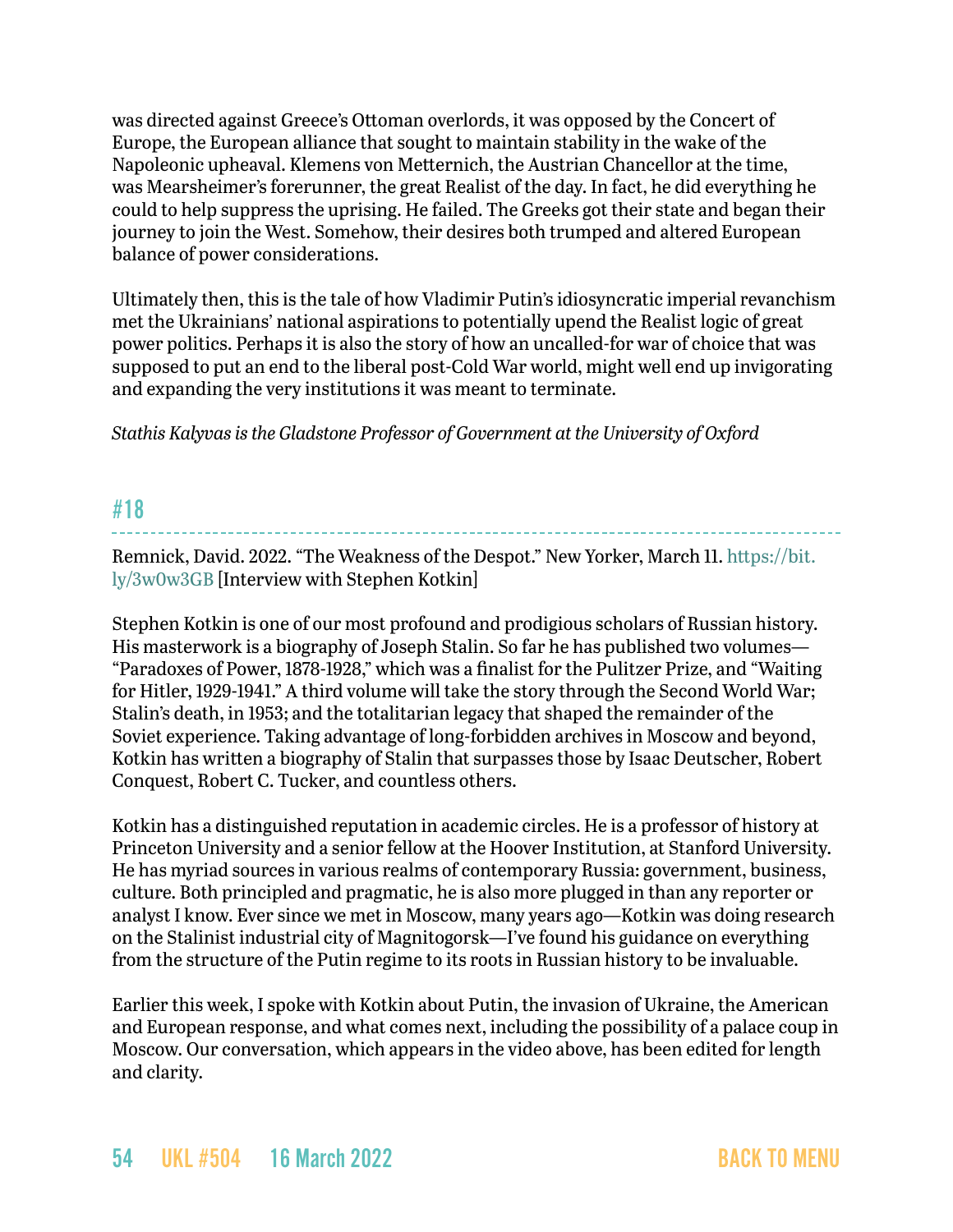*We've been hearing voices both past and present saying that the reason for what has happened is, as George Kennan put it, the strategic blunder of the eastward expansion of NATO. The great-power realist-school historian John Mearsheimer insists that a great deal of the blame for what we're witnessing must go to the United States. I thought we'd begin with your analysis of that argument.*

I have only the greatest respect for George Kennan. John Mearsheimer is a giant of a scholar. But I respectfully disagree. The problem with their argument is that it assumes that, had *nato*  not expanded, Russia wouldn't be the same or very likely close to what it is today. What we have today in Russia is not some kind of surprise. It's not some kind of deviation from a historical pattern. Way before *nato* existed—in the nineteenth century— Russia looked like this: it had an autocrat. It had repression. It had militarism. It had suspicion of foreigners and the West. This is a Russia that we know, and it's not a Russia that arrived yesterday or in the nineteen-nineties. It's not a response to the actions of the West. There are internal processes in Russia that account for where we are today.

I would even go further. I would say that expansion has put us in a *nato* place to deal with this historical pattern in Russia that we're seeing again today. Where would we be now if Poland or the Baltic states were in *nato*? They would be in the same limbo, in the same world that Ukraine is in. In fact, Poland's membership in *nato* stiffened *nato*'s spine. Unlike some of the other *nato* countries, Poland has contested Russia many times over. In fact, you can argue that Russia broke its teeth twice on Poland: first in the nineteenth century, leading up to the twentieth century, and again at the end of the Soviet Union, with Solidarity. So George Kennan was an unbelievably important scholar and practitioner the greatest Russia expert who ever lived—but I just don't think blaming the West is the right analysis for where we are.

*When you talk about the internal dynamics of Russia, it brings to mind a piece that you wrote for Foreign Affairs, six years ago, which began, "For half a millennium, Russian foreign policy has been characterized by soaring ambitions that have exceeded the country's capabilities. Beginning with the reign of Ivan the Terrible in the sixteenth century, Russia managed to expand at an average rate of fifty square miles per day for hundreds of years, eventually covering one-sixth of the earth's landmass." You go on to describe three "fleeting moments" of Russian ascendancy: first during the reign of Peter the Great, then Alexander I's victory over Napoleon, and then, of course, Stalin's victory over Hitler. And then you say that, "these highwater marks aside, however, Russia has almost always been a relatively weak great power." I wonder if you could expand on that and talk about how the internal dynamics of Russia have led to the present moment under Putin.*

We had this debate about Iraq. Was Iraq the way it was because of Saddam, or was Saddam the way he was because of Iraq? In other words, there's the personality, which can't be denied, but there are also structural factors that shape the personality. One of the arguments I made in my Stalin book was that being the dictator, being in charge of Russian power in the world in those circumstances and in that time period, made Stalin who he was and not the other way around.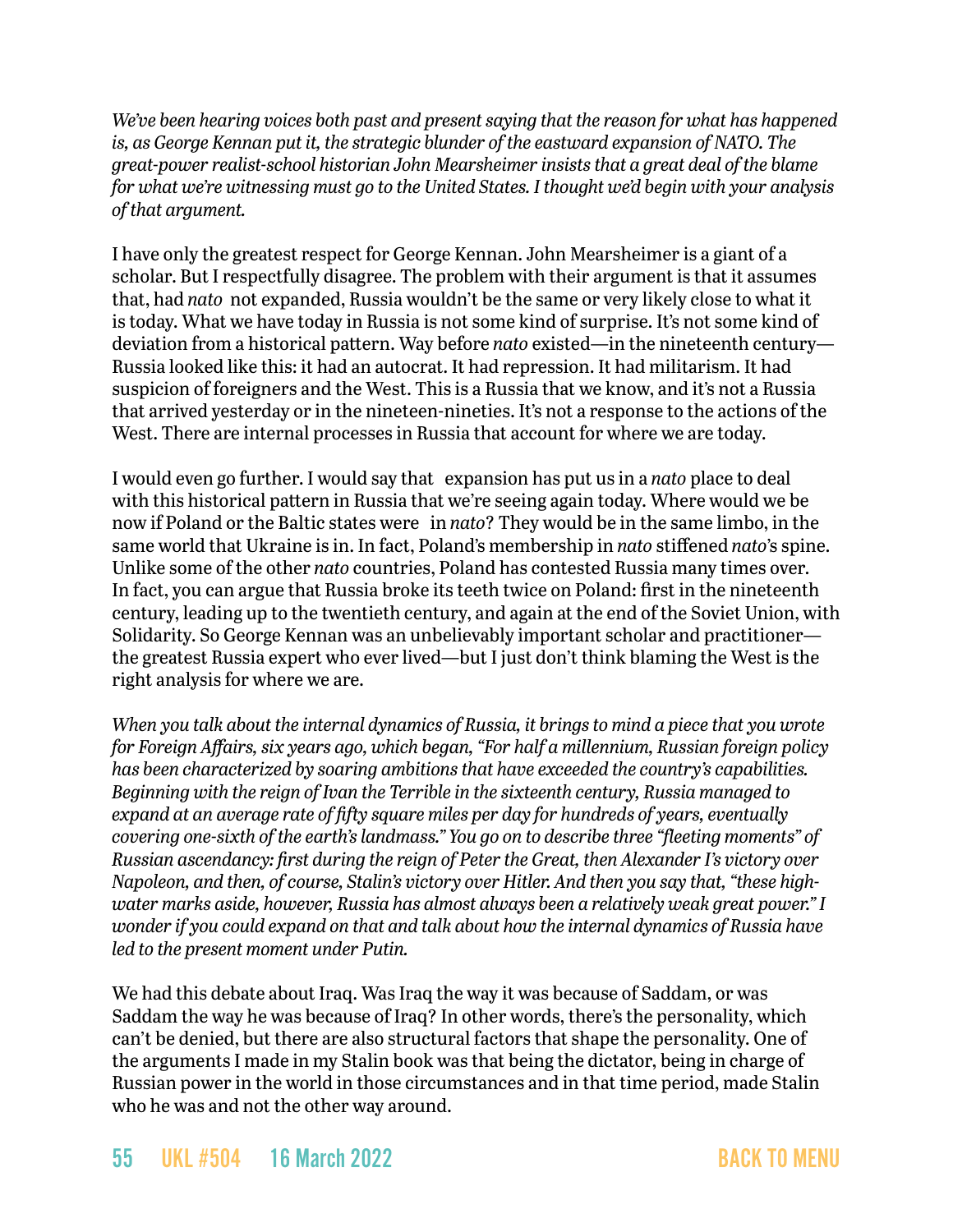Russia is a remarkable civilization: in the arts, music, literature, dance, film. In every sphere, it's a profound, remarkable place—a whole civilization, more than just a country. At the same time, Russia feels that it has a "special place" in the world, a special mission. It's Eastern Orthodox, not Western. And it wants to stand out as a great power. Its problem has always been not this sense of self or identity but the fact that its capabilities have never matched its aspirations. It's always in a struggle to live up to these aspirations, but it can't, because the West has always been more powerful.

Russia is a great power, but not great power, except for those few moments in history that you just enumerated. In trying to match the West or at least manage the differential between Russia and the West, they resort to coercion. They use a very heavy statecentric approach to try to beat the country forward and upwards in order, militarily and economically, to either match or compete with the West. And that works for a time, but very superficially. Russia has a spurt of economic growth, and it builds up its military, and then, of course, it hits a wall. It then has a long period of stagnation where the problem gets worse. The very attempt to solve the problem worsens the problem, and the gulf with the West widens. The West has the technology, the economic growth, and the stronger military.

The worst part of this dynamic in Russian history is the conflation of the Russian state with a personal ruler. Instead of getting the strong state that they want, to manage the gulf with the West and push and force Russia up to the highest level, they instead get a personalist regime. They get a dictatorship, which usually becomes a despotism. They've been in this bind for a while because they cannot relinquish that sense of exceptionalism, that aspiration to be the greatest power, but they cannot match that in reality. Eurasia is just much weaker than the Anglo-American model of power. Iran, Russia, and China, with very similar models, are all trying to catch the West, trying to manage the West and this differential in power.

*What is Putinism? It's not the same as Stalinism. It's certainly not the same as Xi Jinping's China or the regime in Iran. What are its special characteristics, and why would those special characteristics lead it to want to invade Ukraine, which seems a singularly stupid, let alone brutal, act?*

Yes, well, war usually is a miscalculation. It's based upon assumptions that don't pan out, things that you believe to be true or want to be true. Of course, this isn't the same regime as Stalin's or the tsar's, either. There's been tremendous change: urbanization, higher levels of education. The world outside has been transformed. And that's the shock. The shock is that so much has changed, and yet we're still seeing this pattern that they can't escape from.

You have an autocrat in power—or even now a despot—making decisions completely by himself. Does he get input from others? Perhaps. We don't know what the inside looks like. Does he pay attention? We don't know. Do they bring him information that he doesn't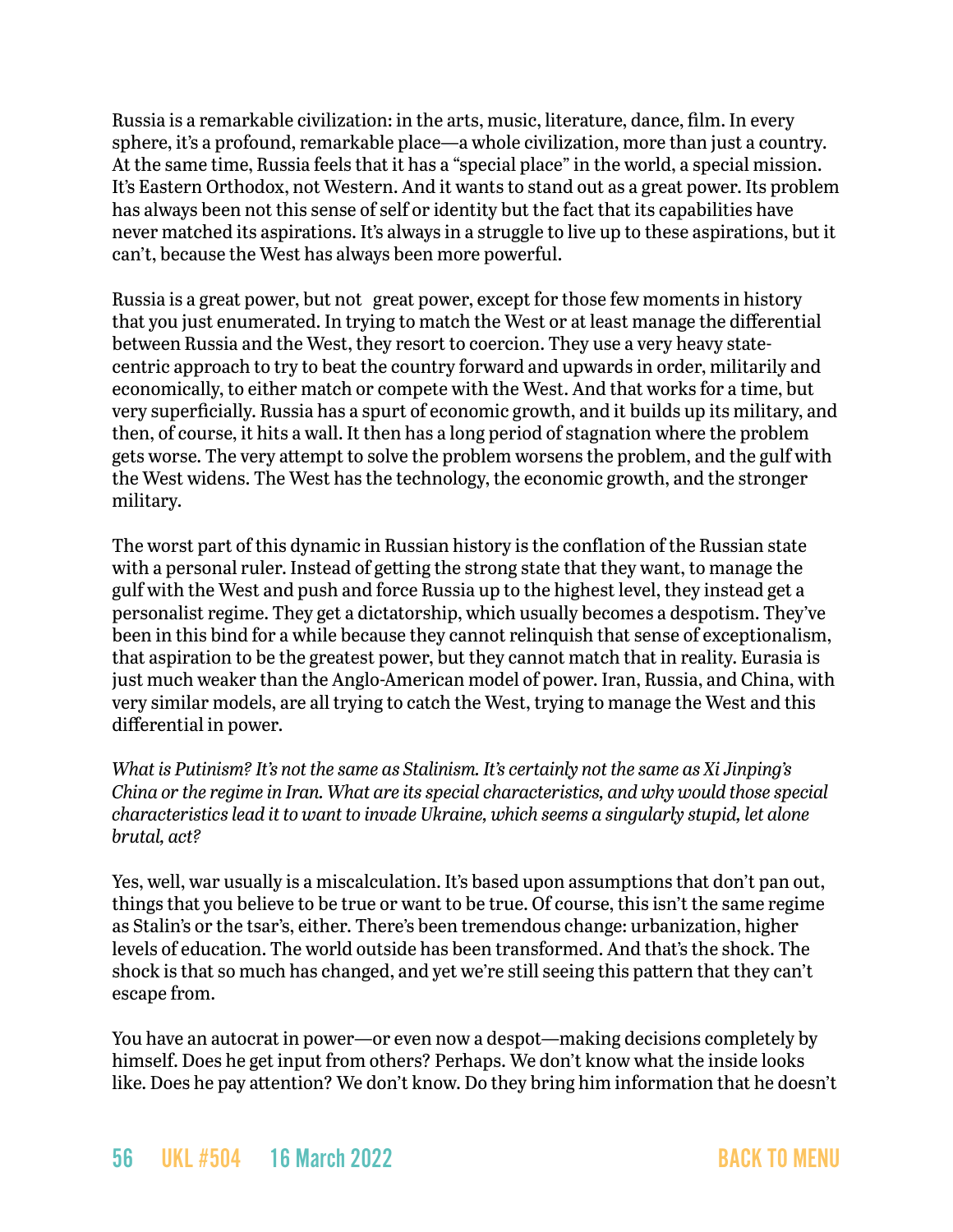want to hear? That seems unlikely. Does he think he knows better than everybody else? That seems highly likely. Does he believe his own propaganda or his own conspiratorial view of the world? That also seems likely. These are surmises. Very few people talk to Putin, either Russians on the inside or foreigners.

And so we think, but we don't know, that he is not getting the full gamut of information. He's getting what he wants to hear. In any case, he believes that he's superior and smarter. This is the problem of despotism. It's why despotism, or even just authoritarianism, is all-powerful and brittle at the same time. Despotism creates the circumstances of its own undermining. The information gets worse. The sycophants get greater in number. The corrective mechanisms become fewer. And the mistakes become much more consequential.

Putin believed, it seems, that Ukraine is not a real country, and that the Ukrainian people are not a real people, that they are one people with the Russians. He believed that the Ukrainian government was a pushover. He believed what he was told or wanted to believe about his own military, that it had been modernized to the point where it could organize not a military invasion but a lightning coup, to take Kyiv in a few days and either install a puppet government or force the current government and President to sign some paperwork.

But think about the Prague Spring, in August, 1968. Leonid Brezhnev sent in the tanks of the Warsaw Pact to halt "socialism with a human face," the communist reform movement of Alexander Dubček. Brezhnev kept telling Dubček, Stop it. Don't do that. You're ruining communism. And, if you don't stop, we will come in. Brezhnev comes in, and they take Dubček and the other leaders of Czechoslovakia back to Moscow. They don't a puppet regime to install. In the Kremlin, Brezhnev is asking Dubček, after having sent the tanks in and capturing him, what should they do now? It looks ridiculous, and it was ridiculous. But, of course, it was based upon miscalculations and misunderstandings. And so they sent Dubček back to Czechoslovakia, and he stayed in power [until April, 1969], after the tanks had come in to crush the Prague Spring.

One other example is what happened in Afghanistan, in 1979. The Soviet Union did not invade Afghanistan. It did a coup in Afghanistan, sending special forces into the capital of Kabul. It murdered the Afghan leadership and installed a puppet, Babrak Karmal, who had been hiding in exile in Czechoslovakia. It was a total success because Soviet special forces were really good. But, of course, they decided they might need some security in Afghanistan for the new regime. So they sent in all sorts of Army regiments to provide security and ended up with an insurgency and with a ten-year war that they lost.

With Ukraine, we have the assumption that it could be a successful version of Afghanistan, and it wasn't. It turned out that the Ukrainian people are brave; they are willing to resist and die for their country. Evidently, Putin didn't believe that. But it turned out that "the television President," Zelensky, who had a twenty-five-per-cent approval rating before the war—which was fully deserved, because he couldn't govern—now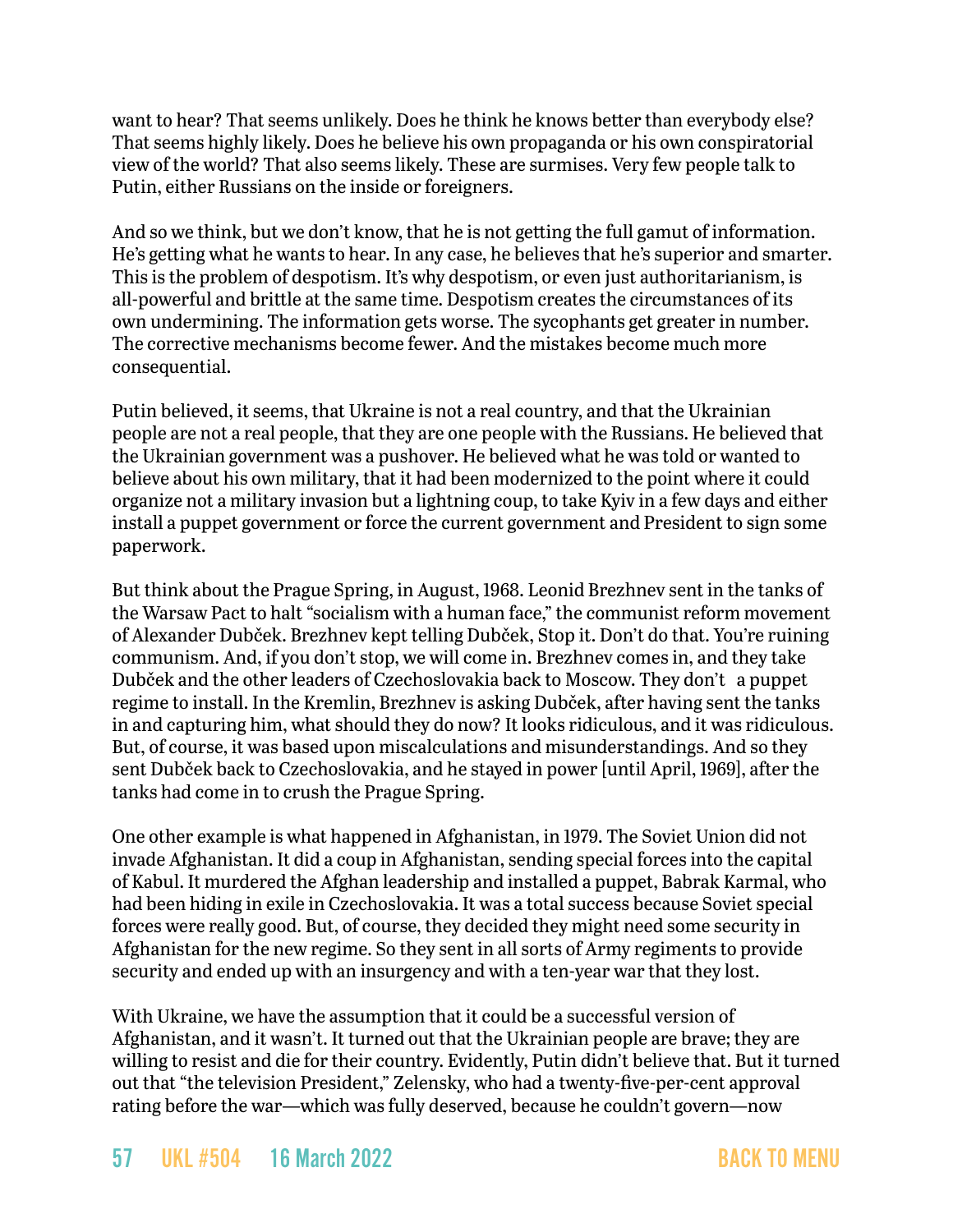it turns out that he has a ninety-one-per-cent approval rating. It turned out that he's got cojones. He's unbelievably brave. Moreover, having a TV-production company run a country is not a good idea in peacetime, but in wartime, when information war is one of your goals, it's a fabulous thing to have in place.

The biggest surprise for Putin, of course, was the West. All the nonsense about how the West is decadent, the West is over, the West is in decline, how it's a multipolar world and the rise of China, et cetera: all of that turned out to be bunk. The courage of the Ukrainian people and the bravery and smarts of the Ukrainian government, and its President, Zelensky, galvanized the West to remember who it was. And that shocked Putin! That's the miscalculation.

#### *How do you define "the West"?*

The West is a series of institutions and values. The West is not a geographical place. Russia is European, but not Western. Japan is Western, but not European. "Western" means rule of law, democracy, private property, open markets, respect for the individual, diversity, pluralism of opinion, and all the other freedoms that we enjoy, which we sometimes take for granted. We sometimes forget where they came from. But that's what the West is. And that West, which we expanded in the nineties, in my view properly, through the expansion of the European Union and nato, is revived now, and it has stood up to Vladimir Putin in a way that neither he nor Xi Jinping expected.

If you assumed that the West was just going to fold, because it was in decline and ran from Afghanistan; if you assumed that the Ukrainian people were not for real, were not a nation; if you assumed that Zelensky was just a TV actor, a comedian, a Russian-speaking Jew from Eastern Ukraine—if you assumed all of that, then maybe you thought you could take Kyiv in two days or four days. But those assumptions were wrong.

Let's discuss the nature of the Russian regime. Putin came in twenty-three years ago, and there *were figures called the oligarchs from the Yeltsin years, eight or nine of them. Putin read them the riot act, saying, You can keep your riches, but stay out of politics. Those who kept their nose in politics, like Mikhail Khodorkovsky, were punished, sent to prison. Others left the country with as much of their fortune as possible. But we still talk about oligarchs. What is the nature of the regime and the people who are loyal to it? Who is important?* 

It's a military-police dictatorship. Those are the people who are in power. In addition, it has a brilliant coterie of people who run macroeconomics. The central bank, the finance ministry, are all run on the highest professional level. That's why Russia has this macroeconomic fortress, these foreign-currency reserves, the "rainy day" fund. It has reasonable inflation, a very balanced budget, very low state debt—twenty per cent of G.D.P., the lowest of any major economy. It had the best macroeconomic management.

So you have a military-police dictatorship in charge, with a macroeconomic team running your fiscal, military state. Those people are jockeying over who gets the upper hand. For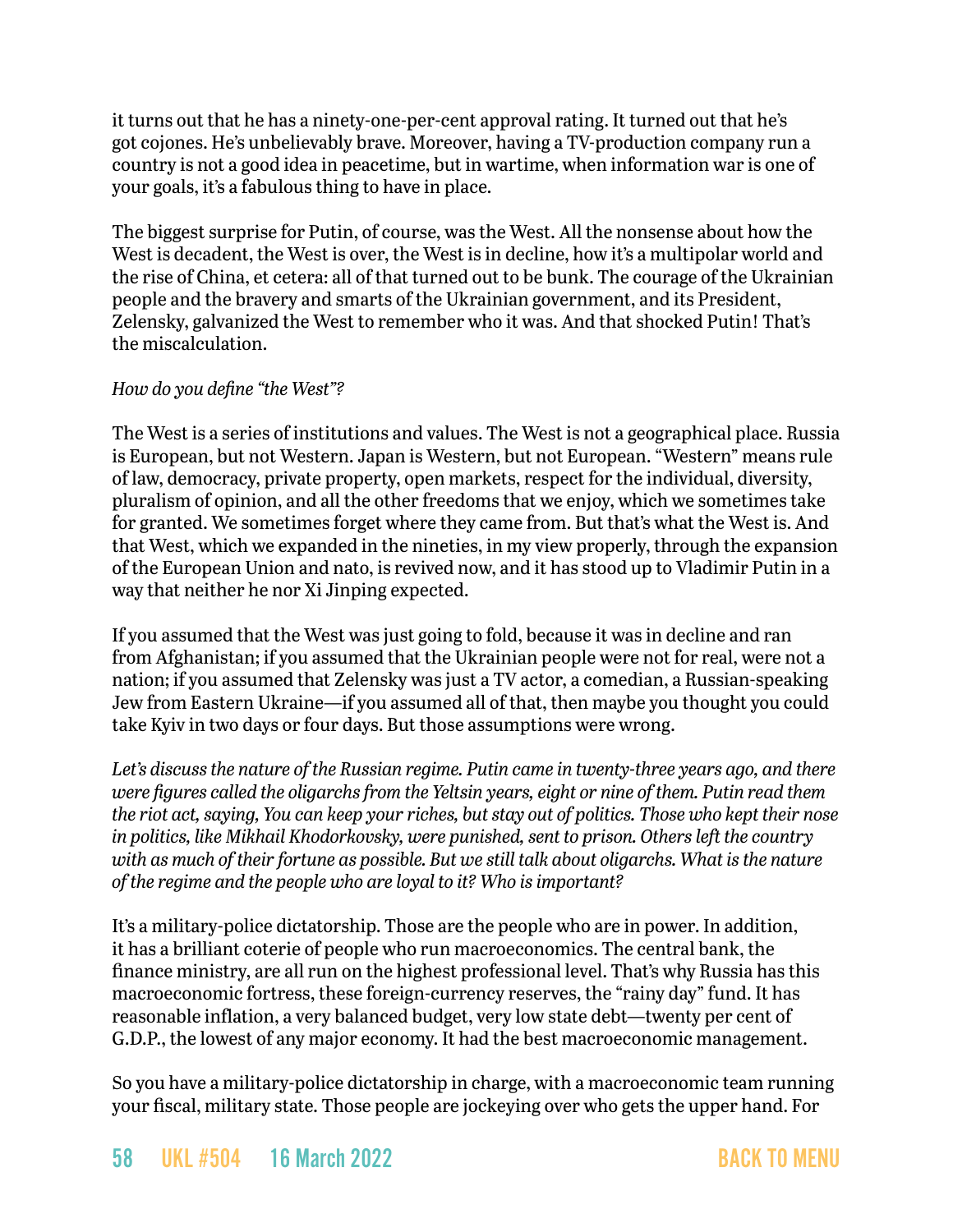macroeconomic stability, for economic growth, you need decent relations with the West. But, for the military security part of the regime, which is the dominant part, the West is your enemy, the West is trying to undermine you, it's trying to overthrow your regime in some type of so-called color revolution. What happened is that the balance between those groups shifted more in favor of the military security people—let's call it the thuggish part of the regime. And, of course, that's where Putin himself comes from.

The oligarchs were never in power under Putin. He clipped their wings. They worked for him. If they didn't work for him, they could lose their money. He rearranged the deck chairs. He gave out the money. He allowed expropriation by his own oligarchs, people who grew up with him, who did judo with him, who summered with him. The people who were in the K.G.B. with him in Leningrad back in the day, or in post-Soviet St. Petersburg those people became oligarchs and expropriated the property to live the high life. Some of the early Yeltsin-era people were either expropriated, fled, or were forced out. Putin built a regime in which private property, once again, was dependent on the ruler. Everybody knew this. If they didn't know, they learned the lesson the hard way.

Sadly, this encouraged people all up and down the regime to start stealing other people's businesses and property. It became a kind of free-for-all. If it was good enough for Putin and his cronies, it's good enough for me as the governor of Podunk province. The regime became more and more corrupt, less and less sophisticated, less and less trustworthy, less and less popular. It hollowed out. That's what happens with dictatorships.

#### *But such people and such a regime, it seems to me, would care above all about wealth, about the high life, about power. Why would they care about Ukraine?*

It's not clear that they do. We're talking, at most, about six people, and certainly one person as the decision-maker. This is the thing about authoritarian regimes: they're terrible at everything. They can't feed their people. They can't provide security for their people. They can't educate their people. But they only have to be good at one thing to survive. If they can deny political alternatives, if they can force all opposition into exile or prison, they can survive, no matter how incompetent or corrupt or terrible they are.

And yet, as corrupt as China is, they've lifted tens of millions of people out of extreme poverty. Education levels are rising. The Chinese leaders credit themselves with enormous achievements.

Who did that? Did the Chinese regime do that? Or Chinese society? Let's be careful not to allow the Chinese Communists to expropriate, as it were, the hard labor, the entrepreneurialism, the dynamism of millions and millions of people in that society. You know, in the Russian case, Navalny was arrested—

*This is Alexey Navalny, Putin's most vivid political rival, who was poisoned by the F.S.B. and is now in prison.*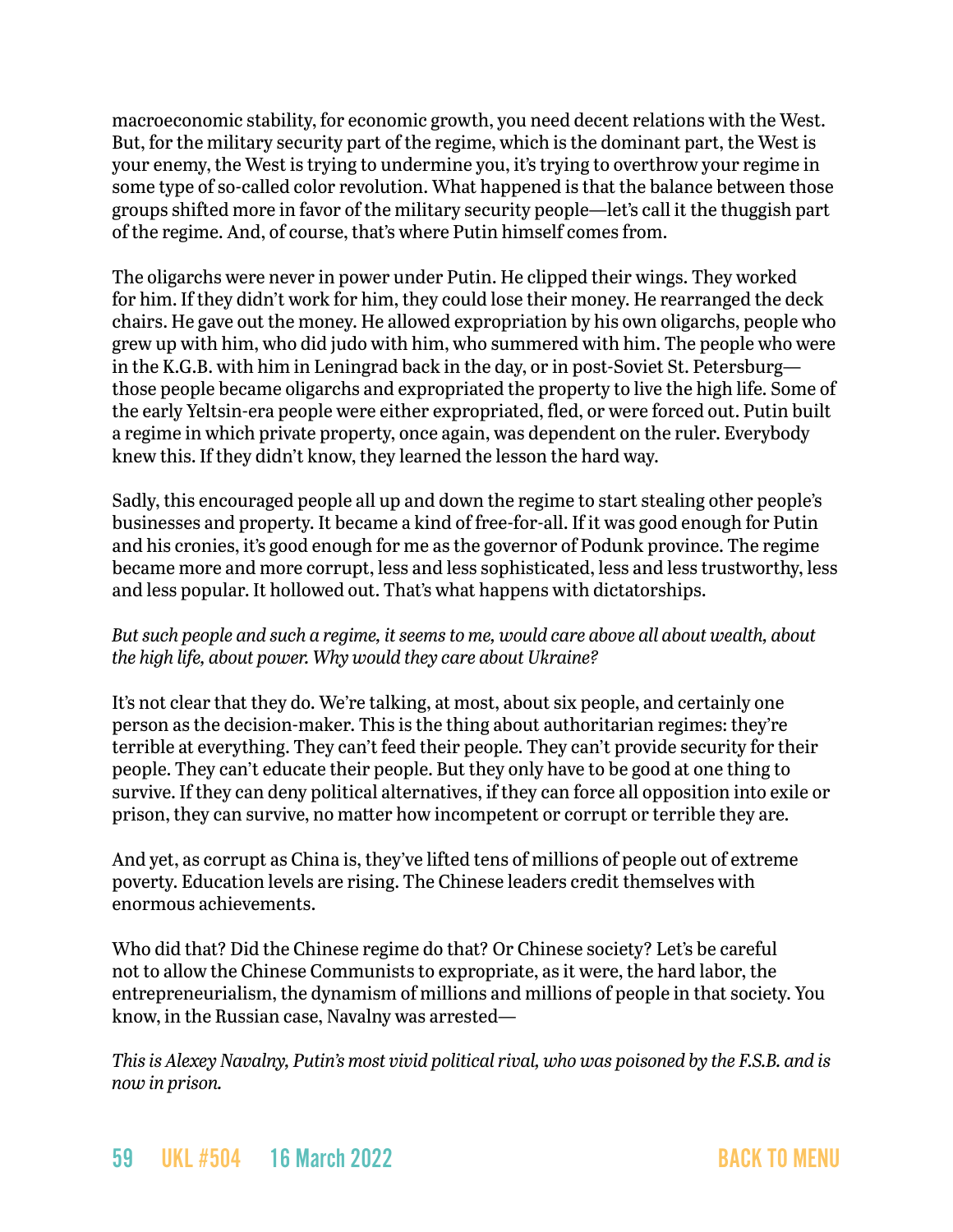Yes. He was imprisoned in the run-up to the invasion of Ukraine. In retrospect, it could well be that this was a preparation for the invasion, the way that Ahmad Shah Massoud, for example, was blown up in Northern Afghanistan [by Al Qaeda] right before the Twin Towers came down.

You have the denial of alternatives, the suppression of any opposition, arrest, exile, and then you can prosper as an élite, not with economic growth but just with theft. And, in Russia, wealth comes right up out of the ground! The problem for authoritarian regimes is not economic growth. The problem is how to pay the patronage for their élites, how to keep the élites loyal, especially the security services and the upper levels of the officer corps. If money just gushes out of the ground in the form of hydrocarbons or diamonds or other minerals, the oppressors can emancipate themselves from the oppressed. The oppressors can say, we don't need you. We don't need your taxes. We don't need you to vote. We don't rely on you for anything, because we have oil and gas, palladium and titanium. They can have zero economic growth and still live very high on the hog.

There's never a social contract in an authoritarian regime, whereby the people say, O.K., we'll take economic growth and a higher standard of living, and we'll give up our freedom to you. There is no contract. The regime doesn't provide the economic growth, and it doesn't say, Oh, you know, we're in violation of our promise. We promised economic growth in exchange for freedom, so we're going to resign now because we didn't fulfill the contract.

#### *What accounts for the "popularity" of an authoritarian regime like Putin's?*

They have stories to tell. And, as you know, stories are always more powerful than secret police. Yes, they have secret police and regular police, too, and, yes, they're serious people and they're terrible in what they're doing to those who are protesting the war, putting them in solitary confinement. This is a serious regime, not to be taken lightly. But they have stories. Stories about Russian greatness, about the revival of Russian greatness, about enemies at home and enemies abroad who are trying to hold Russia down. And they might be Jews or George Soros or the I.M.F. and nato. They might be all sorts of enemies that you just pull right off the shelf, like a book.

We think of censorship as suppression of information, but censorship is also the active promotion of certain kinds of stories that will resonate with the people. The aspiration to be a great power, the aspiration to carry out a special mission in the world, the fear and suspicion that outsiders are trying to get them or bring them down: those are stories that work in Russia. They're not for everybody. You know many Russians who don't buy into that and know better. But the Putin version is powerful, and they promote it every chance they get.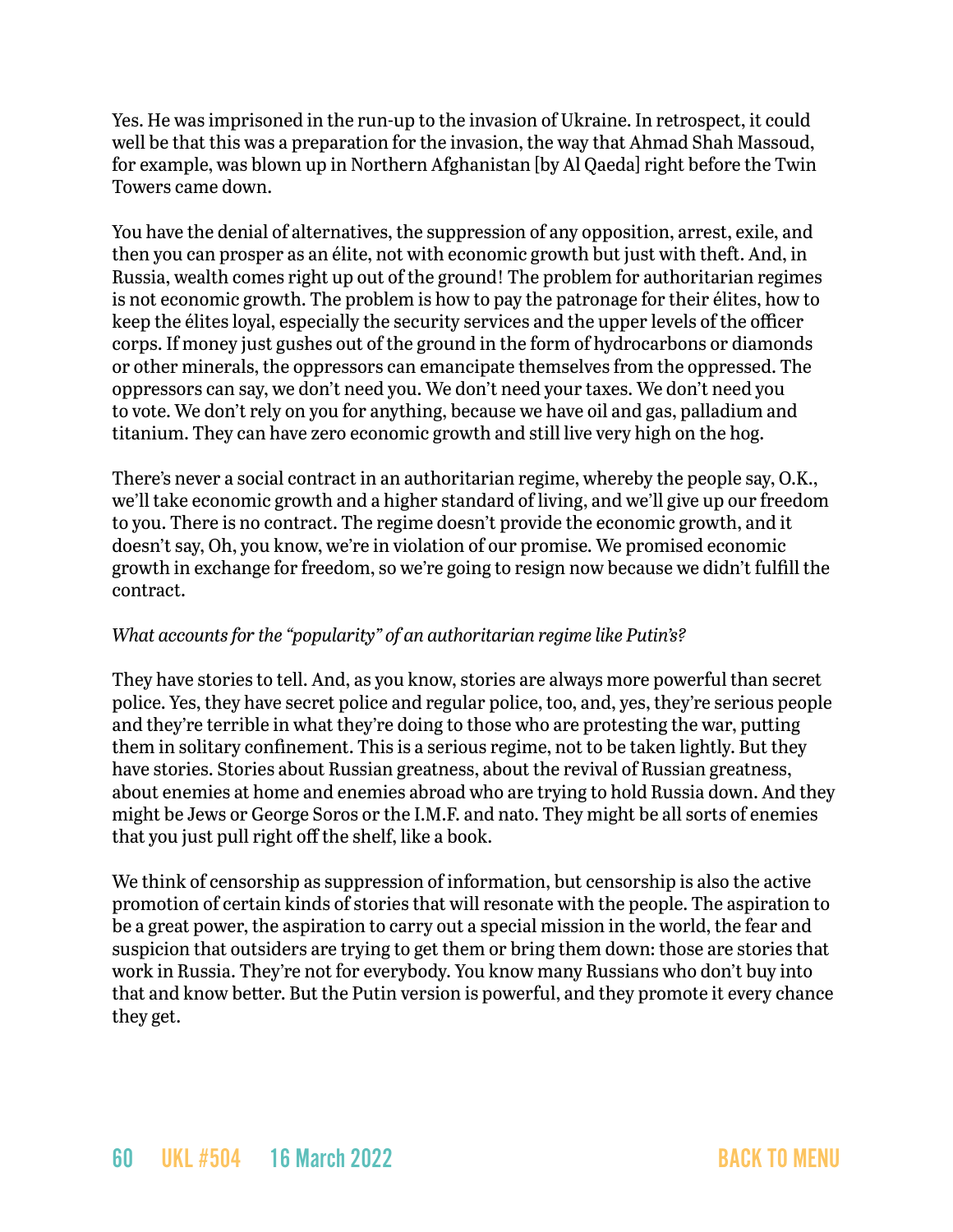*The West has decided, for obvious reasons, not to go to war with Russia, not to have a no-fly zone. Economic sanctions have proved more comprehensive and more powerful than maybe people had anticipated some weeks ago. But it seems that the people who these are aimed at most directly will be able to absorb them.*

Sanctions are a weapon that you use when you don't want to fight a hot war because you're facing a nuclear power. It's one thing to bomb countries in the Middle East that don't have nuclear weapons; it's another thing to contemplate bombing Russia or China in the nuclear age. It's understandable that economic sanctions, including really powerful ones, are the tools that we reach for.

We are also, however, arming the Ukrainians to the teeth. And there's a great deal of stuff happening in the cyber realm that we don't know anything about because the people who are talking don't know, and the people who know are not talking. And there is quite a lot of armed conflict, thanks to the courage of the Ukrainians and the response and logistics of nato, with Washington, of course, leading them.

We don't know yet how the sanctions are going to work. The sanctions often inflict the greatest pain on the civilian population. Regimes can sometimes survive sanctions because they can just steal more internally. If you expropriate somebody's bank account in London or Frankfurt or New York, well, there's a source where that came from originally, and they can go back inside Russia and tap that source again, unfortunately. Putin doesn't have money abroad that we can just sanction or expropriate. Putin's money is the entire Russian economy. He doesn't need to have a separate bank account, and he certainly wouldn't keep it vulnerable in some Western country.

The biggest and most important sanctions are always about technology transfer. It's a matter of starving them of high tech. If, over time, through the Commerce Department, you deny them American-made software, equipment, and products, which affects just about every important technology in the world, and you have a target and an enforceable mechanism for doing that, you can hurt this regime and create a technology desert.

*In the meantime, though, we saw what Russian forces did to Grozny in 1999-2000; we saw what they did to Aleppo. For Russia, if precision doesn't work, they will decimate cities. That is what we're seeing now in Kharkiv and in other parts of Ukraine. And it's only just begun, potentially.*

Russia has a lot of weapons that they haven't used yet, but there are a couple of factors here. First of all, Ukraine is winning this war only on Twitter, not on the battlefield. They're not winning this war. Russia is advancing very well in the south, which is an extremely valuable place because of the Black Sea littoral and the ports. They are advancing in the east. If the southern and eastern advances meet up, they will encircle and cut off the main forces of the Ukrainian Army. What's failed so far is the Russian attempt to take Kyiv in a lightning advance. Otherwise, their war is unfolding well. It's only a couple of weeks in; wars last much longer.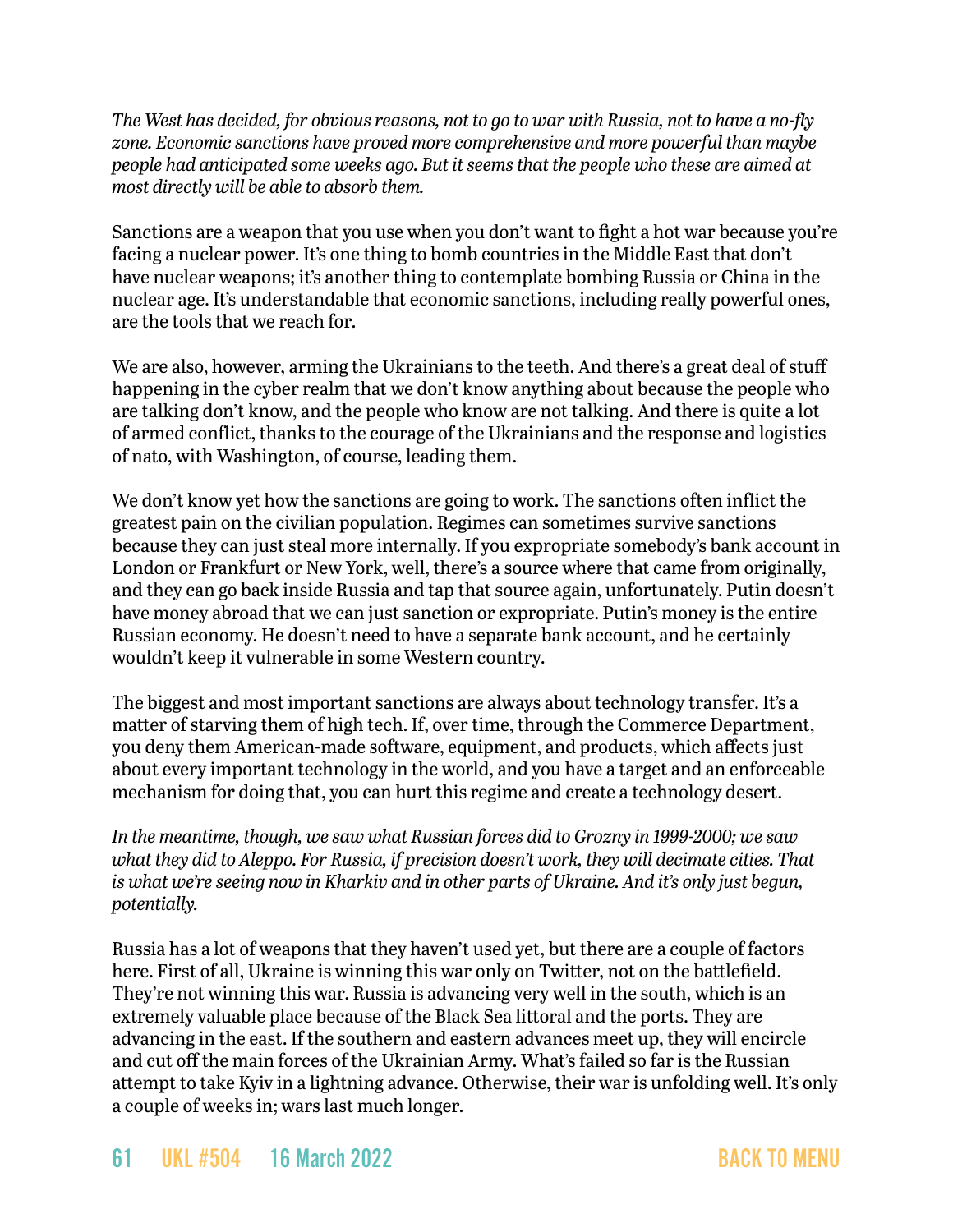But here are some of the considerations: after three or four weeks of war, you need a strategic pause. You have to refit your armor, resupply your ammo and fuel depots, fix your planes. You have to bring in reserves. There's always a planned pause after about three to four weeks.

If Kyiv can hold out through that pause, then potentially it could hold out for longer than that, because it can be resupplied while the Russians are being resupplied during their pause. Moreover, the largest and most important consideration is that Russia cannot successfully occupy Ukraine. They do not have the scale of forces. They do not have the number of administrators they'd need or the coöperation of the population. They don't even have a Quisling yet.

Think about all those Ukrainians who would continue to resist. The Nazis came into Kyiv, in 1940. They grabbed all the luxury hotels, but days later those hotels started to blow up. They were booby-trapped. If you're an administrator or a military officer in occupied Ukraine and you order a cup of tea, are you going to drink that cup of tea? Do you want to turn the ignition on in your car? Are you going to turn the light switch on in your office? All it takes is a handful of assassinations to unsettle the whole occupation.

*Let's take the story back to Moscow. We know the story of how Tsar Paul I was assassinated by people around him. Khrushchev was overthrown and replaced, eventually, by Brezhnev. Under Putin, is there any possibility of a palace coup?*

There is always a possibility of a palace coup. There are a couple of issues here. One is that [the West is] working overtime to entice a defection. We want a high-level security official or a military officer to get on a plane and fly to Helsinki or Brussels or Warsaw and hold a press conference and say, "I'm General So-and-So and I worked in the Putin regime and I oppose this war and I oppose this regime. And here's what the inside of that regime looks like."

At the same time, Putin is working overtime to prevent any such defection while our intelligence services are working overtime to entice just such a defection—not of cultural figures, not former politicians but current security and military officials inside the regime. This happened under Stalin, when General Genrikh Lyushkov of the secret police defected to the Japanese, in 1938, with Stalin's military and security plans and a sense of the regime. He denounced him at a press conference in Tokyo.

So now we're watching Moscow. What are the dynamics there with the regime? You have to remember that these regimes practice something called "negative selection." You're going to promote people to be editors, and you're going to hire writers, because they're talented; you're not afraid if they're geniuses. But, in an authoritarian regime, that's not what they do. They hire people who are a little bit, as they say in Russian, tupoi, not very bright. They hire them precisely because they won't be too competent, too clever, to organize a coup against them. Putin surrounds himself with people who are maybe not the sharpest tools in the drawer on purpose.

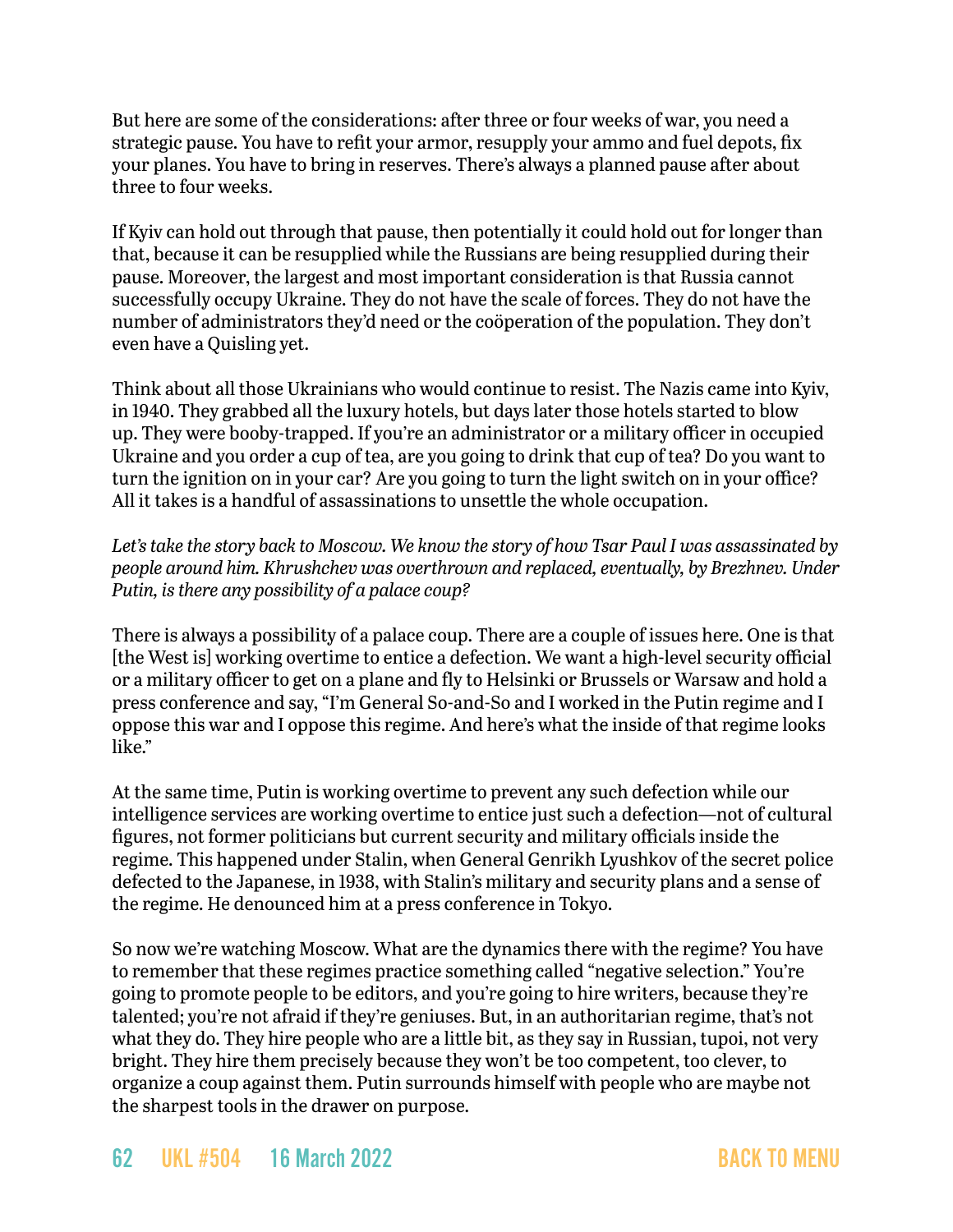That does two things. It enables him to feel more secure, through all his paranoia, that they're not clever enough to take him down. But it also diminishes the power of the Russian state because you have a construction foreman who's the defense minister [Sergei Shoigu], and he was feeding Putin all sorts of nonsense about what they were going to do in Ukraine. Negative selection does protect the leader, but it also undermines his regime.

But, again, we have no idea what's going on inside. We hear chatter. There's a lot of amazing intelligence that we're collecting, which is scaring the Chinese, making them worry: Do we have that level of penetration of their élites as well? But the chatter is by people who don't have a lot of face time with Putin, talking about how he might be crazy. Always, when you miscalculate, when your assumptions are bad, people think you're crazy. Putin pretends to be crazy in order to scare us and to gain leverage.

#### *Do you think that's the case with this nuclear threat?*

I think there's no doubt that this is what he's trying to do. The problem is, we can't assume it's a bluff. We can't assume it's a pose of being crazy, because he has the capability; he can push the button.

*Steve, Sun Tzu, the Chinese theorist of war, wrote that you must always build your opponent a "golden bridge" so that he can find a way to retreat. Can the United States and nato help build a way for Russia to end this horrific and murderous invasion before it grows even worse?*

You hit the nail on the head. That's a brilliant quote. We have some options here. One option is he shatters Ukraine: if I can't have it, nobody can have it, and he does to Ukraine what he did to Grozny or Syria. That would be an unbelievable, tragic outcome. That's the pathway we're on now.

Even if the Ukrainians succeed in their insurgency, in their resistance, there will be countless deaths and destruction. We need a way to avoid that kind of outcome. That would mean catalyzing a process to engage Putin in discussion with, say, the President of Finland, whom he respects and knows well, or the Israeli Prime Minister, who has been in contact with him; less probably, with the Chinese leadership, with Xi Jinping. Someone to engage him in some type of process where he doesn't have maximalist demands and it stalls for time, for things to happen on the ground, that rearrange the picture of what he can do.

It's not as if we're not trying. The Finns know Russia better than any country in the world. Israel is another good option, potentially, depending on how skillful [Naftali Bennett](https://www.newyorker.com/news/daily-comment/ties-with-russia-compromise-israels-stance-on-ukraine)  [proves to be](https://www.newyorker.com/news/daily-comment/ties-with-russia-compromise-israels-stance-on-ukraine). And then China, the long shot, where they're paying a heavy price and their élites below Xi Jinping understand that. There's now quite a lot of worry inside the Chinese élites, but Xi Jinping is in charge and has a personal relationship with Putin. Xi has thrown in his lot with Putin. But how long that goes on depends upon whether the Europeans begin to punish the Chinese. The Europeans are their biggest trading partner.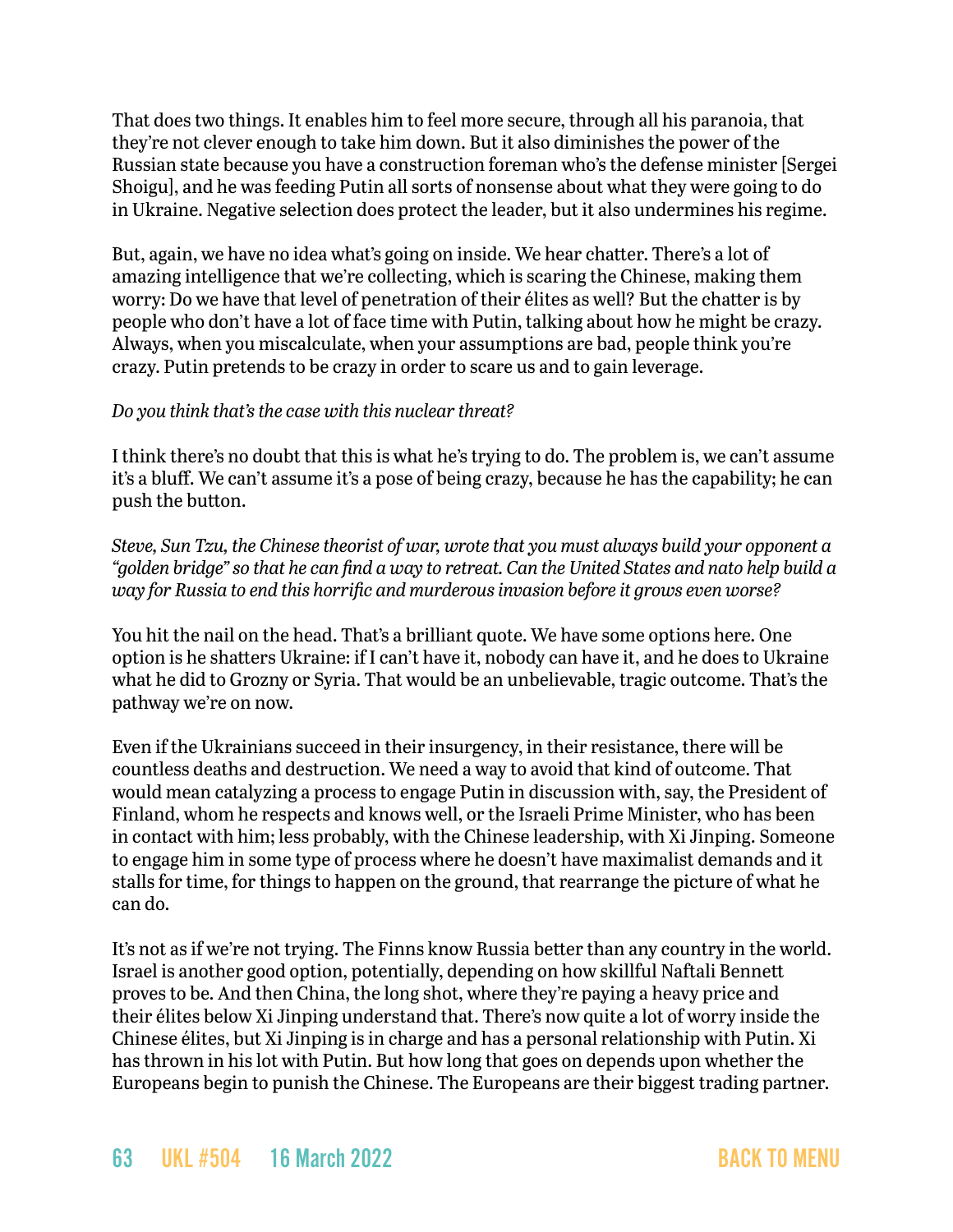The Chinese are watching this very closely. They're watching (a) our intelligence penetration, (b) the mistakes of a despotism, and (c) the costs that you have to pay as the U.S. and European private companies cancel Russia up and down. Xi Jinping, who is heading for an unprecedented third term in the fall, needed this like a hole in the head. But now he owns it.

Finally, there's another card that we've been trying to play: the Ukrainian resistance on the ground and our resupply of the Ukrainians in terms of arms and the sanctions. All of that could help change the calculus. Somehow, we have to keep at it with all the tools that we have—pressure but also diplomacy.

*Finally, you've given credit to the Biden Administration for reading out its intelligence about the coming invasion, for sanctions, and for a kind of mature response to what's happening. What have they gotten wrong?*

They've done much better than we anticipated based upon what we saw in Afghanistan and the botched run-up on the deal to sell nuclear submarines to the Australians. They've learned from their mistakes. That's the thing about the United States. We have corrective mechanisms. We can learn from our mistakes. We have a political system that punishes mistakes. We have strong institutions. We have a powerful society, a powerful and free media. Administrations that perform badly can learn and get better, which is not the case in Russia or in China. It's an advantage that we can't forget.

The problem now is not that the Biden Administration made mistakes; it's that it's hard to figure out how to de-escalate, how to get out of the spiral of mutual maximalism. We keep raising the stakes with more and more sanctions and cancellations. There is pressure on our side to "do something" because the Ukrainians are dying every day while we are sitting on the sidelines, militarily, in some ways. (Although, as I said, we're supplying them with arms, and we're doing a lot in cyber.) The pressure is on to be maximalist on our side, but, the more you corner them, the more there's nothing to lose for Putin, the more he can raise the stakes, unfortunately. He has many tools that he hasn't used that can hurt us. We need a de-escalation from the maximalist spiral, and we need a little bit of luck and good fortune, perhaps in Moscow, perhaps in Helsinki or Jerusalem, perhaps in Beijing, but certainly in Kyib.

# #19

Kudelia, Serhiy. 2022. "Ukraine's Occupied Towns Are Facing a Tough Choice: Collaborate or Resist?" *openDemocracy*, March 7.<https://bit.ly/3HUGSwc>

With the capture of the first towns by Russian troops, local authorities across Ukraine suddenly face a choice: between collaboration and resistance.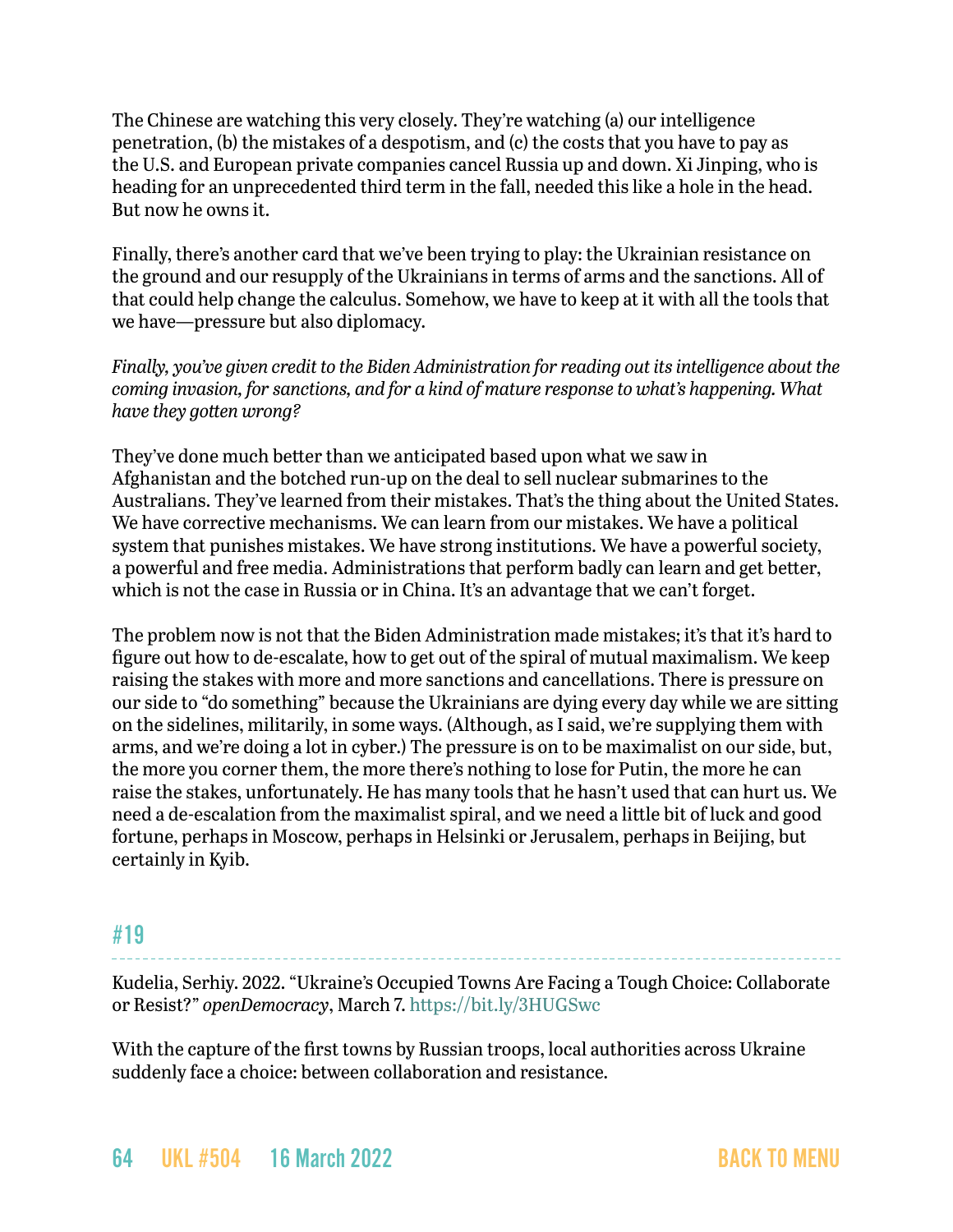Across southern and eastern Ukraine, local government officials are up against a classic collaboration dilemma – whether to continue their work and thus implicitly recognise Russian occupation or withdraw and leave these cities on the verge of collapse.

The logic behind each choice may seem equally compelling. The mayor of Kupyansk, a town in the Kharkiv region in eastern Ukraine, reported on social media that he met with Russian military representatives and agreed to continue his work in the interests of the local community. By contrast, the mayor of Berdyansk, a town in Zaporizka region in southern Ukraine, explained in an appeal that he had left the city council building and would try to govern the city outside of his main office. He refused to accept the Russian military presence. Other mayors, by and large, have refused invitations to collaborate, but continued performing their duties.

This raises the question about the proper response of the local authorities to the Russian occupation. By forcibly taking control of towns, the Russian military also assumes responsibility for the provision of basic services and the proper functioning of municipal infrastructure. It can only ensure effective governance, however, through reliance on local officials who are intimately familiar with their towns and their needs.

## **Types of collaboration**

In an article on the Vichy regime in France during World War II, renowned social scientist Stanley Hoffman distinguished between two types of collaboration exhibited by local officials.

Voluntary collaboration relied on the initiative of many French citizens, who were preparing for a long-term German occupation and sought to find a place for themselves in the new governing order. Involuntary collaboration, on the other hand, was based on the recognition that the only way to continue serving the interests of the French people was to acquiesce to German domination.

Both types were based on the logic of collaboration d'etat, or state collaboration, which viewed working with German occupation as the most effective strategy to prevent the eventual collapse of the state. Finally, Hoffman also pointed to the collaborationism of individuals outside formal power structures – "misfits" or political exiles – who sought to use their ties to the Nazi party in order to gain positions of power.

## **Collaboration in 2014**

The question of local collaboration with Russian occupation is not new.

Since the war in Donbas started in 2014, the region exhibited all three types of collaboration at the early stage of the Russian-backed separatist insurrection.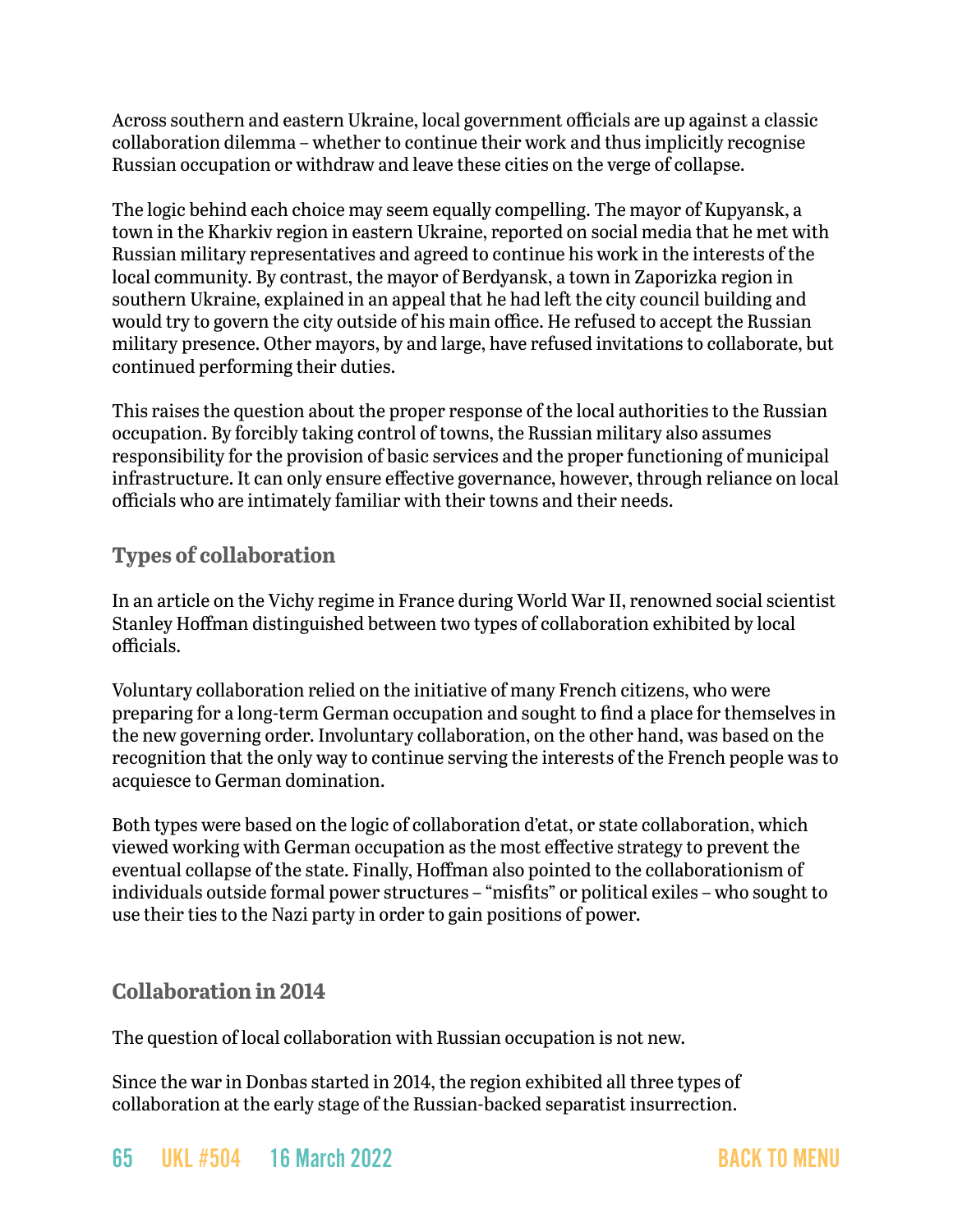The most common type was involuntary acquiescence to the demands of Russian agents and local separatist leaders. The mayor of the city of Lyman, for example, often spoke in favour of Ukraine's unity, but ultimately had to assist with holding a separatist referendum in the face of coercive pressure from separatist forces. The mayor of Druzhkivka, also in Donbas, initially pledged his support for a united Ukraine, but in his public appearances often repeated separatist demands. He also assisted with gathering funds from local businessmen to support men manning checkpoints and local selfdefence militias, and ensured that the local newspaper was published bearing separatist symbols.

Voluntary collaboration, on the other hand, was frequently motivated by sympathy with the pro-Russian cause. In the town of Lysychansk, for example, a city council deputy from the Communist Party of Ukraine agreed to serve as an interim city mayor while the town was under the control of various separatist military units. She maintained close ties to the city's militant commander Oleksiy Mozgovoi and ensured the adoption of council resolutions pushed by the separatists. In Kostiantynivka, a deputy mayor openly sympathetic to the pro-Russian cause similarly helped with organising a referendum in support of joining the so-called "Donetsk People's Republic" while the mayor and other officials fled.

Finally, in a number of towns political outsiders took power with the backing of Russian agents in 2014. The self-proclaimed military governor of Kramatorsk was a former physical education teacher in a local school. The "people's mayor" of Mariupol was an owner of the boxing club with alleged ties to the criminal underworld. A local businessman replaced the mayor of Sloviansk after the town was captured by Russian military leader Igor Girkin's unit.

#### **The new war**

In contrast to 2014, the number of local officials who have openly sided with Russian occupying forces has so far remained limited to the heads of two towns and several villages.

The most clear-cut case of voluntary collaboration relates to the Stanytsia Luhanska administration, where Albert Zinchenko who has governed the town since 2009. Several days after the seizure of the eastern Ukrainian town by Russian forces last week, Zinchenko appeared at a press conference next to Leonid Pasechnik, head of the selfproclaimed "Luhansk People's Republic". The latter promised to make no changes in the town's municipal government. In another case of collaboration, the mayor of Kupiansk, Gennady Matsegora, who is a member of the pro-Russian political party Opposition Platform – For Life, allegedly offered Russian military commanders material assistance in exchange for maintaining order in the town. He was later detained on treason charges by the Ukrainian security services.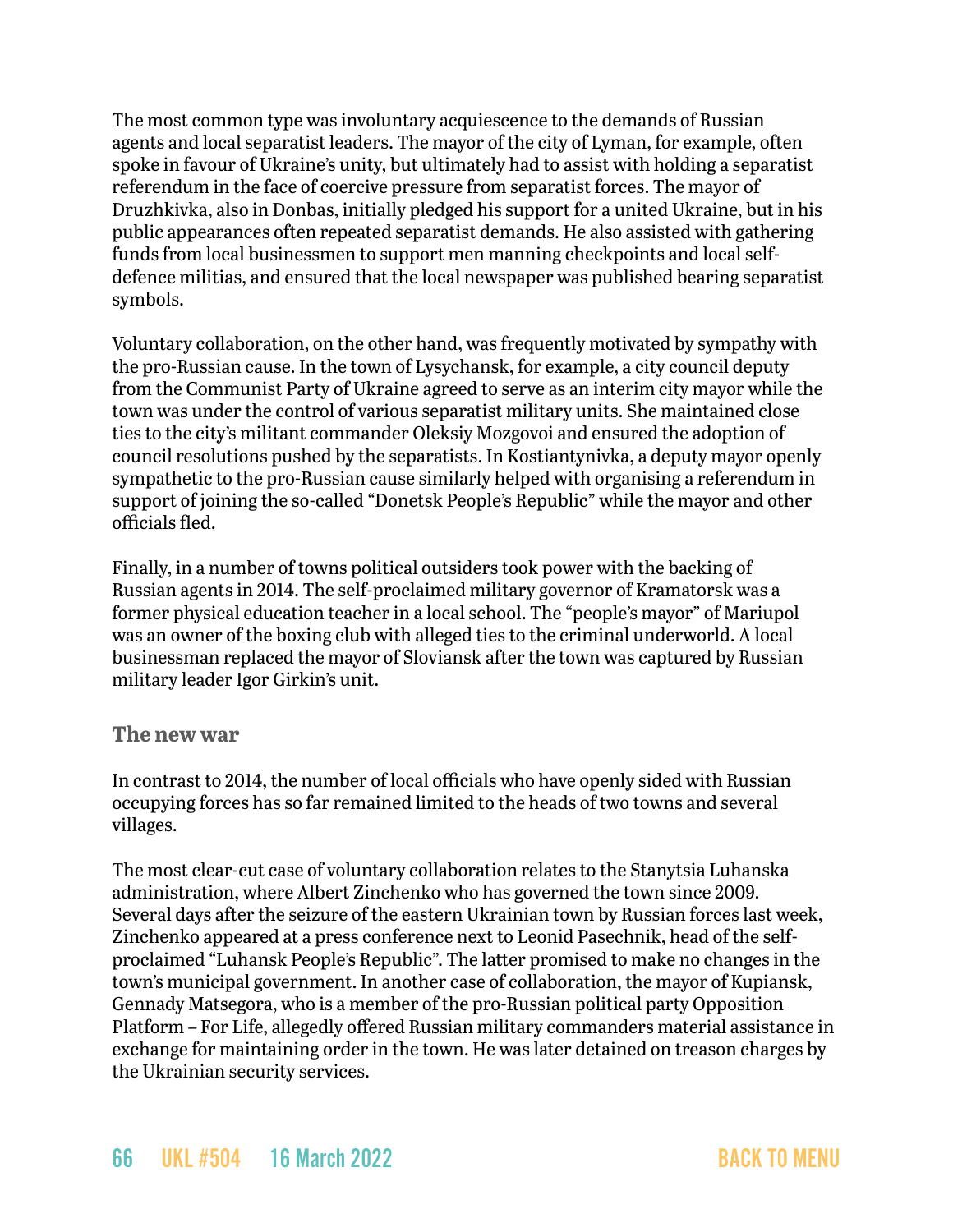In some cases, defiant local authorities have been backed up by local residents. On 3 March, the mayor of Svatove, a city in Luhansk region, held talks with a Russian military representative in the presence of the local community, who insisted on appointing a local "military commander". Speaking in Ukrainian, the mayor asserted that the town had sufficient food supplies and that law enforcement was functioning.

"Please leave the territory of the town and then everything will be quiet," she told the Russian military. Faced with the angry shouts of a crowd waving Ukrainian flags, several armed men jumped into their cars and drove away.

### **Awkward co-existence**

The most common response, however, has been some form of awkward co-existence between local Ukrainian authorities and Russian occupying forces.

In Melitopol, the first major settlement in southern Ukraine occupied by Russian troops, mayor Ivan Fedorov has continued running the city of 150,000 residents. Despite his open support for pro-Ukrainian rallies, Fedorov said the Russian military has not approached him directly. When Current Time, a media outlet, asked him about "alternative power structures" created by Russian forces, he responded that he remained fully in charge. "Our team continues administering the city and solving the problems of town residents. They are not participating in running the town's communal enterprises and other services," Fedorov said.

On 2 March, Russian forces appear to have occupied another town, Starobilsk in Luhansk oblast. However, its mayor Yana Litvinova publicly asserted her loyalty to Ukraine and continued performing her duties despite threats. In a Facebook post on 5 March, Litvinova explained that it felt surreal for her to continue taking care of the city despite the presence of the Russian military. "We are making sure that all social payments are made to locals as they should be. I am not hiding anywhere and if the military wants to meet, we will have a meeting with the entire community," she said.

Even in Kherson, the first regional centre seized by Russian forces, the local authorities have remained in place. The city's mayor Ihor Kolyhaev confirmed on his Facebook page on 2 March that the Russian military visited the city council to talk to him. He claimed to have made no deals with them: "I promised them nothing. I am only interested in the normal functioning of the city. I asked them not to shoot at city residents." Following a rally on 5 March in Kherson in support of Ukraine, the mayor praised local residents for refusing to take any humanitarian assistance from Russian forces: "I am proud of you, Kherson! Kherson is the hero city. Kherson is Ukraine."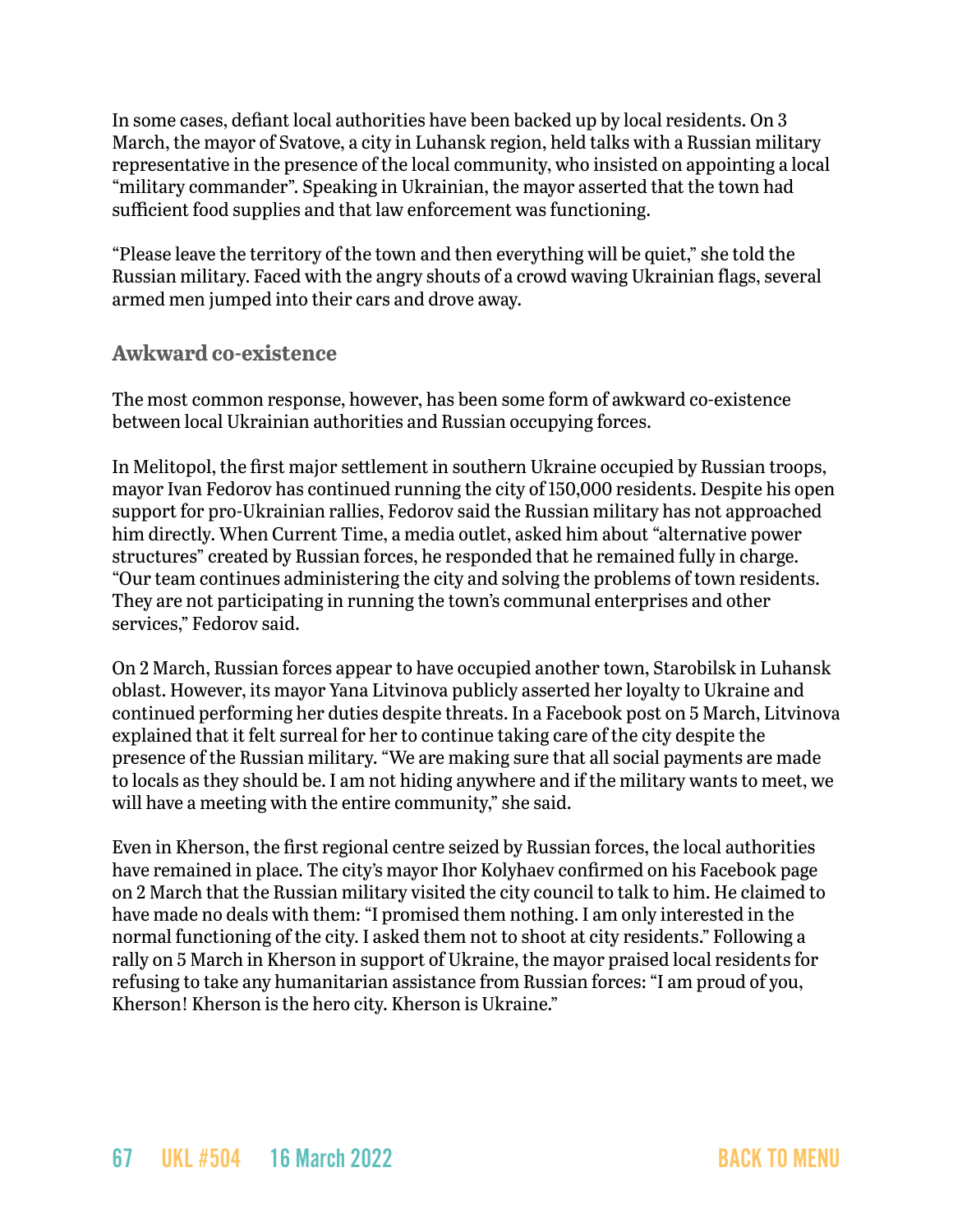Thus while Ukrainian municipal authorities in occupied towns continue their operations, their public expressions of defiance indicate they have not crossed the collaboration threshold. This categorisation, however, would change the moment any of the mayors start accepting direct orders from the occupying Russian forces or agree to replace Ukrainian state symbols with those of the occupier.

The nature of Ukraine's municipal response to the Russian occupation so far, and its comparison to the 2014 insurrection in Donbas, points to five key conclusions.

First, the Russian military invasion lacks a well-planned political and administrative dimension. Russian forces may deploy their armoured vehicles around central squares and station soldiers around the city, but there is no one to back them on the administrative level. None of the key local officials has yet embraced Russian narratives about the goals of the invasion. No local officials, with very few exceptions, have been willing to recognise Russia's sovereign control over towns.

Second, in contrast to 2014, the Russian military has largely avoided removing symbols of Ukrainian state power in the occupied towns. Ukrainian flags still fly over local government buildings. The tactical calculation behind this approach may be to signal that Russians are, in fact, not planning to annex these towns and make them a permanent part of the Russian state. This suggests that Putin's overall political goal may indeed be their merger into a new political quasi-Ukrainian territory under Russian military tutelage. However, neither the contours of this new territory, nor its ideological basis, have been articulated yet.

Third, in order to sustain their military occupation of Ukrainian towns, Russians need to ensure that Ukrainians remain responsible for their day-to-day operation. This means that Russian forces would either have to tolerate an open expression of defiance on the part of the mayors or find lower-level bureaucrats who could take over the reins of municipal governance. By ignoring mayoral opposition, however, they may face mounting public mobilisation against occupation, backed by local authorities, which has been already visible in Kherson, Melitopol, Berdyansk and other towns.

These public expressions of opposition to the Russian military presence undermines the very premise of the invasion. By contrast, cooptation of loyalists from within local governing structures could backfire if their authority is challenged by lower-level officials and the public, sparking more disobedience.

Fourth, the legitimacy of local mayors puts them at the centre of symbolic non-violent resistance to Russian occupying forces. They can credibly speak on behalf of the entire community, articulate demands and serve as focal points for coordination of town residents. They also symbolise continuity in Ukraine's sovereign rule over these localities, and hence the persistence of the Ukrainian state there, despite the Russian military presence. The tenuous nature of Russian claims to have control over Ukrainian cities is exposed with every new act of defiance of city officials.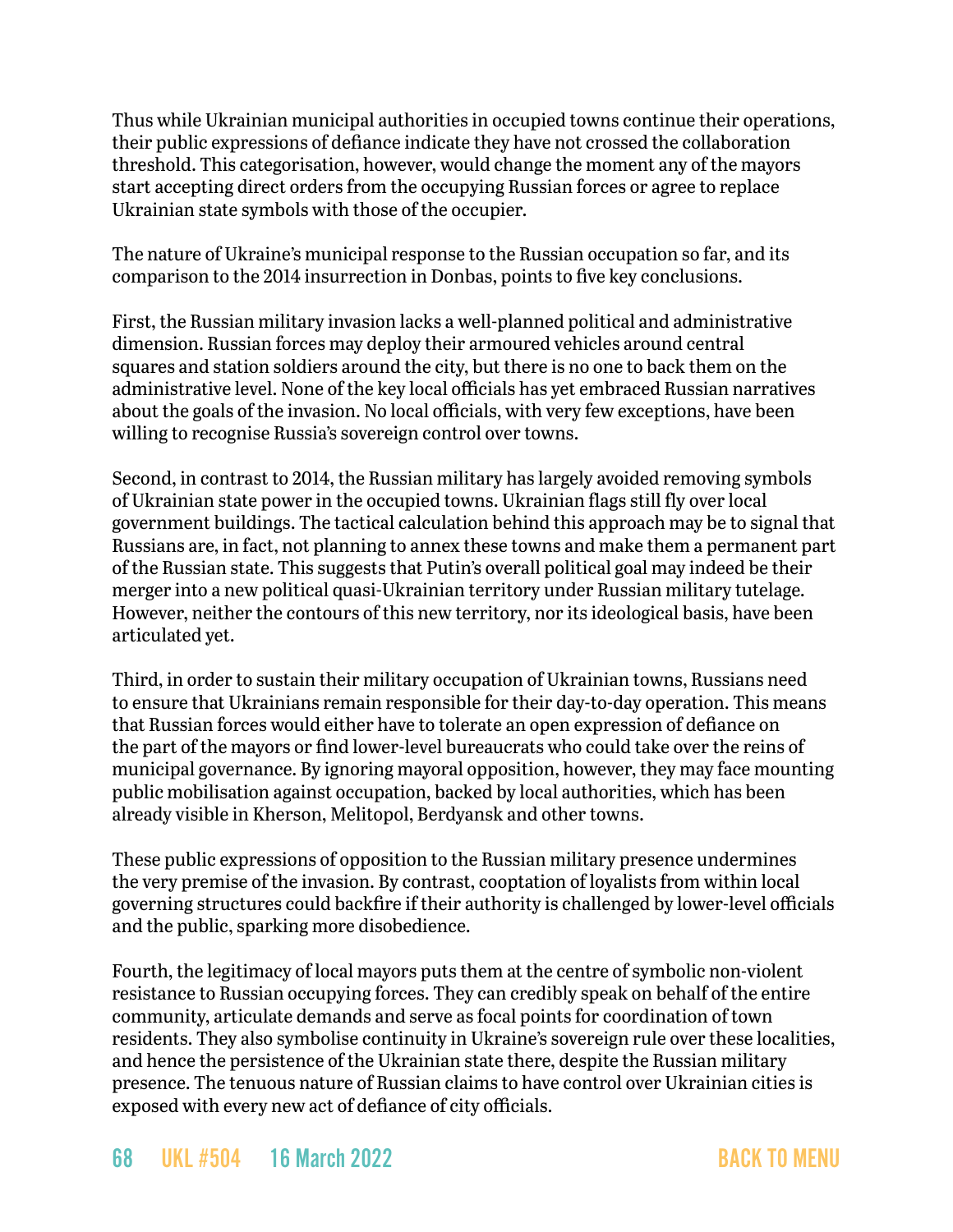Finally, if the Russian military occupation continues, it may at some point require local authorities to make a choice between siding with Russia's political goals or resigning. Then the dilemma of involuntary collaboration that Stanley Hoffman described in the case of Vichy France would become particularly clear.

Some local rulers could justify their continued work under Russian control by referencing the good of the community. Some may see such involuntary collaboration as a lesser evil when compared to the breakdown in communal services and provision of social payments that, should they resign, could affect their most vulnerable residents.

However, as Hoffman stresses, any type of collaboration would only "increase the immediate, certain and tangible evils" of the occupying regime, such as violence and repression. The end result would involve an end to any material benefits of collaboration and possible reputational damage to local officials.

This is what Russian occupying forces may be counting on as they silently tolerate the defiance of local mayors today. And this is why local Ukrainian authorities will be particularly sensitive about whether their continued cooperation will stop benefiting local residents – and start reinforcing the Russian occupation.

## #20

Popova, Maria and Oxana Shevel. 2022. "Putin Cannot Erase Ukraine." *Foreign Affairs*, February 17. <https://fam.ag/3oVlZug>

Russian President Vladimir Putin has made no secret of how he regards Ukraine, the nation he is threatening to invade. At the 2008 NATO summit in Bucharest, Romania, Putin told U.S. President George W. Bush that the former Soviet state "is not even a country." The Russian president believes the Ukrainians and the Russians are one people. It follows that Ukrainians cannot reject being part of Russia and any "anti-Russian" sentiment in Ukraine must be the result of Western meddling rather than a reflection of the preferences of Ukrainians. Putin has used this argument to characterize peaceful political mobilization in Ukraine as foreign-orchestrated coups. He also dismisses polls showing that Ukrainians now favor European Union and NATO accession over membership in Russian-led political and economic organizations.

Putin's refusal to see Ukraine as an independent country undermines rather than advances his professed foreign policy objectives. Had he taken Ukrainian domestic politics seriously, the current crisis could have been avoided. Even after pro-Russian Ukrainian President Viktor Yanukovych was driven out by a popular uprising in 2014,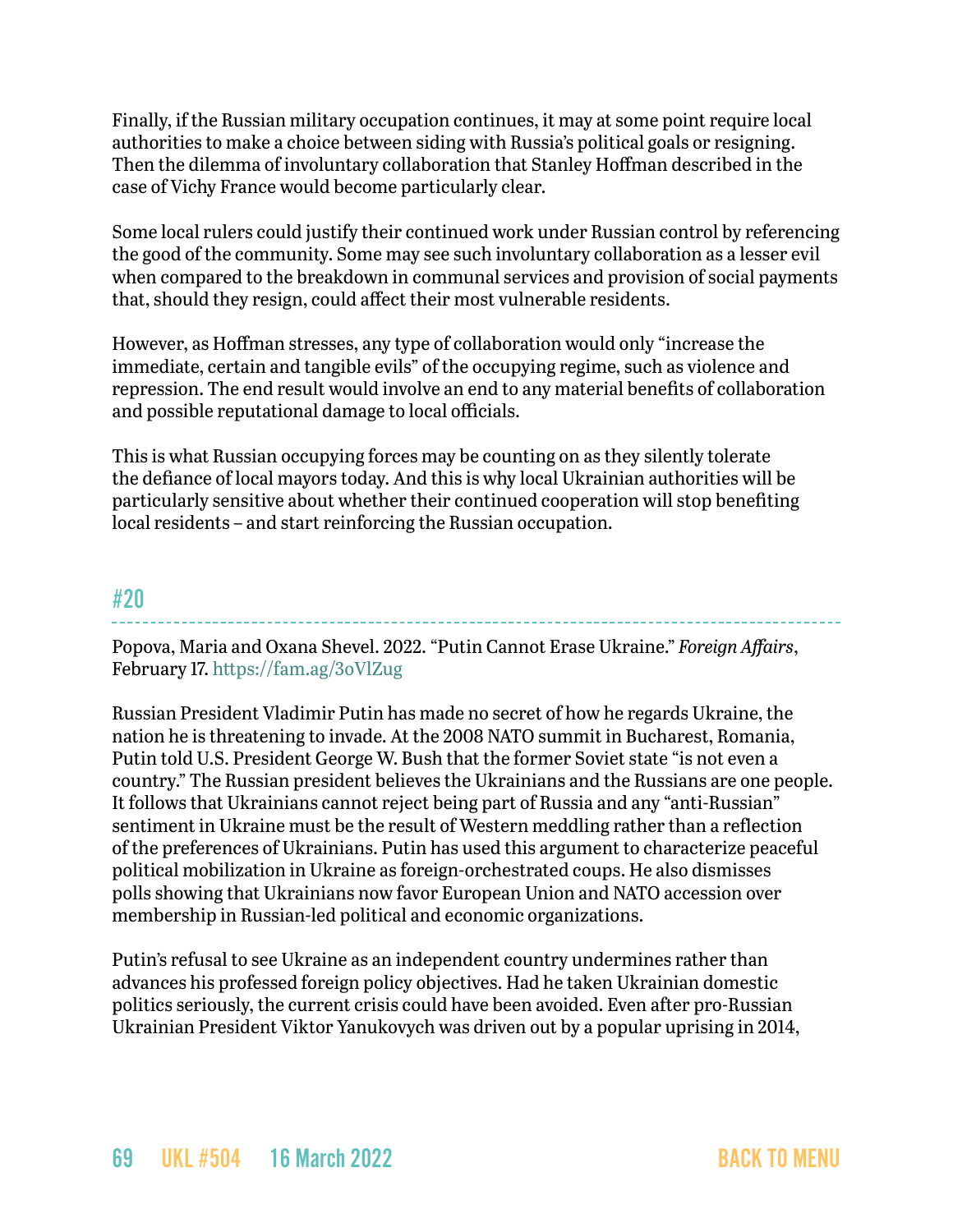Putin could have maintained Russia's influence and steered Ukraine away from NATO—if only he had allowed the democratic process in his western neighbor to play out without interference. After 30 years of independence, the genie of Ukrainian national identity and statehood cannot be put back into the bottle, no matter how hard Putin tries.

But the Kremlin is not alone in paying too little attention to the realities of Ukraine's domestic politics. If Washington and its European allies hope to unwind the current standoff and avoid a similar one in the future, they will also need a better grasp of what ordinary Ukrainians want.

#### *A Problem of Putin's Making*

After 1991, when Ukraine declared its independence from the Soviet Union, regional divisions generated a pro-Russian electorate in the eastern and southern parts of the country. Since then, pro-Russian and pro-Western politicians have alternated in power. In 2010, the pro-Russian candidate, Yanukovych, defeated the pro-Western candidate in a fair election, after losing to the same candidate five years prior.

Three years later, under pressure from Russia, Yanukovych refused to a sign a trade agreement with the EU, prodding Ukrainians who favored stronger European ties to take to the streets. After clashes between government forces and protesters left dozens dead in Kyiv's Maidan Nezalezhnosti (Independence Square) in February 2014, the parliament booted Yanukovych from office and pro-European politicians took over. Pro-Russian Ukrainian elites, however, quickly began bargaining with the new government: they were well positioned to maintain influence over national policies because the Russia-friendly electorates in the south and east meant their priorities could not be ignored. As in 2010, another pro-Russian political competitor would have stood a good chance of returning to power in the next electoral cycle.

But Putin didn't wait for the democratic process to play out. Instead, he annexed Crimea and began sponsoring an insurgency in the Donbas region of eastern Ukraine. Rather than fueling Ukraine's divisions, [Russian aggression](https://www.foreignaffairs.com/articles/russia-fsu/2022-02-07/how-break-cycle-conflict-russia) increased support not just for Ukraine's continued independence but also for a pro-European orientation. The Russian invasion fundamentally altered Ukraine's electoral geography by cutting off some 12 percent of the mostly pro-Russian voters in Crimea and occupied Donbas from voting in Ukraine's elections. Russian military involvement undermined Russia's standing in Ukraine: before 2014, less than 25 percent of the Ukrainian population favored NATO membership; in December 2021, 58 percent were in favor.

Putin's aggressive policies also reduced Ukrainian President Volodymyr Zelensky's willingness to compromise with Russia, despite the fact that he was considered the more pro-Russian centrist candidate in the 2019 elections. He sought to diminish Russia's influence over Ukraine when he removed oligarch-owned pro-Russian TV channels from the airwaves, something that his more nationalist predecessor, Petro Poroshenko, had stopped short of doing. Russia's determination to curtail Ukraine's sovereignty also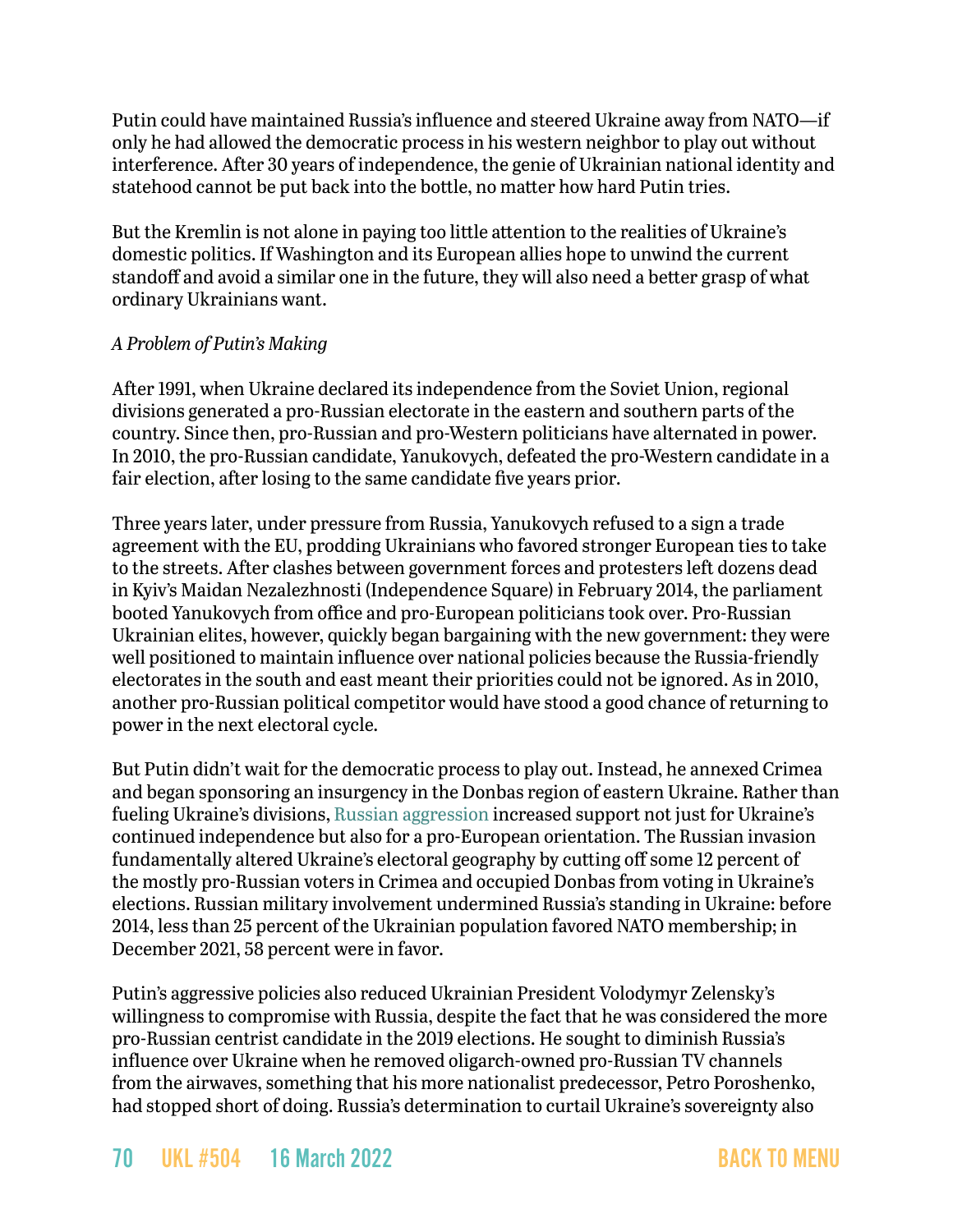pushed Zelensky to harden his position in the negotiations intended to end the war in the Donbas: Russia insists on constitutionally-guaranteed "special status" for these regions within Ukraine, which would give [Russian proxy](https://www.foreignaffairs.com/articles/middle-east/2021-10-18/russia-no-mideast-superpower) leadership a de facto veto over Ukraine's domestic and foreign policies. During the presidential campaign, Zelensky had said he hoped to reach an agreement with Putin. But once Zelensky was in office, Putin's intransigence pushed him to become, in the words of Russia's top negotiator over Donbas, "no different" from the previous "nationalist" president, Petro Poroshenko.

Russia's reluctance to recognize Ukrainian national identity has fueled fears in the former Soviet state of being absorbed into Russia's orbit. Ukrainian citizens know that the Ukrainian Orthodox Church's split from Moscow—which began in 2018 and provoked the [Kremlin's ire—](https://www.foreignaffairs.com/articles/united-states/2021-09-27/kremlins-strange-victory)could be undone. Language policy could shift dramatically toward de-emphasizing Ukrainian and strengthening Russian. Russia could pressure Ukraine to change how it teaches schoolchildren about the Holodomor, the manmade famine engineered by the Soviet government of Joseph Stalin that cost millions of Ukrainians their lives. Russian overlords could stymie the Ukrainian president's efforts to expose oligarchic networks. Putin could also try to curb efforts, aided by European allies, to create an independent judiciary in Ukraine, given his concerns that the establishment of rule of law in Russia's neighbor might resonate in Russia.

Further Russian attempts to squeeze Ukraine will generate more anti-Russian sentiment in the country. But instead of wrestling with its own miscalculations and misperceptions about Ukraine, Russia continues to either blame the West or write off attitudes in Ukraine. If Russia invades, it will face widespread and sustained resistance not only from the [Ukrainian army,](https://www.foreignaffairs.com/articles/ukraine/2021-12-10/dont-sell-out-ukraine) outgunned though it may be against Russian military might, but from ordinary people in all regions of the country. In a recent poll, 50 percent of Ukrainians said they were willing to resist Russian aggression; 33 percent said they would do so with arms and another 22 percent by nonmilitary means.

As long as the West condemns and sanctions Russian aggression and rejects Russia's claims over Ukraine, the current leadership in Kyiv stands to gain support as people rally around the government in the face of Moscow's saber-rattling. And if the Zelensky government were to crumble in the face of protests following military defeat, its replacement in all likelihood would be even more adamant about safeguarding Ukrainian independence. A Russian puppet government, on the other hand, would lack any modicum of legitimacy and could rule only with the full force of Russian guns behind it, requiring Russia's complete and sustained occupation of Ukraine.

#### *Putin Doesn't Speak for All Russians*

Russia is not doomed to be a wannabe imperialist power, seeking to dominate its neighbors. It is a mistake to equate Putin's views on Ukraine and Russia's relations with the West with the stable preferences of Russian society. To be sure, for now, Putin's authoritarian rule has destroyed parliamentary opposition and pushed civil society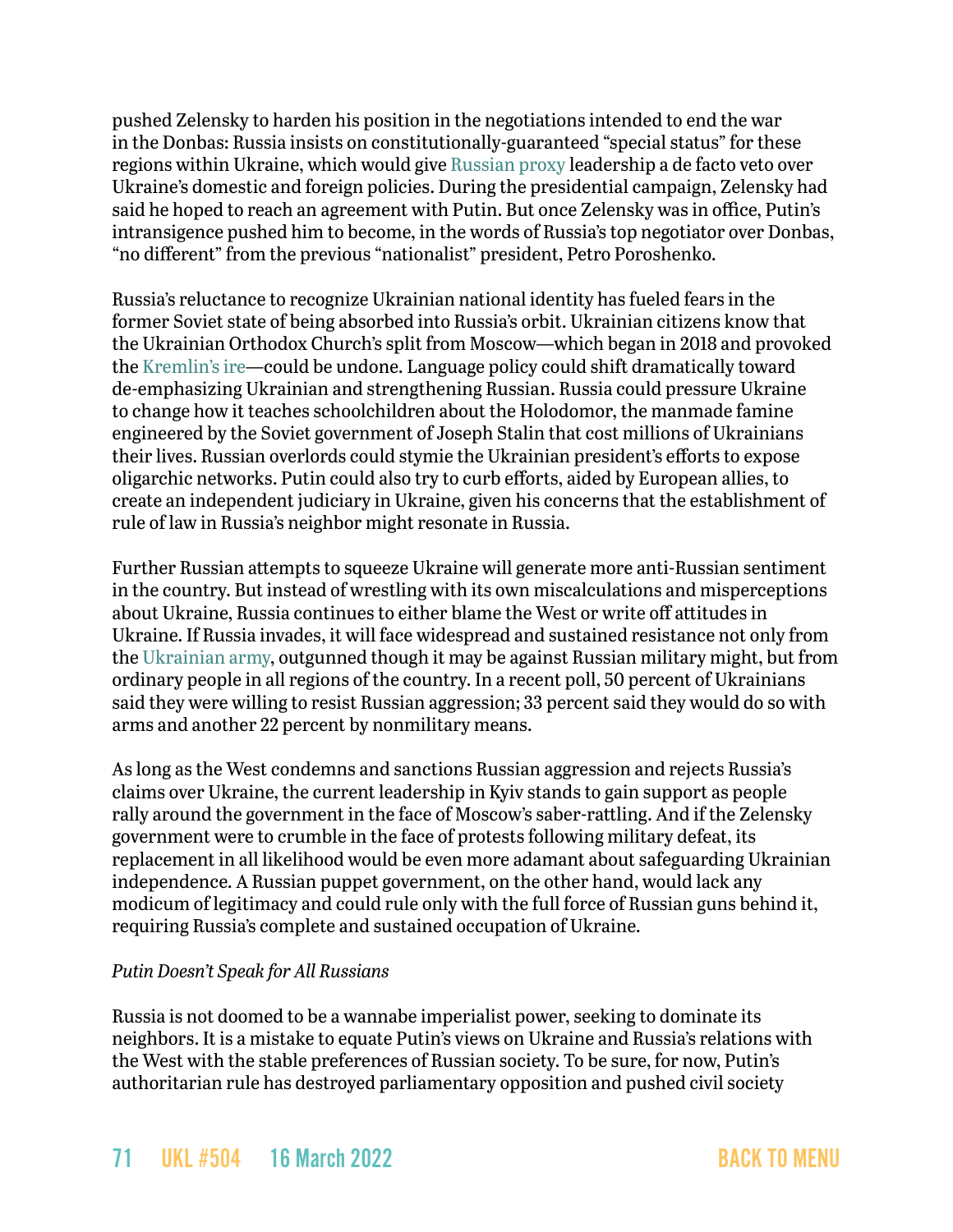opposition into exile or prison, giving Putin leeway to act unilaterally. Even in this highly repressive climate, however, thousands of Russians, including former military officials, have called on Putin not to attack Ukraine. The Russian president should listen to them: paradoxically, the best way to bring Ukraine closer to Russia would be to let Ukraine go.

The Ukrainian leadership, meanwhile, should be careful to distinguish between guarding its independence from an imminent military threat and foreclosing any possibility of forging a cooperative future relationship with Russia. The democratic rights of Ukrainian citizens who prefer a closer relationship with Russia should be scrupulously guaranteed. Ukraine's strength lies in being a pluralist alternative to Russian authoritarianism. By strengthening and deepening democracy, Ukraine would deny Putin his objective to turn the former Soviet state into a "little Russia."

As diplomatic efforts to defuse tensions proceed, Ukraine and its allies should be trying to shift the focus away from debates over NATO expansion. Instead, diplomacy should focus on helping Russia understand that its long-term interests are better served by forging a cooperative relationship with a Europe-oriented, independent Ukraine. Hopefully, it will not require a war for the Kremlin to learn that although it can influence Ukraine, it cannot control it or reverse time through force.

# #21

Tokarev, Olga. 2022. "Ukraine Won't Surrender (Apologies to Certain Europeans)." *CEPA*,

March 16. <https://bit.ly/36qNupj>

There is one big difference between how Ukrainians and many well-wishing Westerners expect Russia's war to end.

Some in the West hope for an end to hostilities, whatever the terms. Ukrainians know that only victory will bring long-lasting peace.

To those analysts abroad, notably in those European Union countries with a long-standing tolerance of Vladimir Putin's Russia, such as Germany and Italy, who are calling on Ukraine to surrender because they can't stand watching the horrors of war, here's the message on behalf of Ukrainians: that's not going to happen.

Russia wants to destroy Ukraine, in one way or another. Putin and his acolytes have made this crystal clear. What Western governments should do instead is to support Ukraine more — impose new sanctions on Russia, including on its oil and gas, stop the use of Russian ports, and disconnect all Russian banks from SWIFT. At the same time, send more weapons; first of all, aircraft and air defense systems Ukraine badly needs to protect its civilians, including pregnant women and children, from Russian bombs raining on their heads.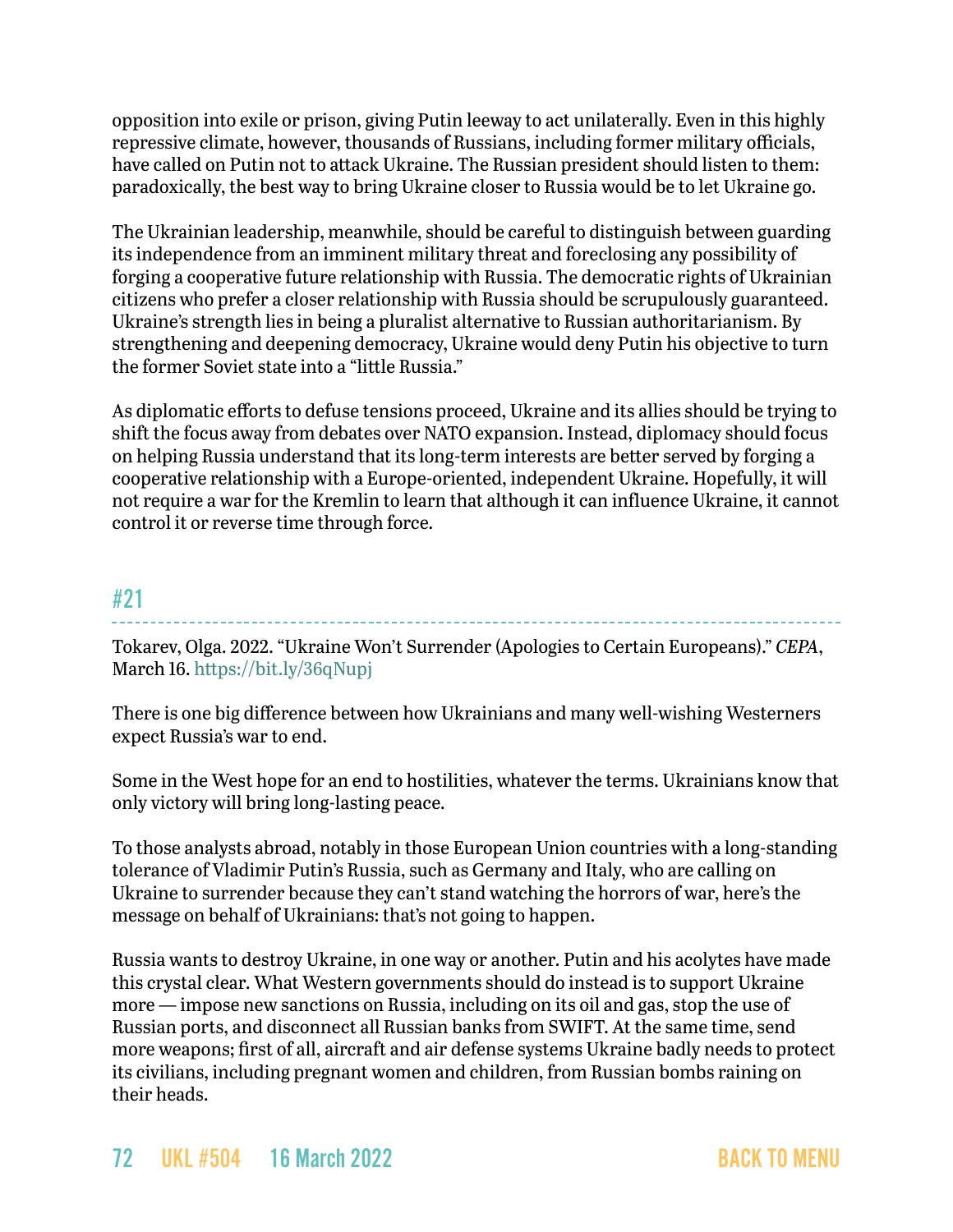Ukrainians cannot surrender, because that would mean the end of their nationhood. In particular, they won't do it to make anyone else happy. Russia's invasion marked a fundamental change in the global security order. The post-Cold war world now no longer exists, despite desperate attempts by some to pretend a return to a sort of business as usual is possible.

Ukrainians cannot surrender because they know all too well what happened after Russia occupied territories in Donbas after its 2014 invasion, when pro-Ukraine citizens were executed, held in secret prisons, tortured, and raped. This will happen again on a huge scale, if Russia is allowed to take more land. It is already happening in Southern Ukraine, where Russian occupiers temporarily took control: in Berdyansk, Melitopol, and Kherson, where local mayors, journalists, and activists who opposed the Russian invasion were abducted in recent days. And on March 15, when Ukrainian authorities said Russian forces had taken hostage around 400 patients and medical staff in Mariupol.

Ukrainians have learned the lessons of history. In the 20th century, more than 3 million Ukrainians were starved to death by Stalin in an artificial famine, known as Holodomor. Hundreds of thousands of Ukrainians, including the best and brightest — scientists, writers, poets, artists — were executed or sent to gulags in the USSR. In its new war on Ukraine, Russia is bombing food warehouses and bread factories, bringing back chilling memories of the Holodomor. It is going after prominent Ukrainians, and the reports of its plans to create camps for Ukrainians after the occupation, voiced before the war, do not sound detached from reality anymore.

Ukrainians fight so fiercely because they know that this war concerns their very existence. In a recent poll, 56% of respondents said they believed Russia wanted to fully destroy the Ukrainian people — and this opinion is prevalent in every region of the country.

Ukrainians value the freedom and independence they obtained 30 years ago, after long centuries of struggle. Democratic values that might sound shallow to those in the West, who take them for granted and are used to decades of peace, are genuinely cherished. The West should not feel it's secure under the NATO umbrella, if Russia is allowed to continue slaughtering Ukrainians with impunity. On Russian state TV, propagandists openly state that Ukraine is only an intermediate step on a path to ensuring "the strategic security of the Russian Federation."

This war is not just between Russia and Ukraine. It's a war between tyranny and democracy. Between the past and the future. Between backwardness and innovation. Between cruelty and humanity.

For the sake of everything that is good in this world, for the sake of hope, Ukraine should win. Ukraine must win, but the world must help it do so.

Olga Tokariuk is an independent journalist and non-resident fellow at CEPA. She lives in Kyiv but has been forced to move elsewhere in the country by the Russian invasion.